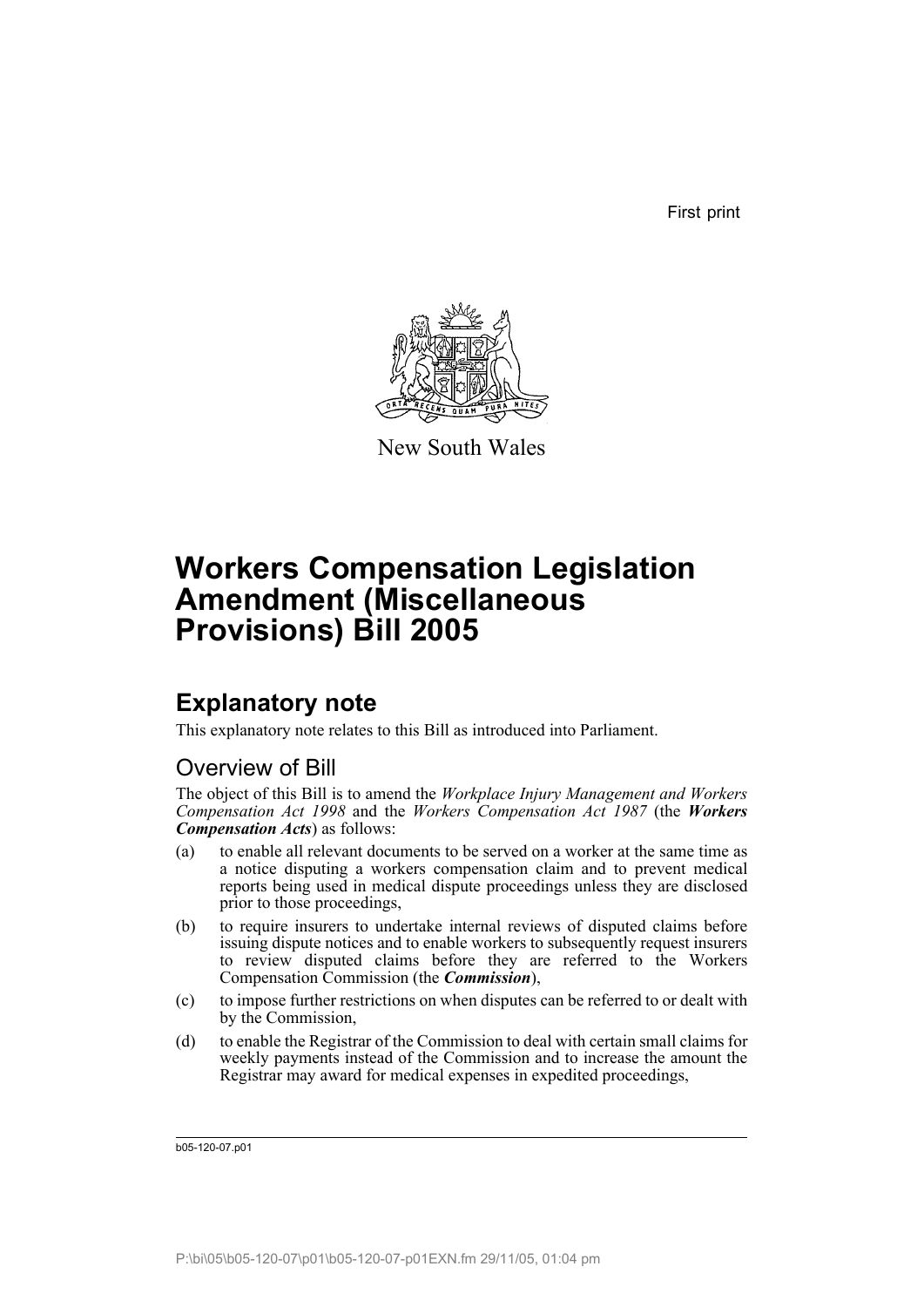Explanatory note

- (e) to clarify the powers of the Commission and the Registrar to refer medical disputes for assessment or further assessment,
- (f) to enable the Registrar to prevent appeals against decisions of the Constitution constituted by an Arbitrator if applicable requirements have not been complied with,
- (g) to remove the right to appeal against an interlocutory decision of the Commission constituted by an Arbitrator, if the regulations prescribe that decision for that purpose,
- (h) to make it clear that the Commission and the Registrar may dismiss proceedings before the Commission,
- (i) to confer a power on the Registrar, an approved medical specialist or an Appeal Panel for a medical dispute to reconsider and change their decisions,
- (j) to clarify the provision that deems certain persons whose services are temporarily lent or on hire to others to be workers for the purposes of the workers compensation legislation,
- (k) to clarify that outworkers are deemed to be workers for the purposes of the Workers Compensation Acts only if they neither employ any worker nor subcontract work for their own profit,
- (l) to provide that certain contractors are deemed to be workers employed by labour hire agencies where the labour hire agencies provide services to the contractors to facilitate the contractors' performance of work,
- (m) to provide that the rate of interest that employers may recover from insurers in relation to certain overpayments of insurance premiums may be set in the annual insurance premiums order that applied to the insurance policy that gave rise to the overpayment,
- (n) to provide that the rate of interest to be used in calculating a late payment fee for unpaid amounts or balances of insurance premiums may be set in the annual insurance premiums order that applied to the insurance policy that gave rise to the obligation to pay the amount or balance,
- (o) to provide that the WorkCover Authority (*WorkCover*) orders requiring a person to make available certain records relating to the performance of work, may only be made in relation to work that was performed in the 3 years preceding the order, unless WorkCover is of the opinion that there has been a serious failure to comply with the Workers Compensation Acts, in which case, the order (or a subsequent order) may relate to records with respect to work performed in the 7 years preceding the order,
- (p) to provide that WorkCover may waive or reduce the late payment fees of certain employers who have not paid the correct insurance premium amount,
- (q) to provide that WorkCover may make private rulings, for workers compensation insurance premiums purposes, as to whether any person is a worker, or any class of persons are workers, employed by an applicant for the ruling,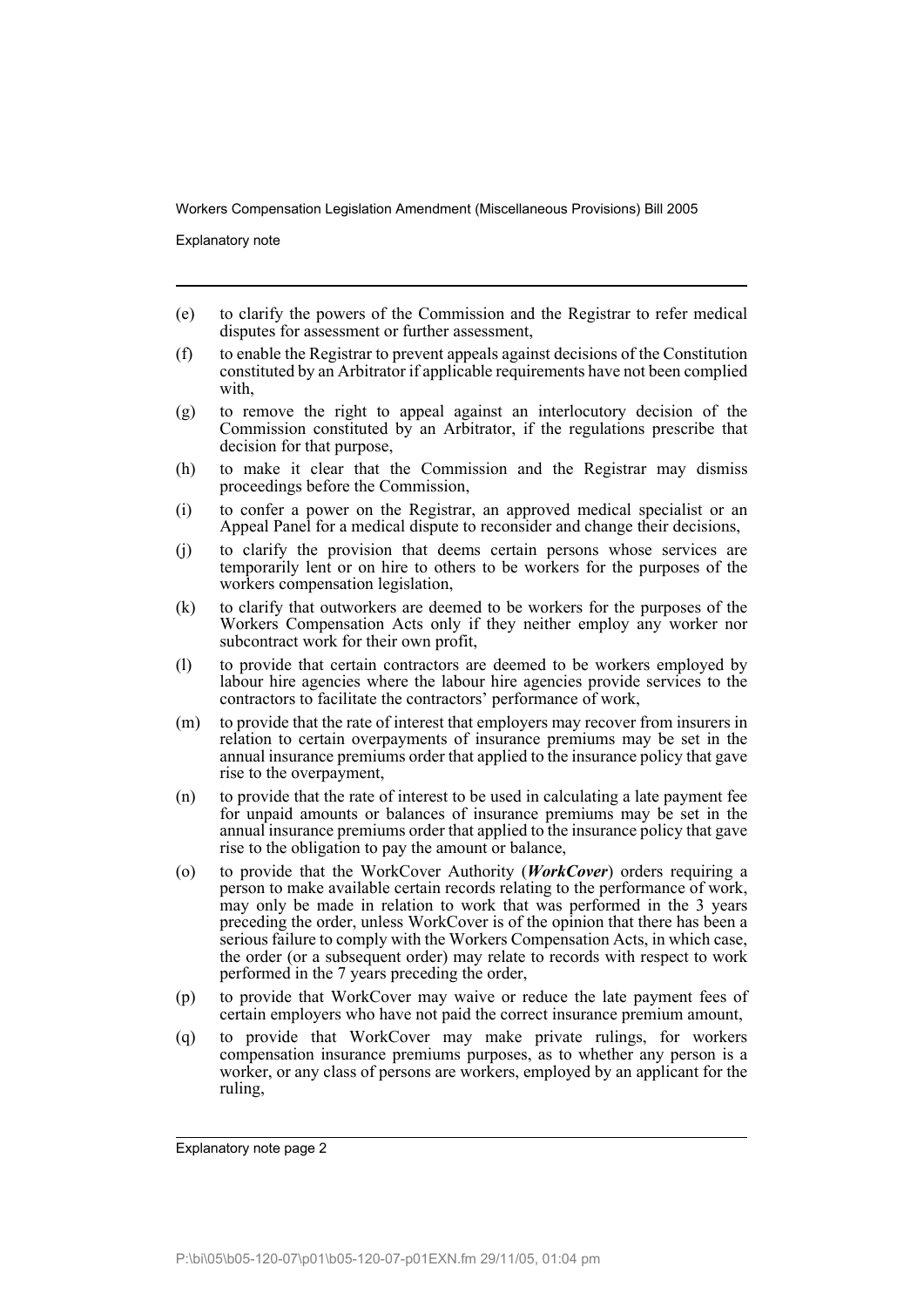Explanatory note

- (r) to make further provision with respect to the payment of costs in connection with claims for compensation,
- (s) to increase the compensation payable for permanent back injuries by 5%,
- (t) to abolish the requirement for permanent impairment compensation agreements to be registered with the Commission, and to provide that such agreements are to be made in respect of the degree of permanent impairment suffered rather than the quantum of compensation to be paid,
- (u) to extend the responsibilities of a legal practitioner as to the advice that must be given to a worker before entering into an agreement to commute periodic payments into a lump sum,
- (v) to apply to proceedings before the Commission, and certain medical appeal panels, such of the provisions of the *Legal Profession Act 2004* as prohibit the provision of legal services in connection with matters that have no reasonable prospects of success,
- (w) to make other minor and consequential amendments,
- (x) to make provision of a savings and transitional nature.

# Outline of provisions

**Clause 1** sets out the name (also called the short title) of the proposed Act.

**Clause 2** provides for the commencement of the proposed Act on a day or days to be appointed by proclamation, with certain exceptions.

**Clause 3** is a formal provision that gives effect to the amendments to the Workers Compensation Acts set out in Schedule 1.

**Clause 4** is a formal provision that gives effect to the amendments to the Workers Compensation Acts set out in Schedule 2.

**Clause 5** is a formal provision that gives effect to the amendments to the Workers Compensation Acts set out in Schedule 3.

**Clause 6** is a formal provision that gives effect to the amendments to the *Workers Compensation Act 1987* set out in Schedule 4.

**Clause 7** repeals the *Workers Compensation Legislation Further Amendment Act 2001*, which contains only one uncommenced amendment and is rendered redundant by the amendment contained in **Schedule 1.1 [21]** to the proposed Act.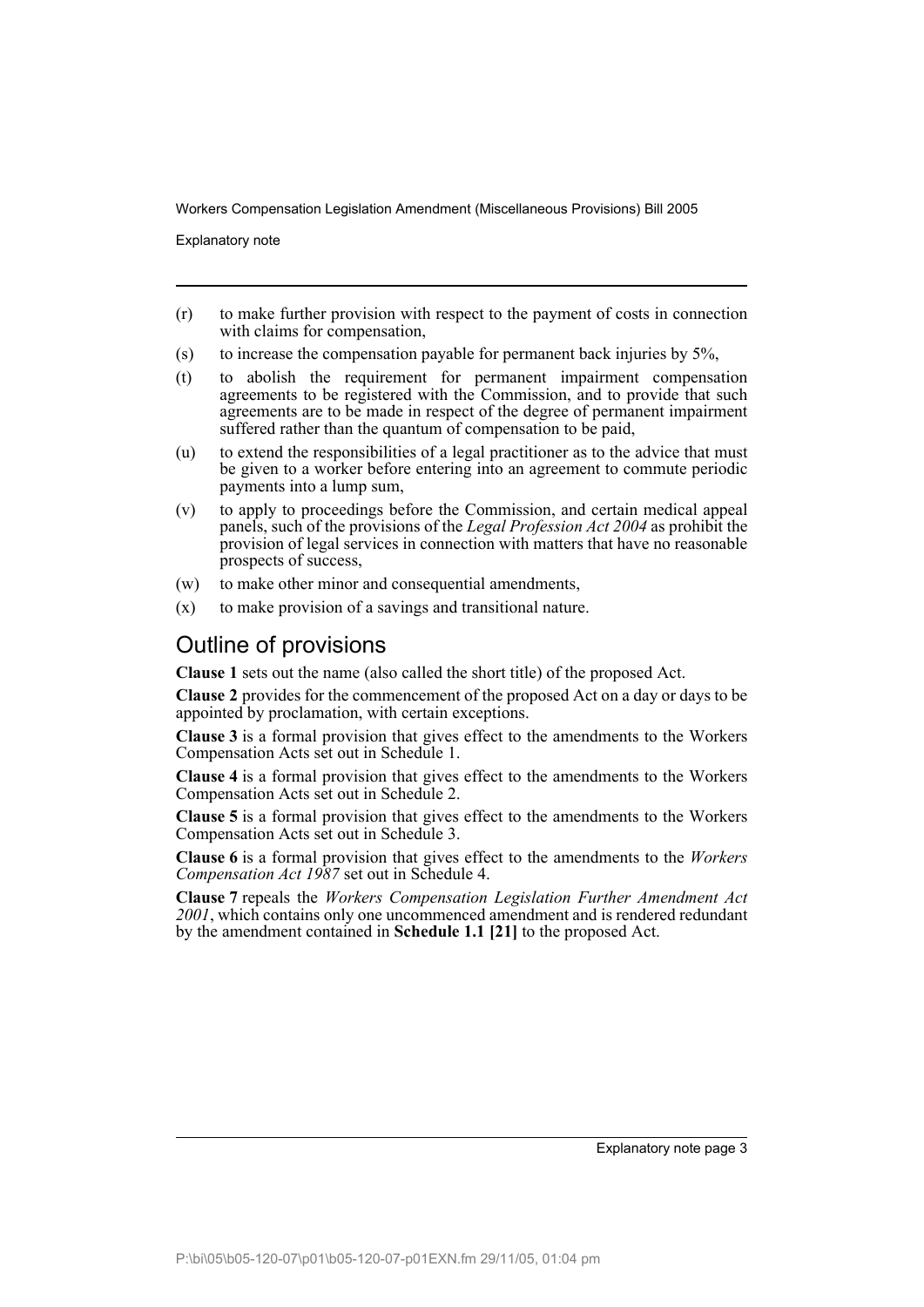Explanatory note

# **Schedule 1 Amendments relating to claims and dispute resolution**

**Schedule 1.1** amends the *Workplace Injury Management and Workers Compensation Act 1998* (the *1998 Act*) as follows:

### **Provision of relevant documents to claimants**

Currently, various provisions of the 1998 Act require an insurer to provide copies of documents to claimants. The amendments remove a requirement preventing copies of reports from being provided at the same time as a notice of dispute is given to a claimant and restrict the use of medical reports that have not been disclosed to a claimant.

**Schedule 1.1 [1]** amends section 73 of the 1998 Act to remove a time requirement (as discussed above).

**Schedule 1.1 [2]** amends section 73 of the 1998 Act to prevent a report from being disclosed by an insurer or employer in connection with an assessment of a medical dispute if a copy of the report has not been provided under the section.

**Schedule 1.1 [7]** amends section 119 of the 1998 Act to prevent a report or opinion obtained in connection with a requirement to submit to a medical examination from being disclosed by an insurer or employer in connection with an assessment of a medical dispute if a copy of the report or opinion has not been provided under the section.

**Schedule 1.1 [8]** amends section 126 of the 1998 Act to bring the treatment under that section of the requirement to supply medical reports, and the failure to supply them, in line with the amendments made by the proposed Act to sections 73 and 119.

### **Reviews of disputed claims**

**Schedule 1.1 [5]** amends section 74 of the 1998 Act to require an insurer to carry out an internal review of a decision to dispute liability on a claim before issuing a notice of dispute to the claimant.

**Schedule 1.1 [9]** inserts proposed section 287A into the 1998 Act which enables a worker to request an insurer to review a disputed claim.

**Schedule 1.1 [3]** makes a consequential amendment to section 74 of the 1998 Act to require a notice of dispute of a claim for workers compensation to notify the claimant of the right to ask for a review.

### **Restrictions on referring or dealing with disputes**

**Schedule 1.1 [10]** amends section 288 of the 1998 Act to prohibit the Registrar from accepting for referral to the Commission a dispute that is not permitted to be referred to the Commission for determination.

**Schedule 1.1 [11]** amends section 289 of the 1998 Act to make it clear that the Commission may not hear or otherwise deal with a dispute if the section prohibits the dispute from being referred to the Commission.

Explanatory note page 4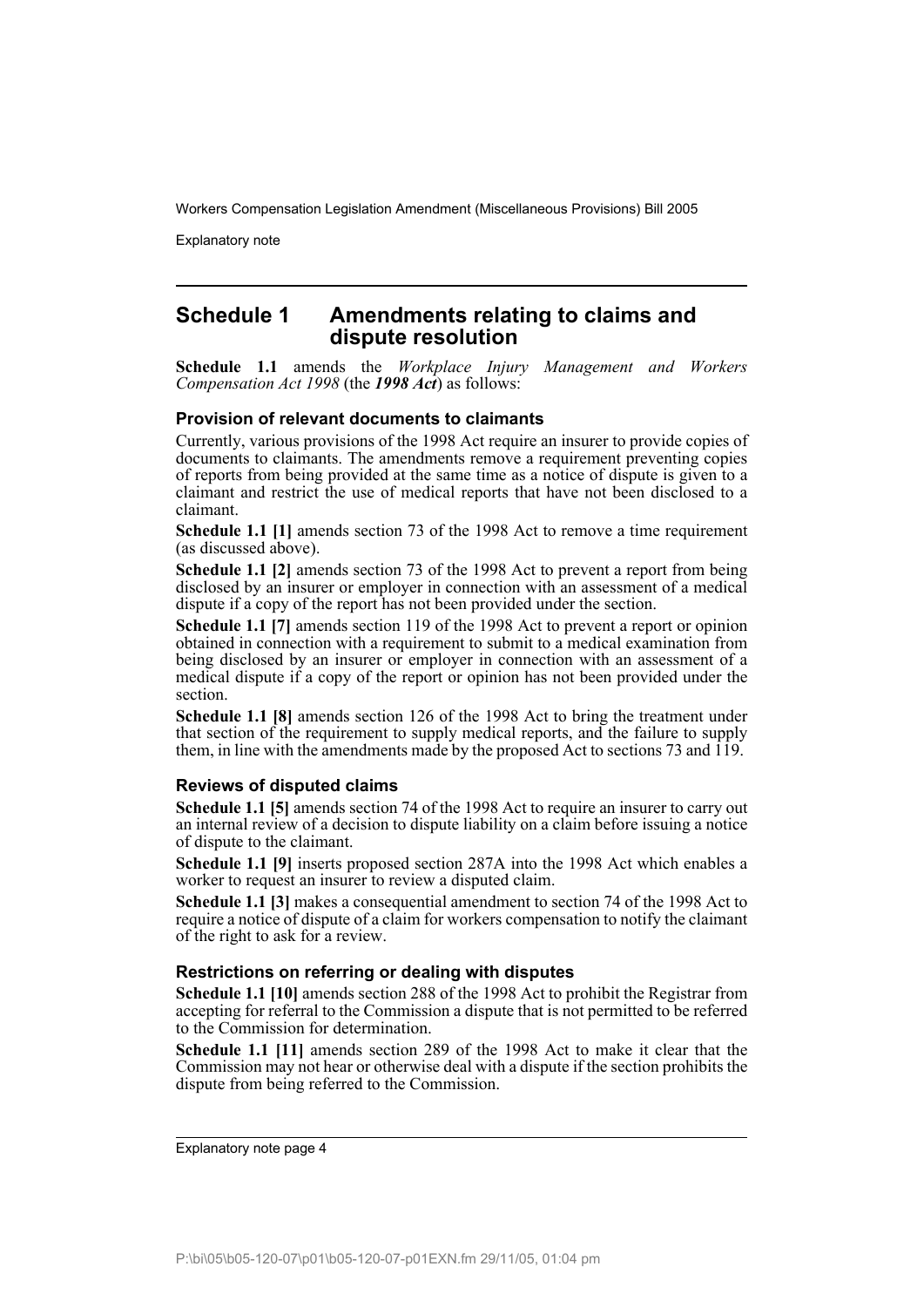Explanatory note

**Schedule 1.1 [12]** inserts proposed section 289A into the 1998 Act. The proposed section prevents a dispute from being referred to the Commission if it relates to matters not contained in a notice of dispute of a claim or a subsequent decision as to an application for review of a claim or in correspondence in relation to a settlement offer for lump sum compensation or a request for a further review. However, a dispute relating to additional matters may be heard or otherwise dealt with by the Commission if it is of the opinion that it is in the interests of justice to do so. The proposed section also makes it clear that the Commission may not hear or otherwise deal with a dispute if the section prohibits the dispute from being referred to the Commission.

**Schedule 1.1 [4]** amends section 74 of the 1998 Act to require an insurer to include in a notice of dispute a statement about the limitation arising from proposed section 289A on the matters that may be referred to and dealt with by the Commission.

### **Determination of certain small claims by Registrar**

**Schedule 1.1 [18]** amends section 297 of the 1998 Act to raise to \$7,500 (from \$5,000) the maximum amount that the Registrar may direct to be paid in an interim payment direction relating to certain disputes concerning medical expenses.

**Schedule 1.1 [19]** inserts proposed Division 2A of Part 5 (Expedited assessment) of Chapter 7 (New claims procedures) into the 1998 Act. The proposed Division confers on the Registrar the function of determining disputes relating to weekly payments of compensation where the dispute relates to a past period of not more than 12 weeks and the period is not one for which an interim payment direction can be made. For this purpose, the Registrar is to have the functions of the Commission constituted by an Arbitrator. **Schedule 1.1 [13]** makes a consequential amendment.

**Schedule 1.1 [17]** makes a consequential amendment to section 296 of the 1998 Act to make it clear that the prohibition on review does not apply to the Registrar when exercising the powers to determine certain small claims.

### **Assessments relating to medical disputes**

The scheme of the Act is that all disputes relating to permanent impairment (including hearing loss) are to be conclusively determined by an approved medical specialist and dealt with on appeal by Appeal Panels including approved medical specialists. Medical disputes relating to the general medical condition of the worker and the nature of the injury and a worker's fitness to work are to be determined by the Commission.

**Schedule 1.1 [16]** amends section 293 of the 1998 Act to prevent the Registrar from referring a medical dispute for assessment before proceedings come before the Commission where the dispute concerns permanent impairment and liability is in issue and has not been determined by the Commission or where the dispute does not concern permanent impairment (except where the Registrar is dealing with the matter under expedited assessment procedures). **Schedule 1.1 [14] and [15]** make consequential amendments.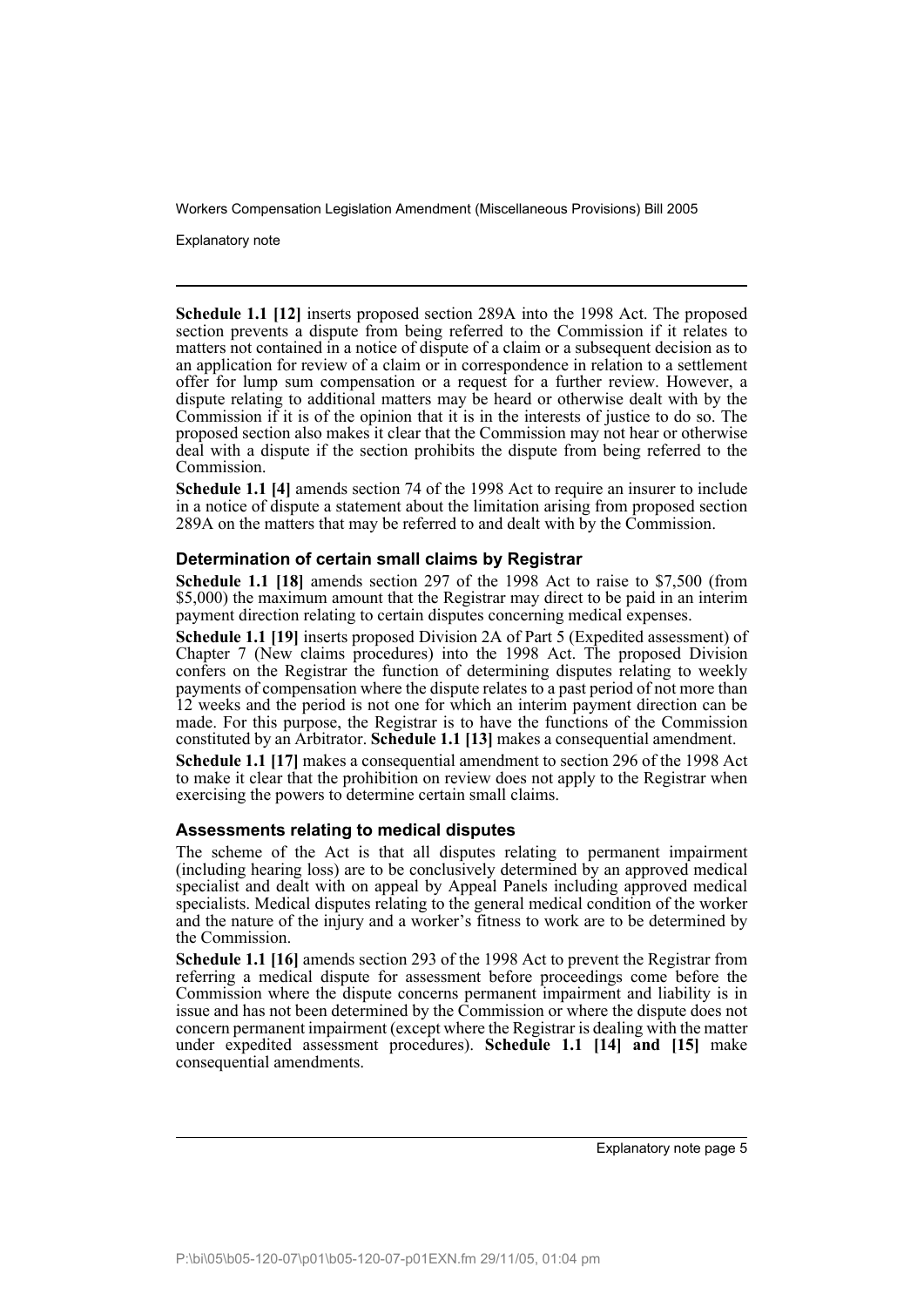Explanatory note

**Schedule 1.1 [20]** amends section 321 of the 1998 Act to prevent the Commission from referring a dispute relating to permanent impairment (including hearing loss) to an approved medical specialist for assessment. The amendment also prevents the Registrar from referring a medical dispute for assessment where the dispute concerns permanent impairment and liability is in issue and has not been determined by the Commission or where the dispute does not concern permanent impairment (except where the Registrar is dealing with the matter under expedited assessment procedures).

### **Other changes to medical disputes procedures**

**Schedule 1.1 [21]** amends section 322 of the 1998 Act to make it clear that the procedure that will apply for the purposes of an assessment of the degree of permanent impairment of an injured worker will be that set out in the WorkCover Guidelines, as in force when the assessment is made.

**Schedule 1.1 [22]** amends section 327 of the 1998 Act to make it clear that the Registrar is not to allow an appeal against a medical assessment to proceed unless the Registrar is satisfied that, on the face of the application and any submissions made to the Registrar, at least one of the required grounds of appeal has been made out.

**Schedule 1.1 [23]** amends section 327 of the 1998 Act to enable the Registrar to refer any medical dispute to an approved medical specialist for further assessment or reconsideration as an alternative to an appeal (currently this power is limited to referring appeals on the ground of a change in a worker's condition or new information for further assessment).

**Schedule 1.1 [24]** amends section 329 of the 1998 Act to empower the Registrar to refer matters to an approved medical specialist for reconsideration. **Schedule 1.1 [25]** makes a consequential amendment.

### **Appeals against Arbitrator's decisions**

**Schedule 1.1 [26]** amends section 352 of the 1998 Act to enable the Registrar to prevent an appeal to the Commission constituted by a Presidential Member against a decision by the Commission constituted by an Arbitrator if the requirements of that section and any applicable Rules and regulations for the making of an appeal are not complied with. An example of such a requirement is the requirement to appeal within 28 days of the decision being made.

**Schedule 1.1 [27]** amends section 352 of the 1998 Act to make it clear that interlocutory decisions (being decisions of a kind prescribed by the regulations) by the Commission constituted by an Arbitrator may not be the subject of an appeal.

### **Review of decisions**

**Schedule 1.1 [30]** inserts proposed Part 11 (Reconsideration of decisions) of Chapter 7 into the 1998 Act. The proposed Part contains proposed section 378 which provides that the Registrar, an approved medical specialist and an Appeal Panel are to have a power to reconsider any matter that they have dealt with and to rescind, alter or amend any previous decision.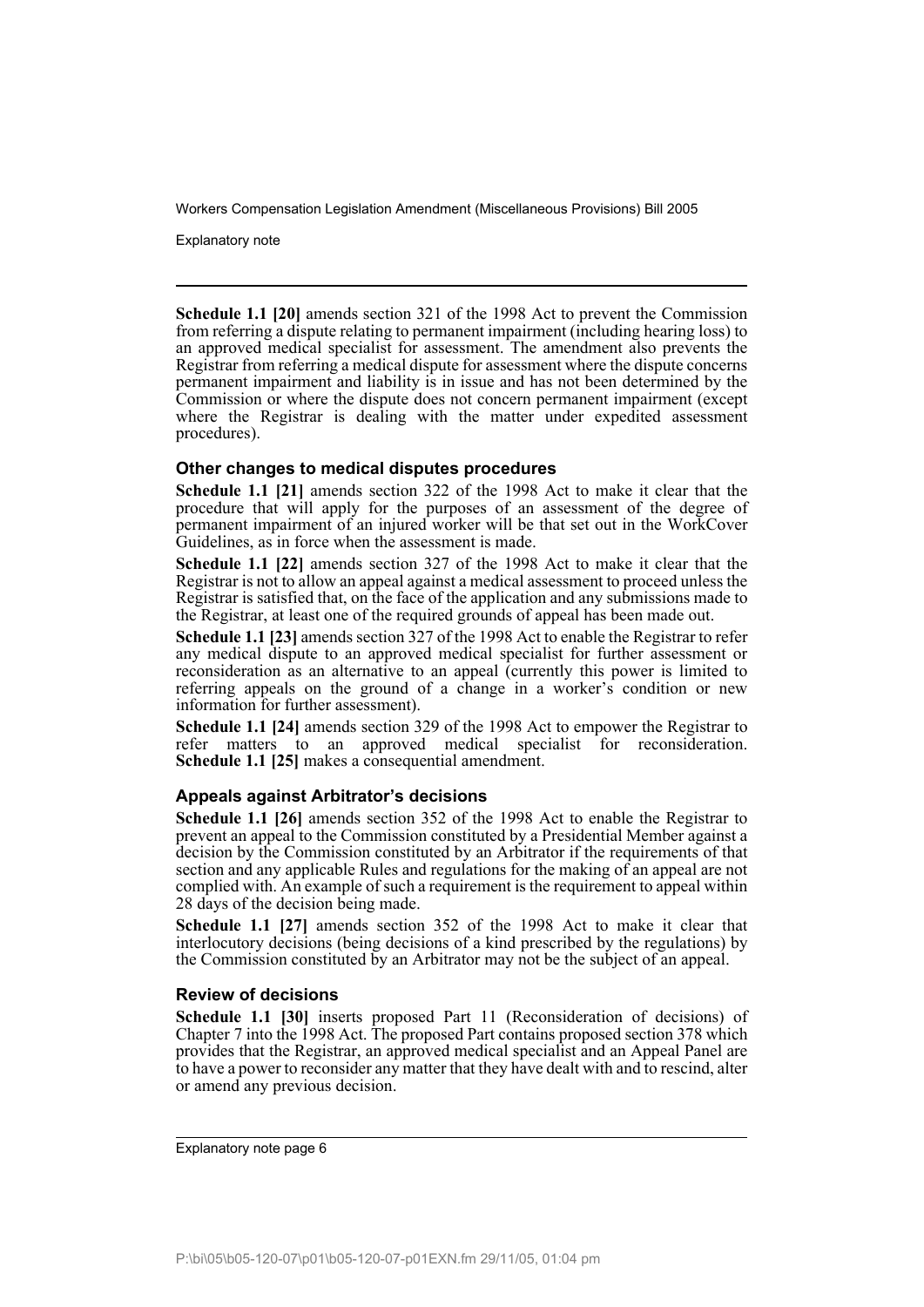Explanatory note

### **Other amendments**

**Schedule 1.1 [3]** amends section 74 of the 1998 Act to require a notice of dispute of a claim issued by an insurer to include issues relevant to the reason for the dispute.

**Schedule 1.1 [6]** amends section 119 of the 1998 Act to provide that the WorkCover Guidelines, rather than regulations under the Act, are to prescribe conditions for submitting to a medical examination required by an employer.

**Schedule 1.1 [28]** amends section 354 of the 1998 Act to provide that the Commission may dismiss proceedings on certain grounds, including that they have been abandoned or are frivolous or vexatious or otherwise misconceived or lacking in substance.

**Schedule 1.1 [29]** amends section 371 of the 1998 Act to provide that the Registrar may exercise the Commission's powers to dismiss proceedings.

**Schedule 1.2** amends the *Workers Compensation Act 1987* (the *1987 Act*) as follows:

### **Review of disputed claims**

**Schedule 1.2 [1]** amends section 54 of the 1987 Act to require an insurer to carry out an internal review of a decision to dispute liability on a claim before issuing a notice of dispute to the claimant.

**Schedule 1.2 [2]** amends section 65 of the 1987 Act as a consequence of the amendments made by **Schedule 1.1 [16] and [20]** to restrict the circumstances in which the Commission may refer a medical dispute for assessment.

# **Schedule 2 Amendments relating to insurance premiums and deemed workers**

### **Deeming of persons to be workers**

Schedule 1 to the 1998 Act contains provisions that deem certain persons to be workers (and sets out who their deemed employers are).

**Schedule 2.1 [1]** replaces clause 1 of Schedule 1 to the 1998 Act to clarify when workers whose services are lent or on hire are deemed to be workers for the purposes of the Workers Compensation Acts.

### **Outworkers may employ or subcontract for no pay, fee or reward**

Currently, clause 2 of Schedule 1 to the 1998 Act deems certain contractors who are outworkers to be workers for the purposes of the Workers Compensation Acts, but only if they neither sublet the contract nor employ any worker.

**Schedule 2.1 [2] and [3]** remove the provisions relating to outworkers from clause 2 and insert a proposed new clause 1A into Schedule 1 to the 1998 Act. The new clause makes it clear that an outworker is a worker for the purposes of the Workers Compensation Acts only if the outworker neither employs any other worker, nor subcontracts with any person, to carry out any of the work for the profit of the outworker.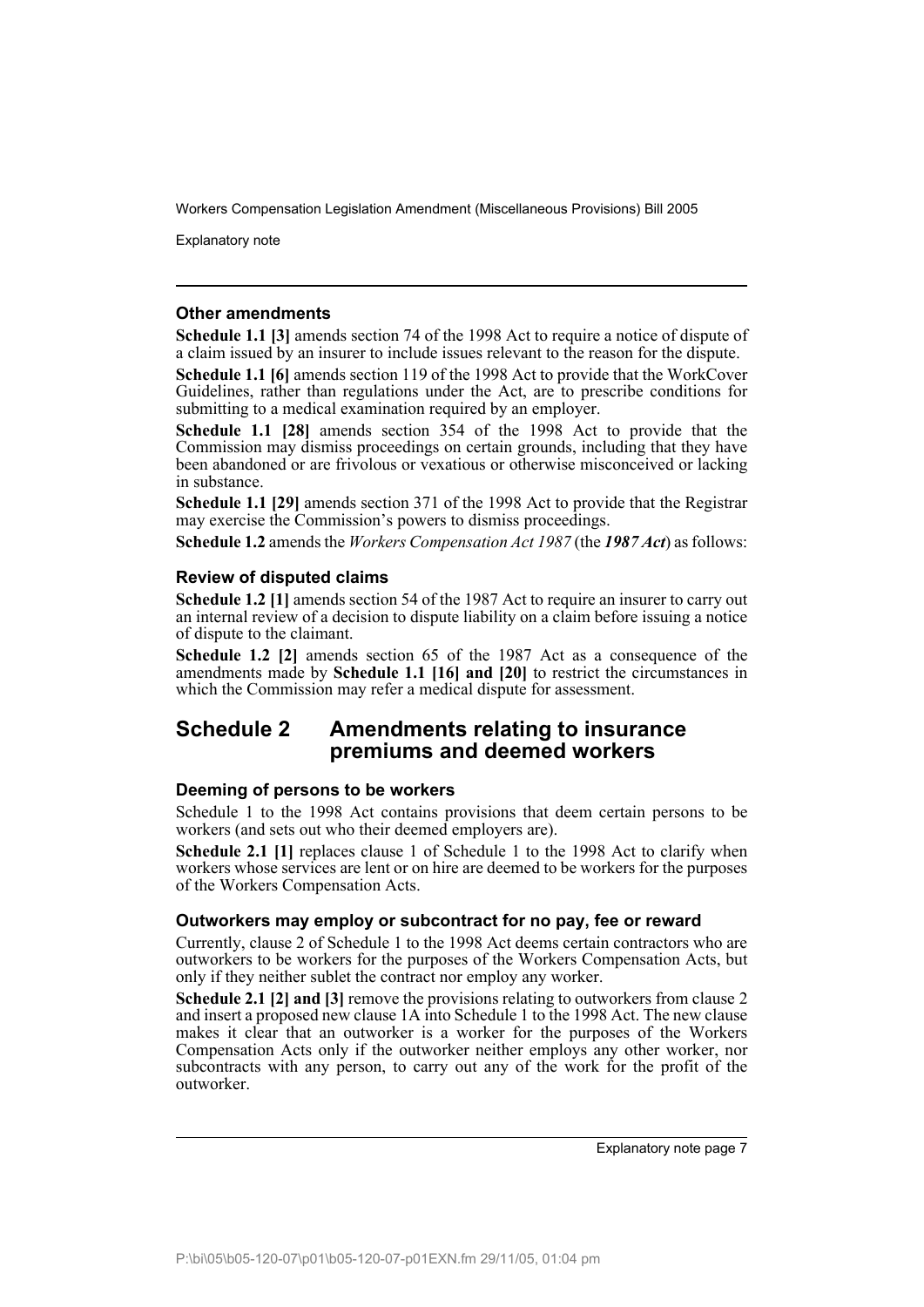Explanatory note

### **Contractors under labour hire services arrangements**

**Schedule 2.1 [4]** inserts clause 2A of Schedule 1 to the 1998 Act. The proposed clause provides that in certain circumstances, if a labour hire agency arranges for a contractor to perform work for a third person, the contractor is, for the purposes of the Workers Compensation Acts, deemed to be a worker employed by the labour hire agency while performing that work.

The proposed clause covers certain labour hire services arrangements (some commonly known as "ODCO" arrangements) whereby certain services are provided by the labour hire agency to a contractor to facilitate the performance of work by the contractor for a third party.

The proposed clause operates in addition to any other provisions of the 1998 Act relating to the employment of workers.

### **Interest on certain insurance premium overpayments**

Section 170 (4) of the 1987 Act currently provides that where an insurer redetermines an insurance premium following the dispute procedure set out in that section, and the employer has already paid to the insurer the premium that was in dispute, the employer may recover from the insurer the amount determined to be an overpayment, together with interest on the amount calculated at the rate of 1.2% per month compounded monthly (or, where some other rate of interest is prescribed by the regulations, that other rate).

**Schedule 2.2 [1] and [2]** amend section 170 of the 1987 Act to provide that the rate to be used in calculating that interest may also be set in the annual insurance premiums order that applied to the insurance policy that gave rise to the overpayment.

### **Late payment fees for insurance premiums**

Section 172 of the 1987 Act currently provides that the late payment fee for certain unpaid insurance premium amounts and balances is 1.2% of the relevant amount or balance per month compounded monthly or, where some other late payment fee rate is prescribed by the regulations, that other rate.

**Schedule 2.2 [3] and [4]** amend section 172 of the 1987 Act to provide that the rate of interest used in calculating the late payment fee may also be set in the annual insurance premiums order that applied to the insurance policy that gave rise to the obligation to pay the insurance premium amount or balance.

### **Orders relating to work records**

Section 174 (6A) of the 1987 Act currently provides that WorkCover may order a person to make available certain records relating to contracts with respect to the performance of work during a period specified in the order, but not more than 7 years preceding the order.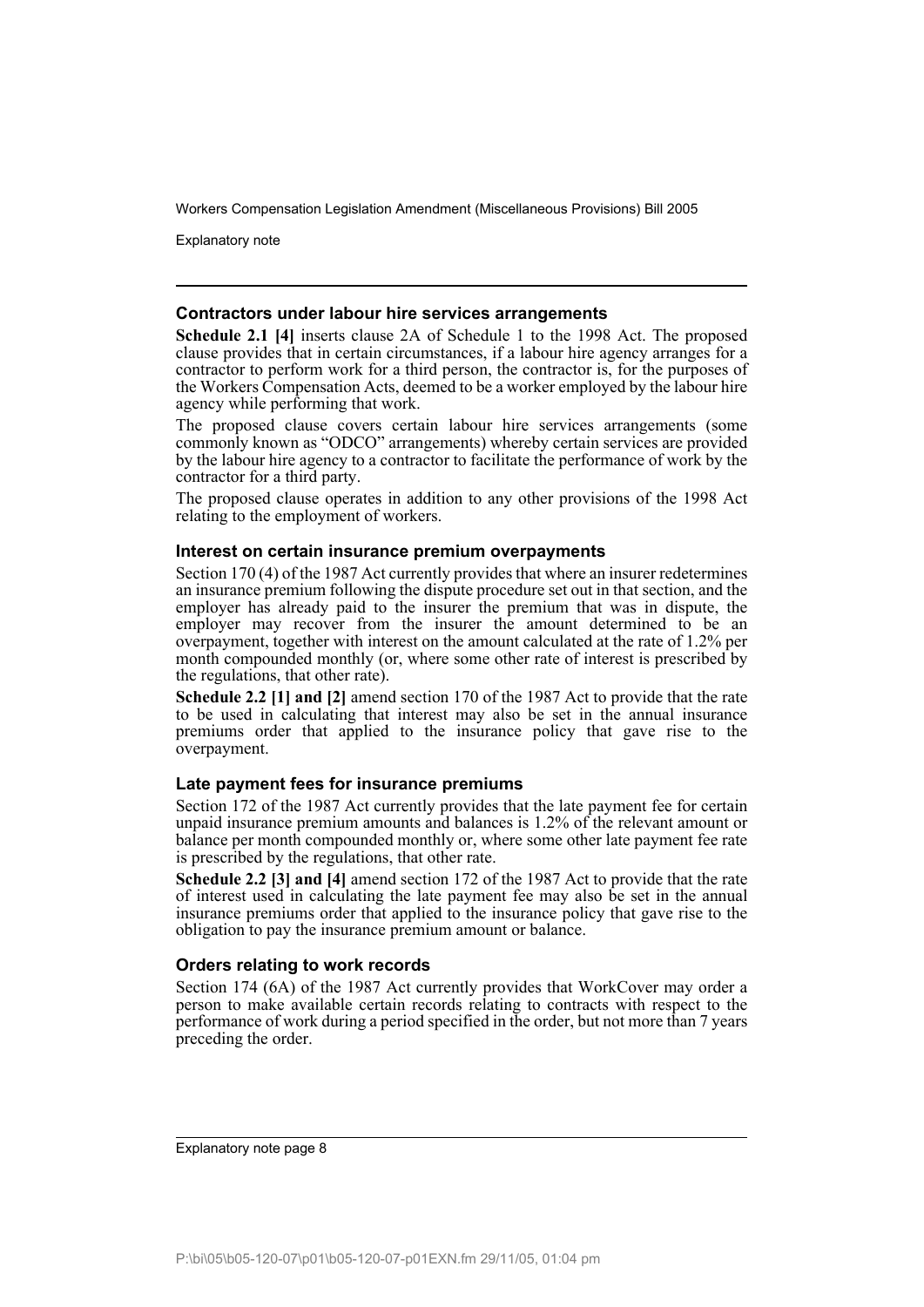Explanatory note

**Schedule 2.2 [5] and [6]** amend section 174 of the 1987 Act to provide that that period is to be reduced to 3 years preceding the order, unless WorkCover is of the opinion that there has been a serious failure to comply with the Workers Compensation Acts, in which case, the order (or a subsequent order) may relate to records with respect to work performed in the  $\bar{7}$  years preceding the order.

### **Waiver or reduction of certain late payment fees**

Section 175 of the 1987 Act provides for the payment of certain late payment fees in relation to amounts payable as premiums or balances of premium in respect of the issue or renewal of a policy of insurance.

**Schedule 2.2 [7]** inserts proposed section 175 (4B) into the 1987 Act to provide that WorkCover may waive or reduce a late payment fee payable under section 175.

### **Private rulings regarding workers**

**Schedule 2.2 [8]** inserts a new section 175C into the 1987 Act. The proposed section provides that WorkCover may, on application, make a private ruling, based on information submitted to it by the applicant, as to whether any particular person is a worker, or any particular class of persons are workers, employed by the applicant for workers compensation insurance premiums purposes.

A private ruling is to be used in the calculation of a relevant insurance premium by the insurer concerned, unless:

- (a) there has been a material change in the information submitted to WorkCover relating to the ruling, or
- (b) the ruling has been withdrawn.

A private ruling may be used by the person on whose application it was made as evidence as to whether any person is a worker, or any class of persons are workers, employed by the applicant, but only if there is no material change in the information submitted to WorkCover relating to the application.

The provisions make it clear that, other than in proceedings under section 155 of the 1987 Act (relating to the failure to take out a policy of insurance) or other proceedings relating to payment of insurance premiums required by the 1987 Act, a private ruling is inadmissible in proceedings in which the status of a person as a worker is at issue.

The proposed private rulings are to have no effect on any determination by any person or body as to whether a person is a worker entitled to compensation under the Workers Compensation Acts. The proposed section will allow regulations to make provision for or with respect to private rulings.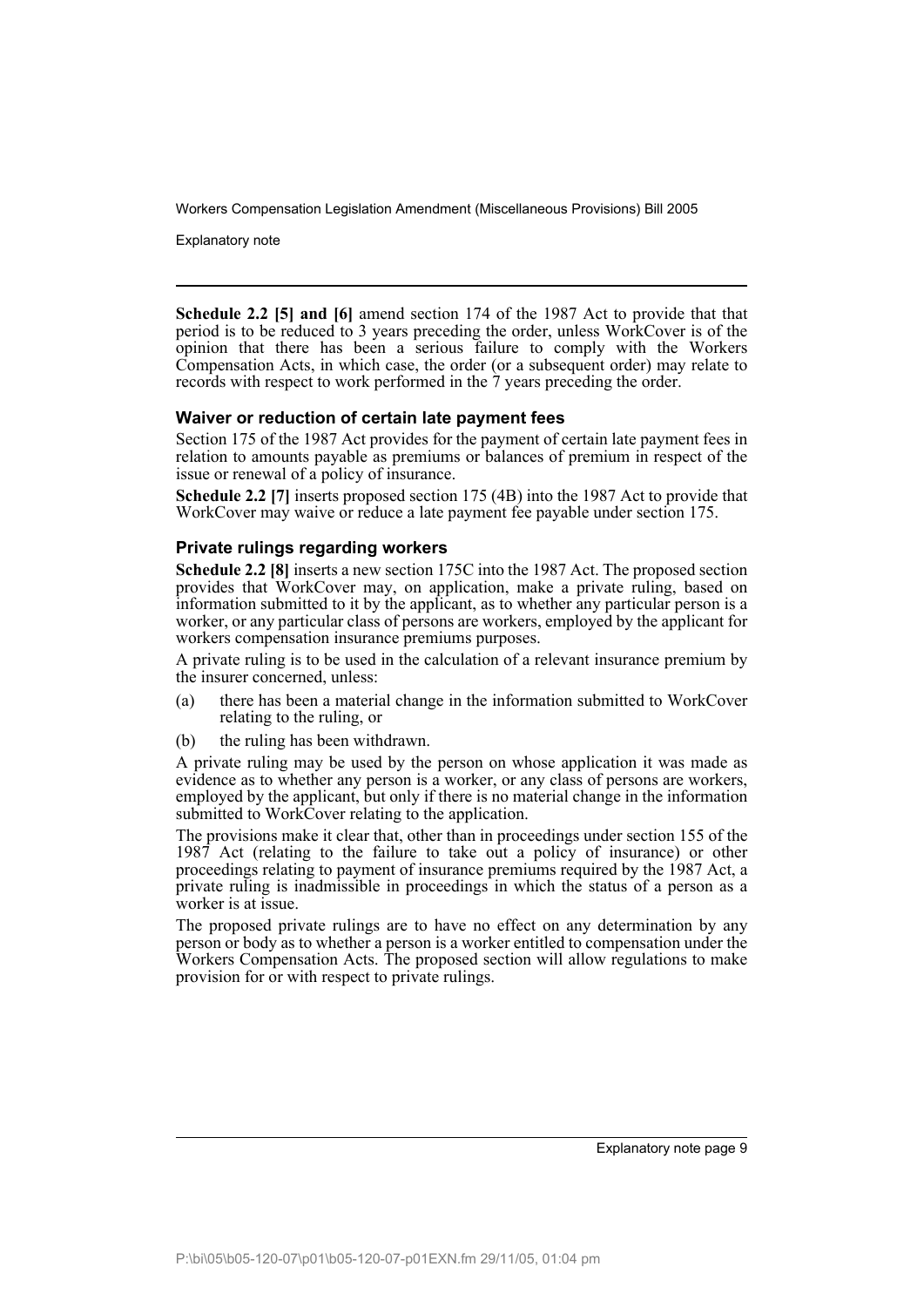Explanatory note

# **Schedule 3 Miscellaneous amendments**

### **Payment of costs in relation to compensation claims**

**Schedule 3.1 [17]** amends section 340 of the 1998 Act so as to extend the operation of Division 3 of Part 8 of Chapter 7 of that Act (which currently applies to costs payable by a party in relation to a claim for compensation) to costs payable by a party's insurer.

**Schedule 3.1 [20]** amends section 342 of the 1998 Act so as to provide that, if it is satisfied that any party's costs on a claim have been unreasonably incurred, the Commission must order that the costs are not to be paid by any other party, and that any costs agreement in respect of such costs is of no effect.

**Schedule 3.1 [21]** further amends section 342 of the 1998 Act so as to provide that costs on a claim for which there have been no grounds for believing there to be reasonable prospects of success are taken to be costs that have been unreasonably incurred, and for which the Commission will therefore not make an order for payment.

**Schedule 3.1 [22]** further amends section 342 of the 1998 Act so as to prevent an insurer's lawyer from recovering from the insurer any costs that the Commission has ordered to be treated as unreasonably incurred.

**Schedule 3.1 [24] and [25]** amend section 345 of the 1998 Act so as to provide that, if an appeal is unsuccessful, the Commission must order that the appellant's costs are not to be paid by any other party, and that any costs agreement in respect of such costs is of no effect. **Schedule 3.1 [19]** makes a consequential amendment to section 341 of the 1998 Act.

### **Minor, consequential and ancillary matters**

**Schedule 3.1 [1]–[7], [13]–[16], [18], [23], [26] and [27]** amend sections 112, 113, 114, 116, 142, 332, 334, 335, 337, 339, 341, 343 and 347 of the 1998 Act so as to replace references to the former *Legal Profession Act 1987* with references to the current *Legal Profession Act 2004*. **Schedule 3.1 [28]** omits an unnecessary section. **Schedule 3.1 [8], [9] and [10]** amend section 239 of the 1998 Act so as to clarify the powers of WorkCover to inspect, copy and take extracts from documents held in the registry of the District Court in relation to the residual jurisdiction that was conferred on the District Court when the former Compensation Court was abolished.

### **Compensation for permanent back injuries**

**Schedule 3.2 [1]** amends section 66 of the 1987 Act so as to provide that, to the extent to which an injury results in permanent impairment of the back, the compensation that is otherwise payable under that section (compensation for permanent impairment) is to be increased by 5%. This increase will apply only to impairment that results from injuries occurring after 1 January 2006.

Explanatory note page 10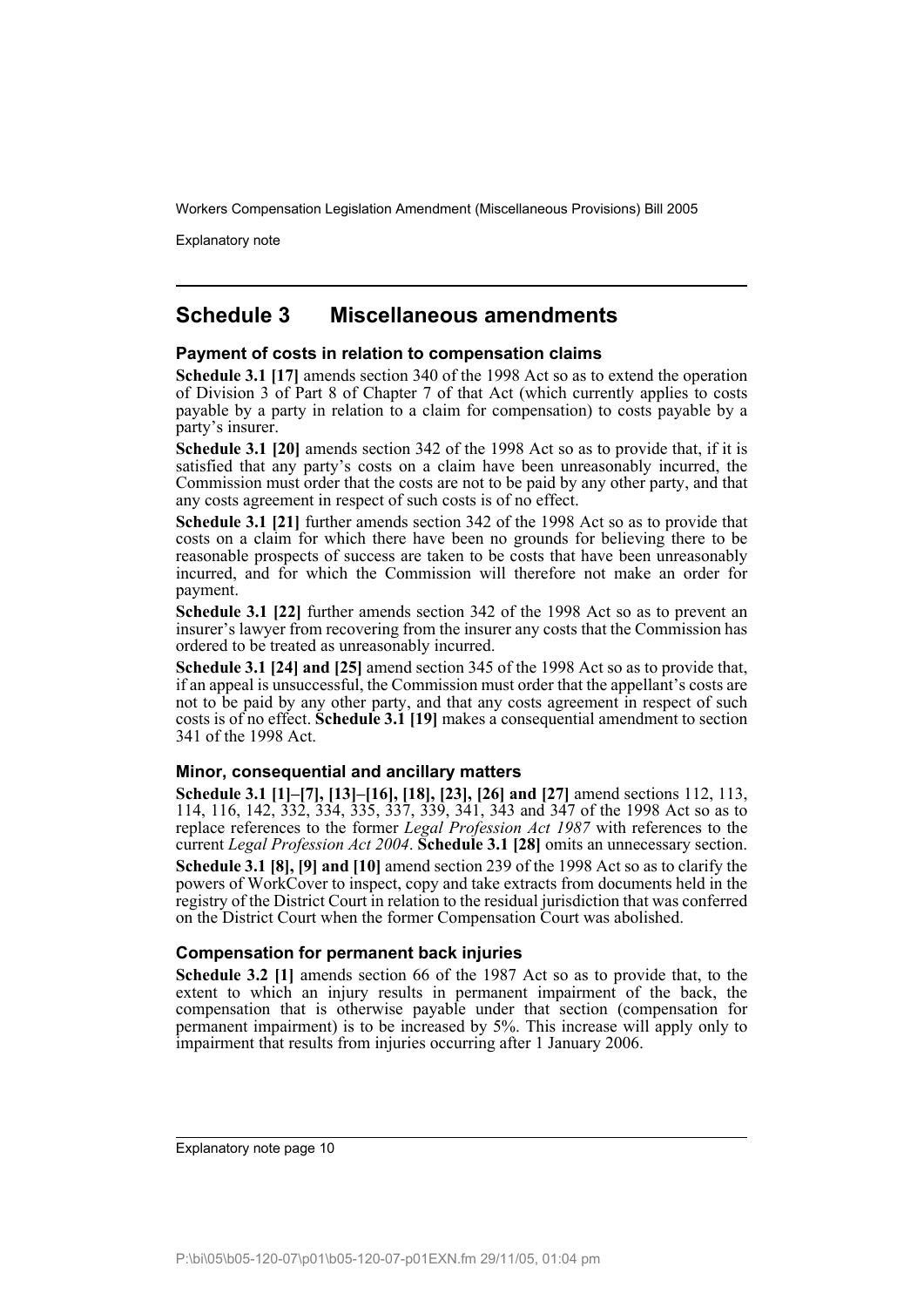Explanatory note

### **Agreements as to degree of permanent impairment**

Section 66A of the 1987 Act currently provides that compensation cannot, except in certain circumstances, be awarded by the Commission for a worker's permanent impairment or pain and suffering if an agreement as to the compensation payable has been entered into, between the worker and the relevant employer or insurer, and has been registered by the Registrar.

**Schedule 3.2 [2]** repeals the section and replaces it with a new section 66A. The proposed section provides that, where the worker and the employer or insurer have entered into an agreement as to the degree of the worker's permanent impairment, or as to the amount of pain and suffering compensation to which the worker is entitled, and the agreement contains a provision in which the employer or insurer has certified that it is satisfied that the worker has obtained independent legal advice before entering into the agreement, the compensation to which the worker is entitled for the impairment is the compensation payable in respect of the degree of impairment so agreed and the amount of pain and suffering compensation to which the worker is entitled is the amount so agreed. Additional compensation may be awarded if it is established that the worker's agreement was procured by fraud or misrepresentation, that the agreed degree of permanent impairment or the agreed amount of pain and suffering compensation is manifestly too low or that, since the agreement was entered into, there has been any increase in the degree of impairment (as with the current section 66A). **Schedule 3.2 [4]** makes a consequential amendment to section 87J of the 1987 Act.

### **Agreements to commute liability to lump sum**

Section 87F (2) (a) of the 1987 Act prohibits an agreement to commute to a lump sum any liability for periodic payments from being entered into unless an independent legal practitioner has certified that he or she has advised the worker as to the full legal implications of the agreement.

**Schedule 3.2 [3]** substitutes that provision with a new provision that requires the legal practitioner to certify that he or she has also advised the worker of the desirability of the worker obtaining independent financial advice as to the financial consequences of the agreement.

### **Prohibition on law practices providing legal services in connection with matters having no reasonable prospects of success**

Section 345 of the *Legal Profession Act 2004* prohibits a law practice from providing legal services in connection with a claim or defence, in proceedings before a court, where the claim or defence has no reasonable prospects of success.

**Schedule 3.2 [5] and Schedule 3.1 [11], [12] and [29]** amend section 144 of the 1987 Act and sections 327 and 352 of the 1998 Act and insert proposed section 288A into the 1998 Act so as to apply that prohibition to proceedings before the Commission and proceedings before a medical appeal panel.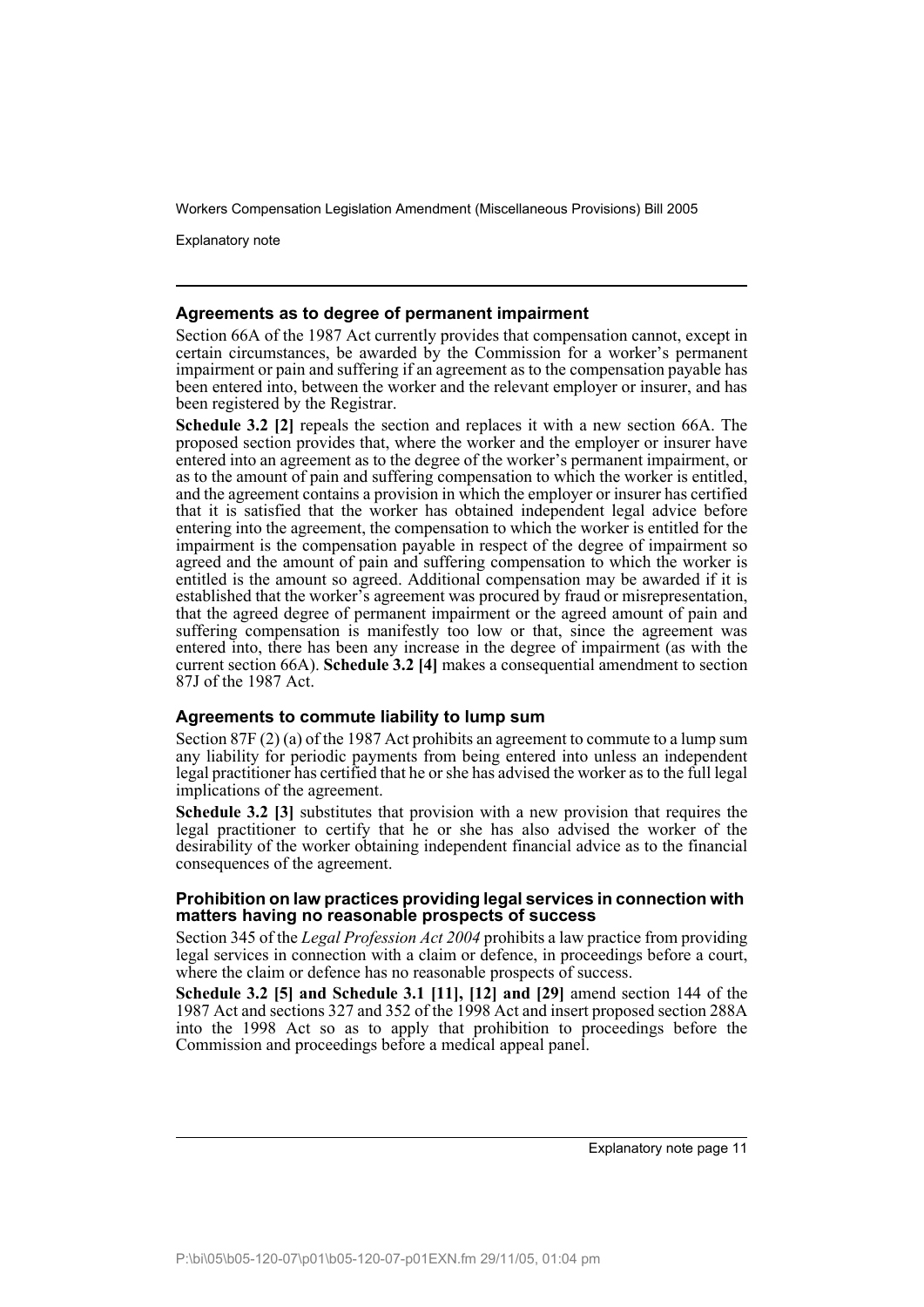Explanatory note

# **Schedule 4 Savings and transitional amendments**

**Schedule 4 [1]** inserts proposed Part 18J into Schedule 6 to the 1987 Act. The proposed Part contains savings and transitional provisions consequent on the enactment of the proposed Act.

**Schedule 4 [2]** amends Schedule 6 to the 1987 Act to enable regulations containing savings and transitional provisions to be made consequent on the enactment of the proposed Act.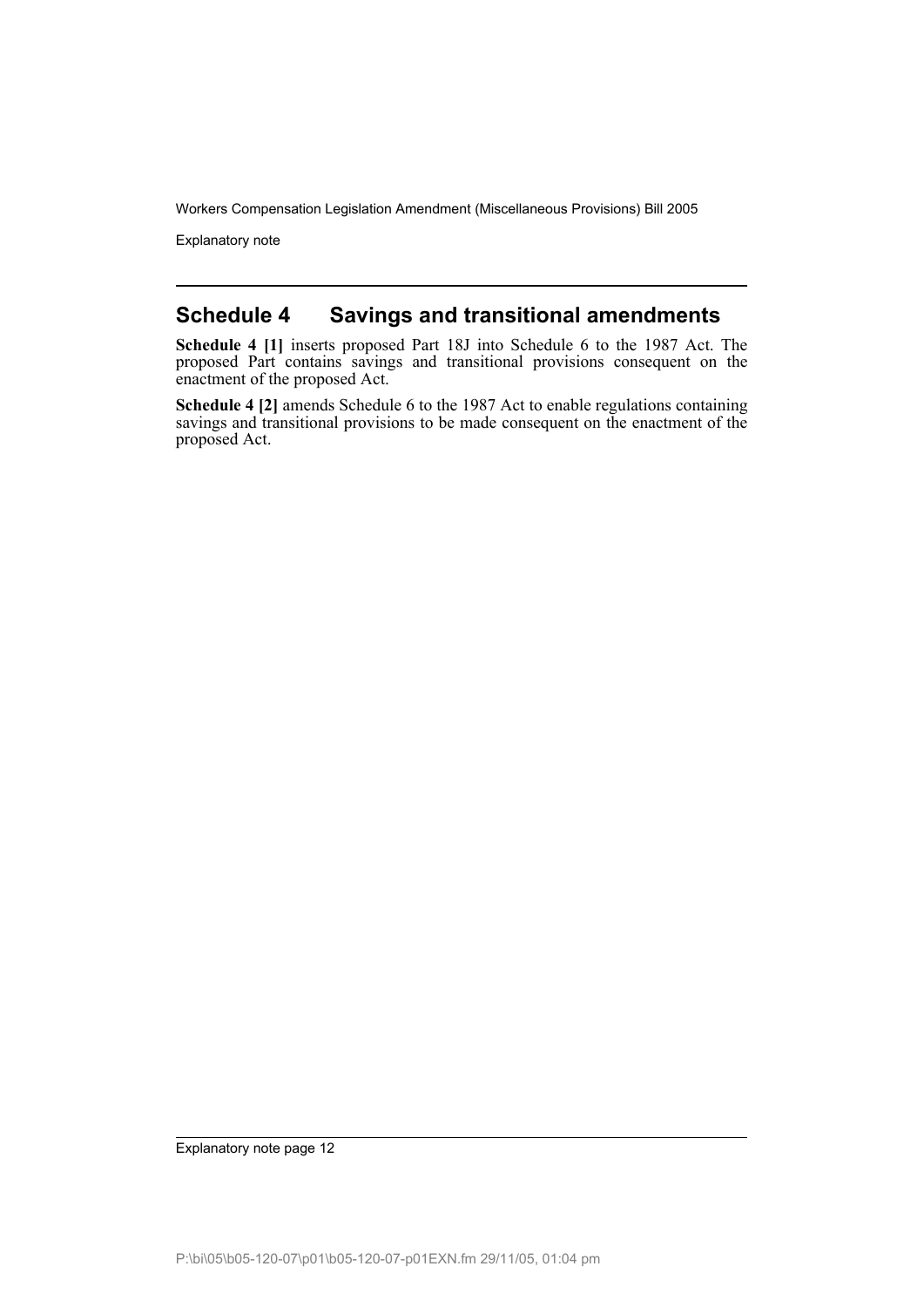First print



New South Wales

# **Workers Compensation Legislation Amendment (Miscellaneous Provisions) Bill 2005**

# **Contents**

|            |                                                      | Page |
|------------|------------------------------------------------------|------|
|            | Name of Act                                          |      |
| 2          | Commencement                                         | 2    |
| 3          | Amendments relating to claims and dispute resolution | 2    |
| 4          | Amendments relating to insurance premiums and deemed |      |
|            | workers                                              | 2    |
| 5.         | Miscellaneous amendments                             | 2    |
| 6          | Savings and transitional provisions                  | 2    |
|            | Repeal                                               | 2    |
| Schedule 1 | Amendments relating to claims and dispute resolution | 3    |
| Schedule 2 | Amendments relating to insurance premiums and deemed |      |
|            | workers                                              | 11   |
| Schedule 3 | Miscellaneous amendments                             | 16   |
| Schedule 4 | Savings and transitional amendments                  | 24   |

b05-120-07.p01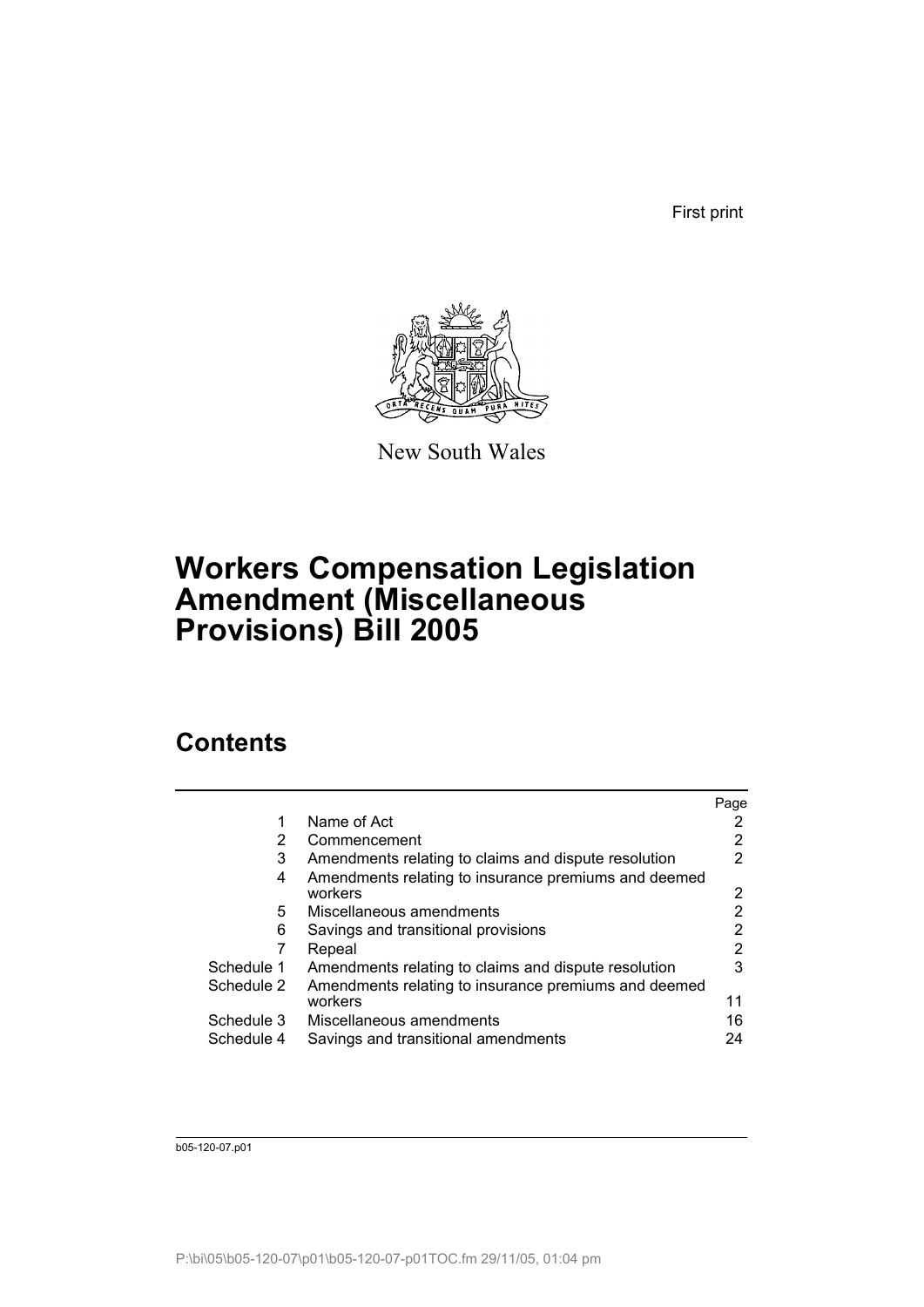**Contents** 

Page

Contents page 2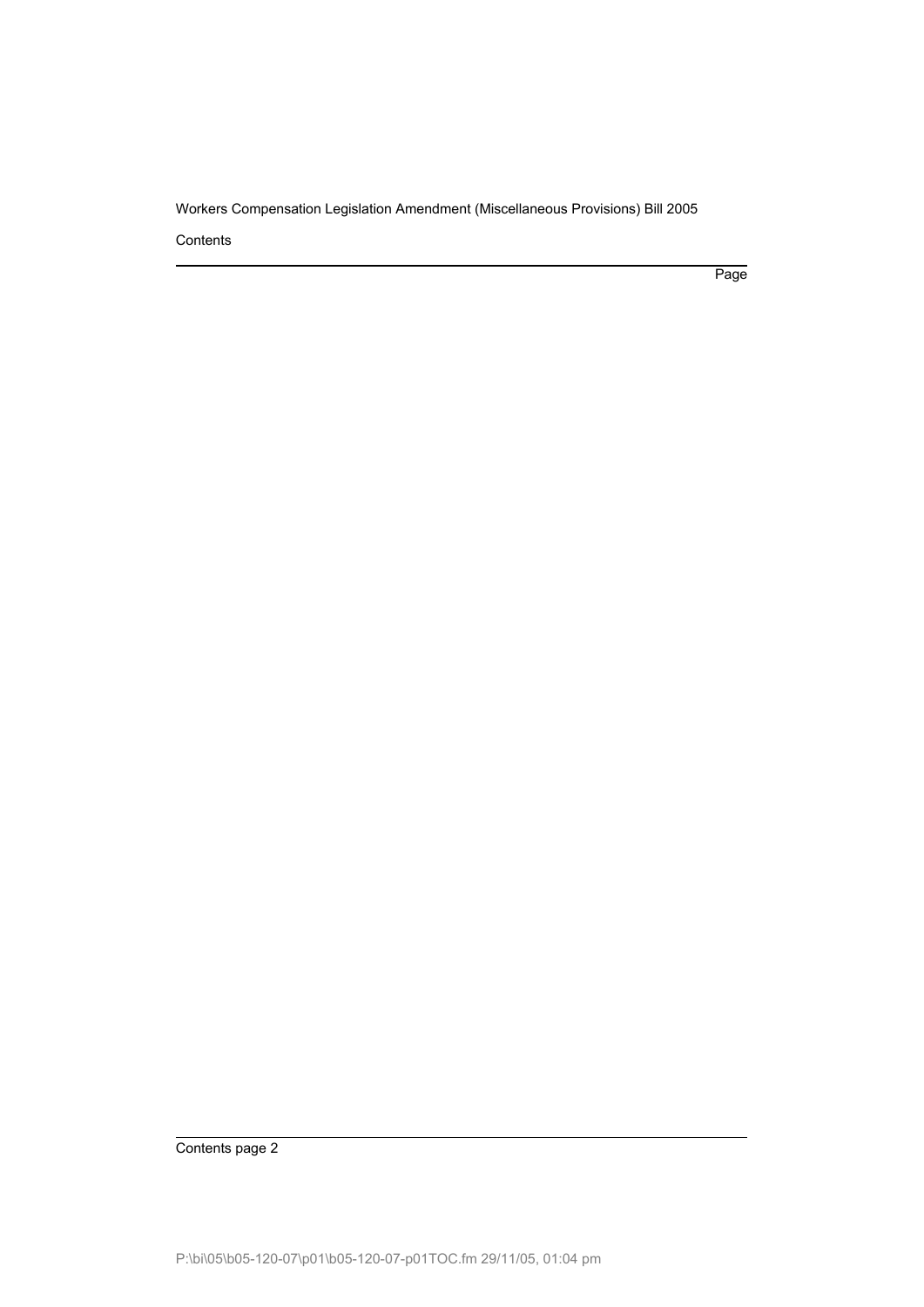

New South Wales

# **Workers Compensation Legislation Amendment (Miscellaneous Provisions) Bill 2005**

No , 2005

# **A Bill for**

An Act to amend the *Workplace Injury Management and Workers Compensation Act 1998* and the *Workers Compensation Act 1987* with respect to dispute resolution procedures, insurance obligations, workers, costs and compensation for back injuries; and for other purposes.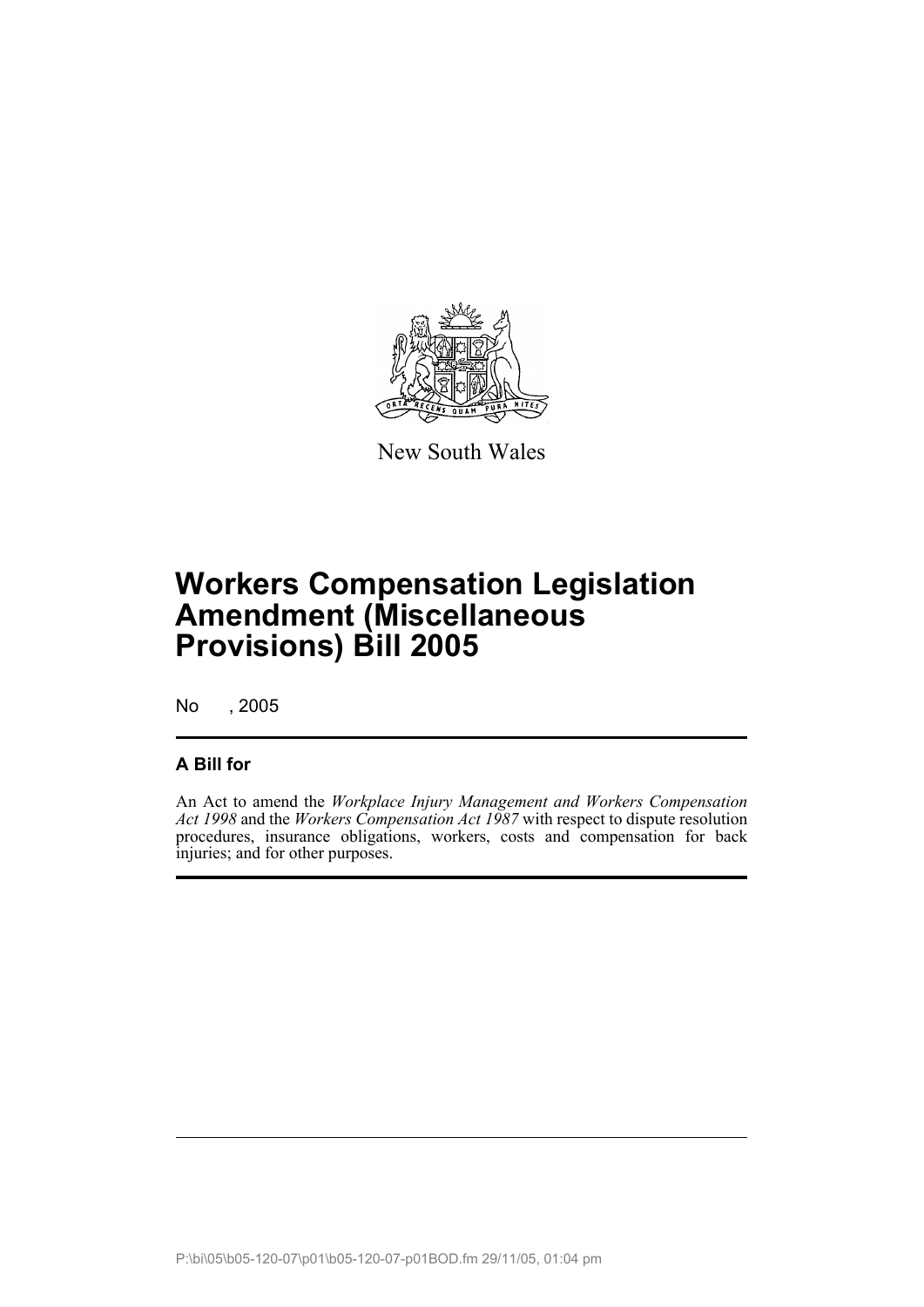<span id="page-15-6"></span><span id="page-15-5"></span><span id="page-15-4"></span><span id="page-15-3"></span><span id="page-15-2"></span><span id="page-15-1"></span><span id="page-15-0"></span>

|              | The Legislature of New South Wales enacts:                                                                                                          | $\mathbf{1}$        |  |  |  |  |  |
|--------------|-----------------------------------------------------------------------------------------------------------------------------------------------------|---------------------|--|--|--|--|--|
| 1            | <b>Name of Act</b>                                                                                                                                  |                     |  |  |  |  |  |
|              | This Act is the Workers Compensation Legislation Amendment<br>(Miscellaneous Provisions) Act 2005.                                                  | 3<br>$\overline{4}$ |  |  |  |  |  |
| $\mathbf{2}$ | Commencement                                                                                                                                        | 5                   |  |  |  |  |  |
|              | (1)<br>This Act commences on a day or days to be appointed by proclamation,<br>except as provided by this section.                                  | 6<br>7              |  |  |  |  |  |
|              | Schedule 3.2 [1] commences on 1 January 2006.<br>(2)                                                                                                | 8                   |  |  |  |  |  |
|              | Section 6 and Schedule 4 commence on the date of assent to this Act.<br>(3)                                                                         | 9                   |  |  |  |  |  |
| 3            | Amendments relating to claims and dispute resolution                                                                                                | 10                  |  |  |  |  |  |
|              | The Workplace Injury Management and Workers Compensation<br>Act 1998 and the Workers Compensation Act 1987 are amended as set<br>out in Schedule 1. | 11<br>12<br>13      |  |  |  |  |  |
| 4            | Amendments relating to insurance premiums and deemed workers                                                                                        | 14                  |  |  |  |  |  |
|              | The Workplace Injury Management and Workers Compensation<br>Act 1998 and the Workers Compensation Act 1987 are amended as set<br>out in Schedule 2. | 15<br>16<br>17      |  |  |  |  |  |
| 5            | <b>Miscellaneous amendments</b>                                                                                                                     | 18                  |  |  |  |  |  |
|              | The Workplace Injury Management and Workers Compensation<br>Act 1998 and the Workers Compensation Act 1987 are amended as set<br>out in Schedule 3. | 19<br>20<br>21      |  |  |  |  |  |
| 6            | <b>Savings and transitional provisions</b>                                                                                                          | 22                  |  |  |  |  |  |
|              | The <i>Workers</i> Compensation Act 1987 is amended as set out in<br>Schedule 4.                                                                    | 23<br>24            |  |  |  |  |  |
| 7            | Repeal                                                                                                                                              | 25                  |  |  |  |  |  |
|              | The Workers Compensation Legislation Further Amendment Act 2001<br>is repealed.                                                                     | 26<br>27            |  |  |  |  |  |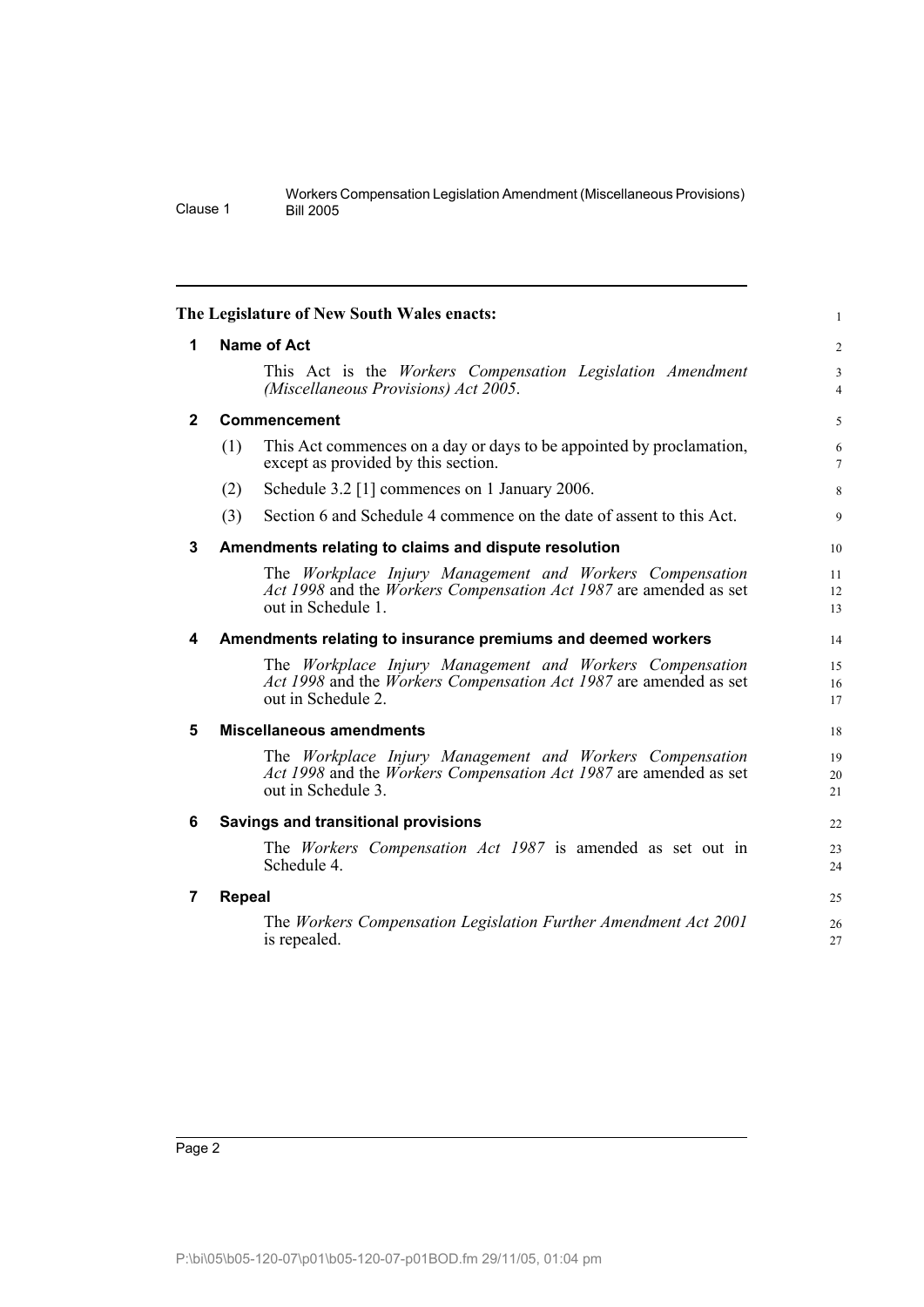Amendments relating to claims and dispute resolution Schedule 1

<span id="page-16-0"></span>

|     | <b>Schedule 1</b>                  |      | Amendments relating to claims and<br>dispute resolution                                                                                                                                                                                                                                                    | 1<br>$\overline{\mathbf{c}}$ |
|-----|------------------------------------|------|------------------------------------------------------------------------------------------------------------------------------------------------------------------------------------------------------------------------------------------------------------------------------------------------------------|------------------------------|
|     |                                    |      | (Section 3)                                                                                                                                                                                                                                                                                                | 3                            |
| 1.1 | <b>Act 1998 No 86</b>              |      | <b>Workplace Injury Management and Workers Compensation</b>                                                                                                                                                                                                                                                | 4<br>5                       |
| [1] |                                    |      | Section 73 Insurer to provide copies of reports to worker                                                                                                                                                                                                                                                  | 6                            |
|     |                                    |      | Omit ", within the period required by the regulations," from section 73 (1).                                                                                                                                                                                                                               | 7                            |
| [2] | Section 73 (3) (c)                 |      |                                                                                                                                                                                                                                                                                                            | 8                            |
|     |                                    |      | Insert at the end of section $73(3)(b)$ :                                                                                                                                                                                                                                                                  | 9                            |
|     |                                    |      | , and                                                                                                                                                                                                                                                                                                      | 10                           |
|     |                                    | (c)  | the report may not be disclosed to an approved medical<br>specialist or an Appeal Panel in connection with the<br>assessment of a medical dispute under Part 7 of Chapter 7.                                                                                                                               | 11<br>12<br>13               |
| [3] |                                    |      | Section 74 Insurers to give notice and reasons when liability disputed                                                                                                                                                                                                                                     | 14                           |
|     |                                    |      | Omit section 74 (2) (a). Insert instead:                                                                                                                                                                                                                                                                   | 15                           |
|     |                                    | (a)  | a statement of the reason the insurer disputes liability and<br>of the issues relevant to the decision,                                                                                                                                                                                                    | 16<br>17                     |
|     |                                    | (a1) | a statement to the effect that the worker can request a<br>review of the claim by the insurer,                                                                                                                                                                                                             | 18<br>19                     |
| [4] | Section 74 (2) (c1)                |      |                                                                                                                                                                                                                                                                                                            | 20                           |
|     | Insert after section 74 $(2)$ (c): |      |                                                                                                                                                                                                                                                                                                            | 21                           |
|     |                                    | (c1) | a statement to the effect that the matters that may be<br>referred to the Commission are limited to matters notified<br>in the notice, or in a notice after a further review or in<br>correspondence prior to any such referral concerning an<br>offer of settlement or in a request for a further review, | 22<br>23<br>24<br>25<br>26   |
| [5] | <b>Section 74 (5)</b>              |      |                                                                                                                                                                                                                                                                                                            | 27                           |
|     | Insert after section $74(4)$ :     |      |                                                                                                                                                                                                                                                                                                            | 28                           |
|     | (5)                                |      | Before giving a notice under this section, an insurer must carry<br>out an internal review of the decision to dispute liability in<br>respect of the claim or an aspect of the claim.                                                                                                                      | 29<br>30<br>31               |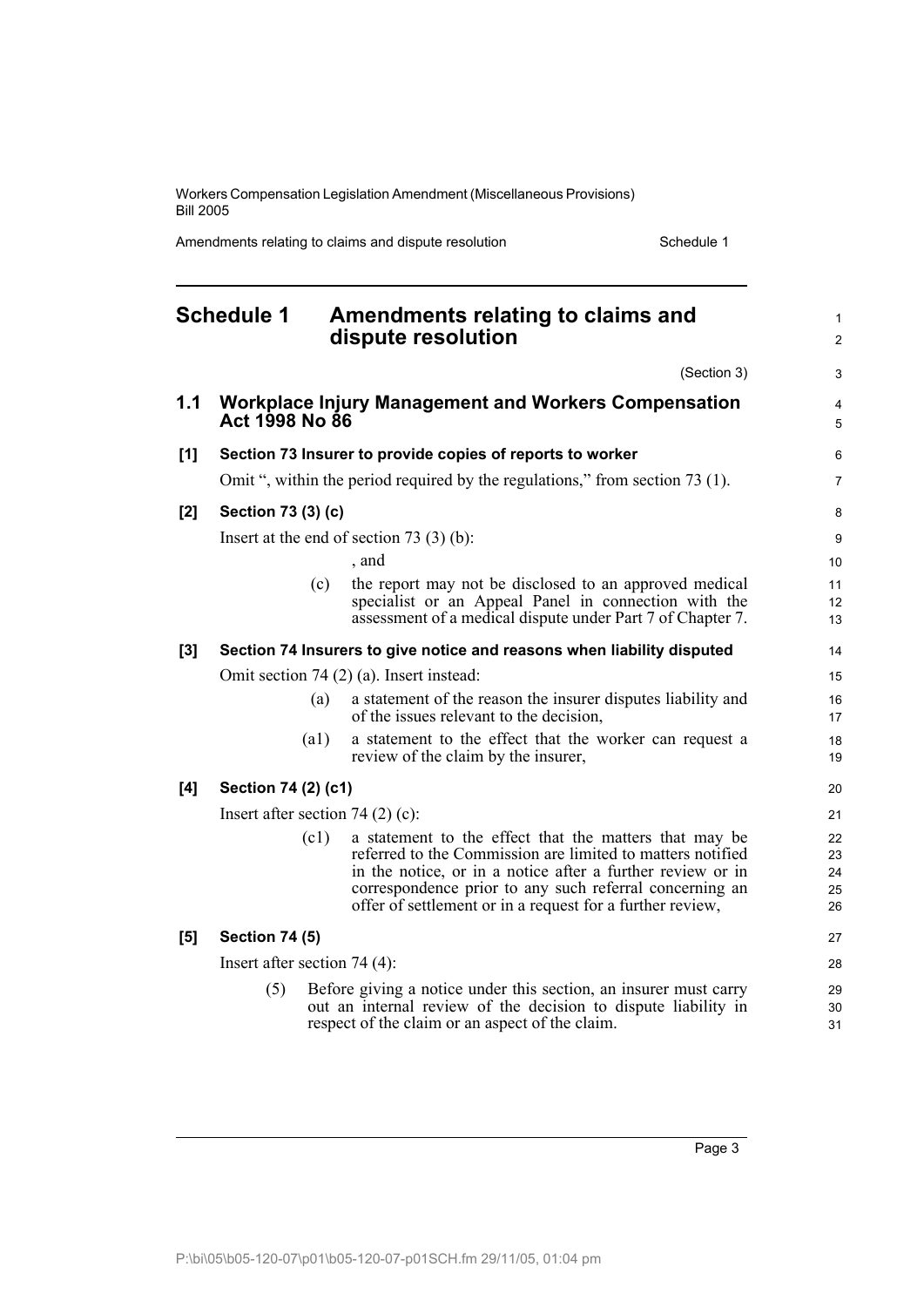Schedule 1 Amendments relating to claims and dispute resolution

| [6] | Section 119 Medical examination of workers at direction of employer |     |     |                                                                                                                                                                                                                                                                                                                 |                            |  |
|-----|---------------------------------------------------------------------|-----|-----|-----------------------------------------------------------------------------------------------------------------------------------------------------------------------------------------------------------------------------------------------------------------------------------------------------------------|----------------------------|--|
|     |                                                                     |     |     | Omit "the regulations" wherever occurring in section 119 (4).                                                                                                                                                                                                                                                   | $\overline{2}$             |  |
|     |                                                                     |     |     | Insert instead "the WorkCover Guidelines".                                                                                                                                                                                                                                                                      | 3                          |  |
| [7] | Section 119 (6) (c)                                                 |     |     |                                                                                                                                                                                                                                                                                                                 | 4                          |  |
|     |                                                                     |     |     | Insert at the end of section 119 $(6)(b)$ :                                                                                                                                                                                                                                                                     | 5                          |  |
|     |                                                                     |     |     | , and                                                                                                                                                                                                                                                                                                           | 6                          |  |
|     |                                                                     |     | (c) | the opinion or report may not be disclosed to an approved<br>medical specialist or an Appeal Panel in connection with<br>the assessment of a medical dispute under Part 7 of<br>Chapter 7.                                                                                                                      | 7<br>8<br>9<br>10          |  |
| [8] |                                                                     |     |     | Section 126 Copies of certain medical reports to be supplied to worker                                                                                                                                                                                                                                          | 11                         |  |
|     |                                                                     |     |     | Omit section 126 (2). Insert instead:                                                                                                                                                                                                                                                                           | 12                         |  |
|     |                                                                     | (2) |     | The regulations may make provision for or with respect to<br>requiring an employer or insurer in possession of a medical report<br>relating to an injured worker to provide a copy of the report to the<br>worker, the worker's legal representative or any other person, if<br>the worker's claim is disputed. | 13<br>14<br>15<br>16<br>17 |  |
|     |                                                                     | (3) |     | If an employer or insurer fails to provide a copy of a report as<br>required by the regulations under subsection $(2)$ :                                                                                                                                                                                        | 18<br>19                   |  |
|     |                                                                     |     | (a) | the employer or insurer cannot use the opinion or report to<br>dispute liability to pay or continue to pay compensation or<br>to reduce the amount of compensation to be paid and<br>cannot use the report for any other purpose prescribed by<br>the regulations for the purposes of this section, and         | 20<br>21<br>22<br>23<br>24 |  |
|     |                                                                     |     | (b) | the report is not admissible in proceedings on such a<br>dispute before the Commission, and                                                                                                                                                                                                                     | 25<br>26                   |  |
|     |                                                                     |     | (c) | the report may not be disclosed to an approved medical<br>specialist or an Appeal Panel in connection with the<br>assessment of a medical dispute under Part 7 of Chapter 7.                                                                                                                                    | 27<br>28<br>29             |  |
| [9] | <b>Section 287A</b>                                                 |     |     |                                                                                                                                                                                                                                                                                                                 | 30                         |  |
|     | Insert after section 287:                                           |     |     |                                                                                                                                                                                                                                                                                                                 | 31                         |  |
|     | 287A                                                                |     |     | Reviews prior to referral                                                                                                                                                                                                                                                                                       | 32                         |  |
|     |                                                                     | (1) |     | A worker may request an insurer to review a claim after the<br>insurer has disputed the claim or any aspect of the claim. A<br>request may be made at any time before the dispute is referred to<br>the Registrar for determination by the Commission.                                                          | 33<br>34<br>35<br>36       |  |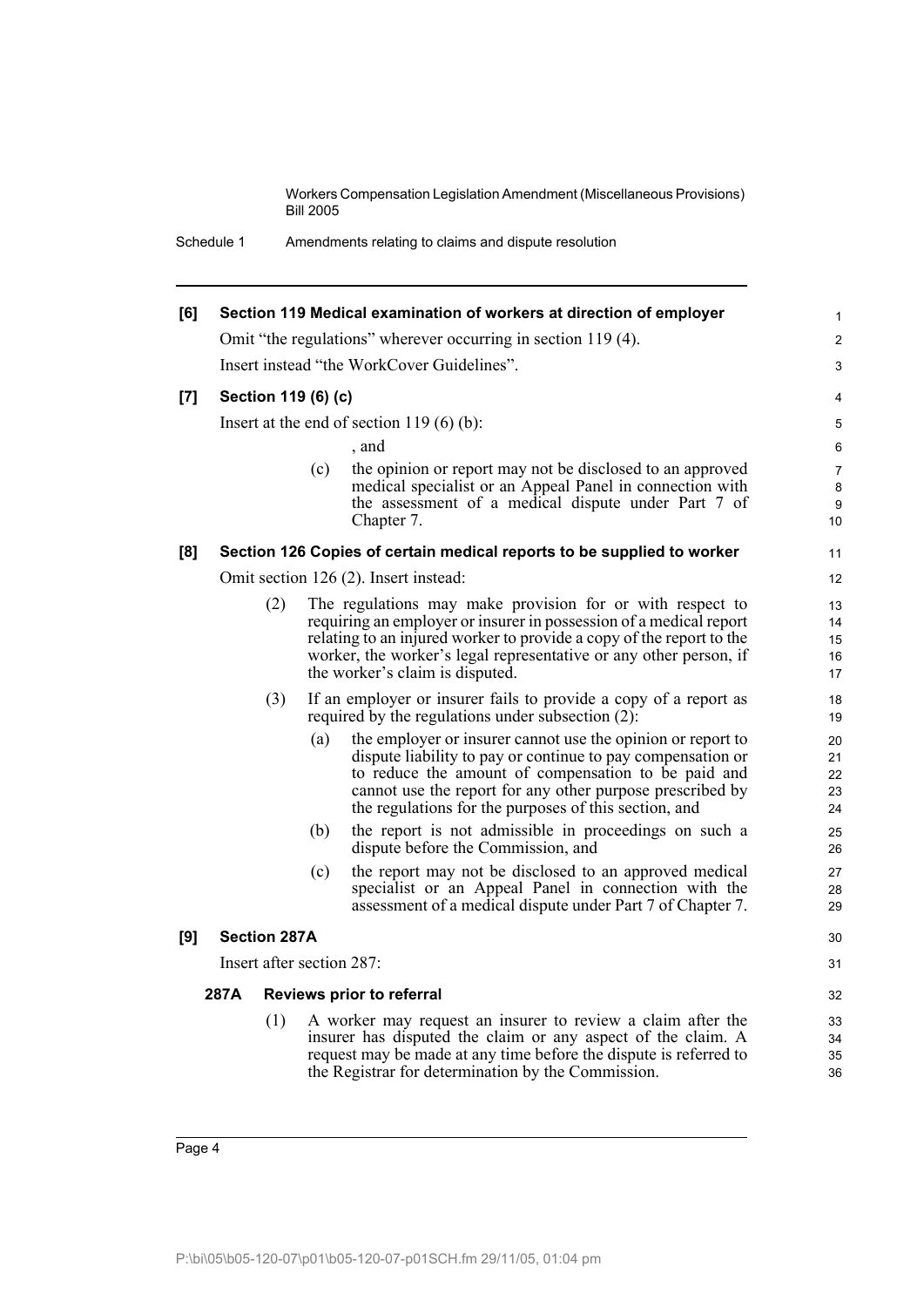Amendments relating to claims and dispute resolution Schedule 1

|        |      | (2)                                                                          |                           | On such a request, the insurer must review the claim not later than<br>14 days after the request is made and may accept the claim or, if<br>the insurer determines that it disputes liability in respect of the<br>claim or any aspect of the claim, must give notice of the dispute<br>to the claimant. | $\mathbf{1}$<br>$\overline{c}$<br>$\mathbf{3}$<br>4<br>5 |  |  |
|--------|------|------------------------------------------------------------------------------|---------------------------|----------------------------------------------------------------------------------------------------------------------------------------------------------------------------------------------------------------------------------------------------------------------------------------------------------|----------------------------------------------------------|--|--|
|        |      | (3)                                                                          |                           | The notice must contain the matters required to be set out under<br>section 74 in a notice of a dispute and may contain such other<br>information as the regulations may prescribe.                                                                                                                      | 6<br>$\overline{7}$<br>8                                 |  |  |
|        |      | (4)                                                                          |                           | The notice is to comply with the other requirements for a notice<br>given under section 74.                                                                                                                                                                                                              | 9<br>10                                                  |  |  |
| [10]   |      |                                                                              |                           | Section 288 Referral of disputes to Commission                                                                                                                                                                                                                                                           | 11                                                       |  |  |
|        |      |                                                                              |                           | Insert at the end of the section:                                                                                                                                                                                                                                                                        | $12 \overline{ }$                                        |  |  |
|        |      | (2)                                                                          |                           | The Registrar may not accept a dispute for referral for<br>determination to the Commission if the dispute is a dispute that,<br>under this Part, cannot be referred for determination by the<br>Commission.                                                                                              | 13<br>14<br>15<br>16                                     |  |  |
| $[11]$ |      | Section 289 Restrictions as to when dispute can be referred to<br>Commission |                           |                                                                                                                                                                                                                                                                                                          |                                                          |  |  |
|        |      |                                                                              |                           | Insert after section $289(4)$ :                                                                                                                                                                                                                                                                          | 19                                                       |  |  |
|        |      | (5)                                                                          |                           | The Commission may not hear or otherwise deal with any dispute<br>if this section provides that the dispute cannot be referred for<br>determination by the Commission.                                                                                                                                   | 20<br>21<br>22                                           |  |  |
| [12]   |      | <b>Section 289A</b>                                                          |                           |                                                                                                                                                                                                                                                                                                          | 23                                                       |  |  |
|        |      |                                                                              | Insert after section 289: |                                                                                                                                                                                                                                                                                                          | 24                                                       |  |  |
|        | 289A |                                                                              | <b>Commission</b>         | Further restrictions as to when a dispute can be referred to                                                                                                                                                                                                                                             | 25<br>26                                                 |  |  |
|        |      | (1)                                                                          | as disputed.              | A dispute cannot be referred for determination by the<br>Commission unless it concerns only matters previously notified                                                                                                                                                                                  | 27<br>28<br>29                                           |  |  |
|        |      | (2)                                                                          |                           | A matter is taken to have been previously notified as disputed if:                                                                                                                                                                                                                                       | 30                                                       |  |  |
|        |      |                                                                              | (a)                       | it was notified in a notice of dispute under this Act or the<br>1987 Act after a claim was made or a claim was reviewed,<br><sub>or</sub>                                                                                                                                                                | 31<br>32<br>33                                           |  |  |
|        |      |                                                                              | (b)                       | it concerns matters, raised in writing between the parties<br>before the dispute is referred to the Registrar for<br>determination by the Commission, concerning an offer of<br>settlement of a claim for lump sum compensation.                                                                         | 34<br>35<br>36<br>37                                     |  |  |
|        |      |                                                                              |                           |                                                                                                                                                                                                                                                                                                          |                                                          |  |  |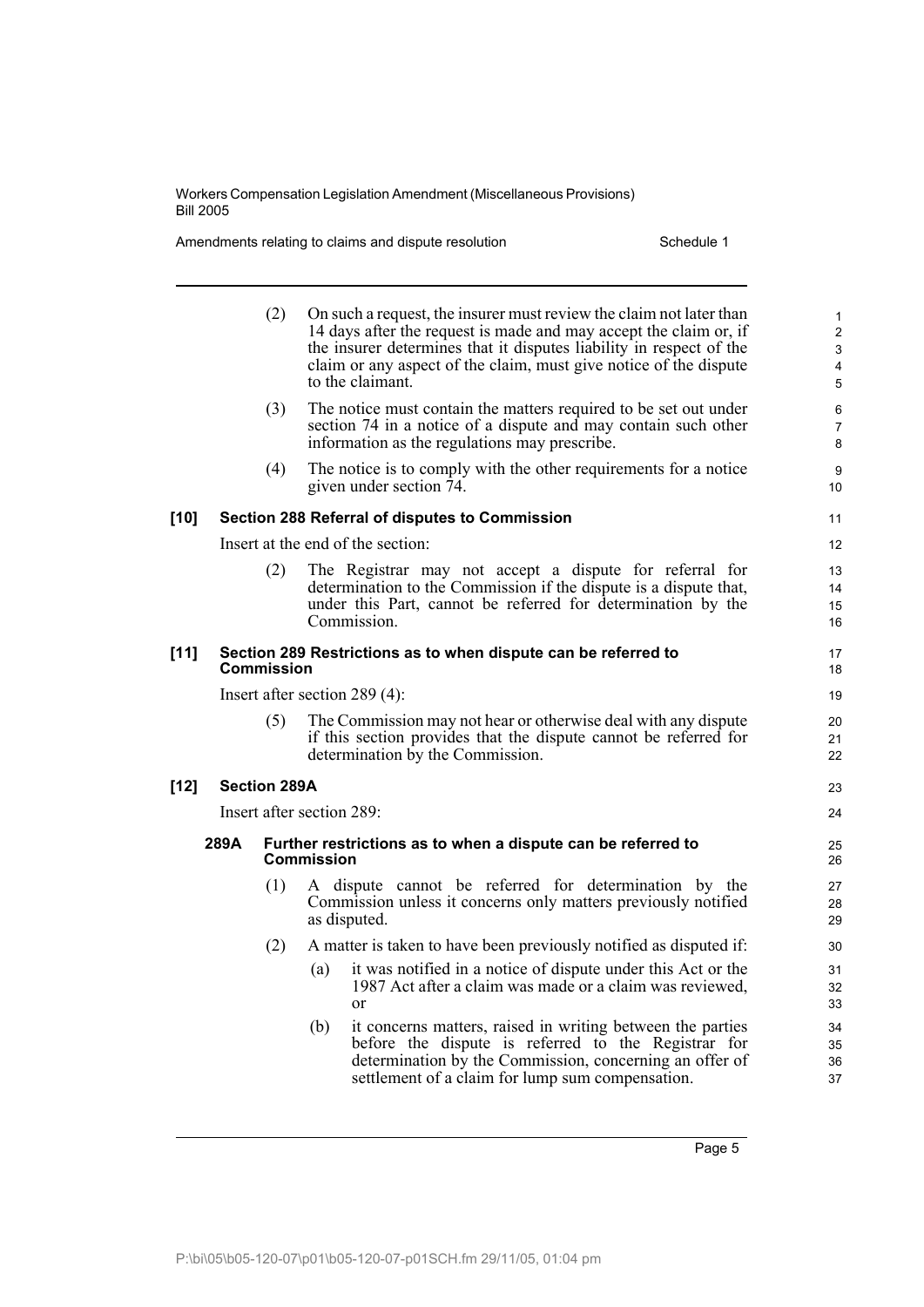| Schedule 1 | Amendments relating to claims and dispute resolution |
|------------|------------------------------------------------------|
|            |                                                      |

|        | (3)                             |     | The Commission may not hear or otherwise deal with any dispute<br>if this section provides that the dispute cannot be referred for<br>determination by the Commission. However, the Commission<br>may hear or otherwise deal with a matter subsequently arising out<br>of such a dispute. | $\mathbf{1}$<br>$\overline{2}$<br>3<br>4<br>5 |
|--------|---------------------------------|-----|-------------------------------------------------------------------------------------------------------------------------------------------------------------------------------------------------------------------------------------------------------------------------------------------|-----------------------------------------------|
|        | (4)                             |     | Despite subsection $(3)$ , a dispute relating to previously unnotified<br>matters may be heard or otherwise dealt with by the Commission<br>if the Commission is of the opinion that it is in the interests of<br>justice to do so.                                                       | $\,6\,$<br>$\overline{7}$<br>$\bf 8$<br>9     |
| [13]   |                                 |     | <b>Section 292 Expedited assessment</b>                                                                                                                                                                                                                                                   | 10                                            |
|        | under that Part".               |     | Omit "the dispute by the Commission while the dispute is being dealt with                                                                                                                                                                                                                 | 11<br>12                                      |
|        |                                 |     | Insert instead "a dispute by the Commission while the dispute is being dealt<br>with under Division 2 or 3 of that Part".                                                                                                                                                                 | 13<br>14                                      |
| $[14]$ |                                 |     | Section 293 Medical assessment                                                                                                                                                                                                                                                            | 15                                            |
|        | section 293 (1).                |     | Insert ", in accordance with this section," after "the Registrar may" in                                                                                                                                                                                                                  | 16<br>17                                      |
| [15]   | <b>Section 293 (2)</b>          |     |                                                                                                                                                                                                                                                                                           | 18                                            |
|        |                                 |     | Insert "(including hearing loss)" after "impairment".                                                                                                                                                                                                                                     | 19                                            |
| [16]   | <b>Section 293 (3)</b>          |     |                                                                                                                                                                                                                                                                                           | 20                                            |
|        | Insert after section $293$ (2): |     |                                                                                                                                                                                                                                                                                           | 21                                            |
|        | (3)                             |     | The Registrar may not refer for assessment:                                                                                                                                                                                                                                               | 22                                            |
|        |                                 | (a) | a medical dispute concerning permanent impairment<br>(including hearing loss) of an injured worker where<br>liability is in issue and has not been determined by the<br>Commission, or                                                                                                    | 23<br>24<br>25<br>26                          |
|        |                                 | (b) | a medical dispute other than a dispute concerning<br>permanent impairment (including hearing loss) of an<br>injured worker, except when dealing with the dispute<br>under Part 5 (Expedited assessment).                                                                                  | 27<br>28<br>29<br>30                          |
| [17]   |                                 |     | Section 296 Exercise of functions of Registrar                                                                                                                                                                                                                                            | 31                                            |
|        | section $296(2)$ .              |     | Insert "Division 2 or 3 of" before "this Part" where secondly occurring in                                                                                                                                                                                                                | 32<br>33                                      |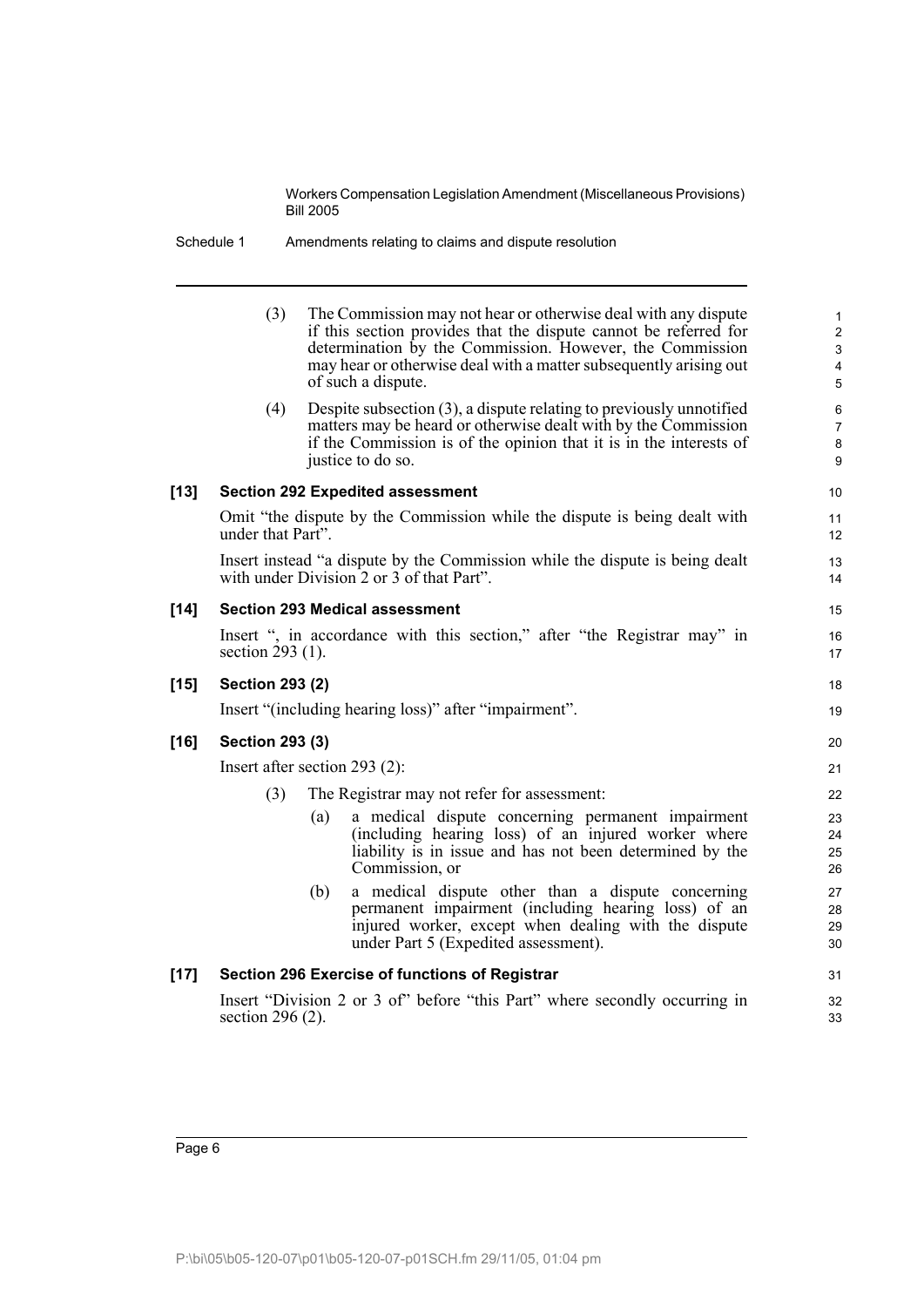Amendments relating to claims and dispute resolution Schedule 1

| $[18]$ |                                                                | Section 297 Directions for interim payment of weekly payments or<br>medical expenses compensation |                                                                                                                                                                                                                                                                                                                                        |                            |  |  |  |  |
|--------|----------------------------------------------------------------|---------------------------------------------------------------------------------------------------|----------------------------------------------------------------------------------------------------------------------------------------------------------------------------------------------------------------------------------------------------------------------------------------------------------------------------------------|----------------------------|--|--|--|--|
|        | Omit "\$5,000" from section 297 (2). Insert instead "\$7,500". |                                                                                                   |                                                                                                                                                                                                                                                                                                                                        |                            |  |  |  |  |
| $[19]$ |                                                                |                                                                                                   | Chapter 7, Part 5, Division 2A                                                                                                                                                                                                                                                                                                         | 4                          |  |  |  |  |
|        |                                                                |                                                                                                   | Insert after Division 2 of Part 5 of Chapter 7:                                                                                                                                                                                                                                                                                        | 5                          |  |  |  |  |
|        |                                                                | <b>Division 2A</b>                                                                                | Disputes concerning past weekly payments                                                                                                                                                                                                                                                                                               | 6                          |  |  |  |  |
|        | 304A                                                           |                                                                                                   | <b>Disputes to which Division applies</b>                                                                                                                                                                                                                                                                                              | 7                          |  |  |  |  |
|        |                                                                | (1)                                                                                               | This Division applies in respect of a dispute that concerns weekly<br>payments of compensation if the payments are for a period (not<br>exceeding 12 weeks) before the dispute is referred to the<br>Commission, being a period in respect of which an interim<br>payment direction under this Part may not be made.                   | 8<br>9<br>10<br>11<br>12   |  |  |  |  |
|        |                                                                | (2)                                                                                               | A dispute that also relates to medical expenses may be dealt with<br>partly under this Division (in relation to weekly payments) and<br>partly under Division 2 (in relation to medical expenses).                                                                                                                                     | 13<br>14<br>15             |  |  |  |  |
|        | 304B                                                           |                                                                                                   | Registrar may deal with dispute                                                                                                                                                                                                                                                                                                        | 16                         |  |  |  |  |
|        |                                                                | (1)                                                                                               | The Registrar may determine the dispute instead of the<br>Commission.                                                                                                                                                                                                                                                                  | 17<br>18                   |  |  |  |  |
|        |                                                                | (2)                                                                                               | For the purposes of determining the dispute and subject to the<br>regulations, the Registrar has all the functions of the Commission<br>constituted by an Arbitrator under the Workers Compensation<br>Acts and any determination of the Registrar is taken to be the<br>determination of the Commission constituted by an Arbitrator. | 19<br>20<br>21<br>22<br>23 |  |  |  |  |
|        |                                                                | (3)                                                                                               | This Division does not affect any jurisdiction of the Commission<br>to determine a dispute involving weekly payments of<br>compensation.                                                                                                                                                                                               | 24<br>25<br>26             |  |  |  |  |
|        |                                                                | (4)                                                                                               | To avoid doubt, the Registrar may, under section 371, delegate a<br>function conferred on the Registrar under subsection $(1)$ or $(2)$ .                                                                                                                                                                                              | 27<br>28                   |  |  |  |  |
| $[20]$ |                                                                |                                                                                                   | Section 321 Referral of medical dispute for assessment                                                                                                                                                                                                                                                                                 | 29                         |  |  |  |  |
|        |                                                                |                                                                                                   | Insert after section $321(2)$ :                                                                                                                                                                                                                                                                                                        | 30                         |  |  |  |  |
|        |                                                                | (3)                                                                                               | The Commission may not refer for assessment under this Part a<br>medical dispute concerning permanent impairment (including<br>hearing loss) of an injured worker.                                                                                                                                                                     | 31<br>32<br>33             |  |  |  |  |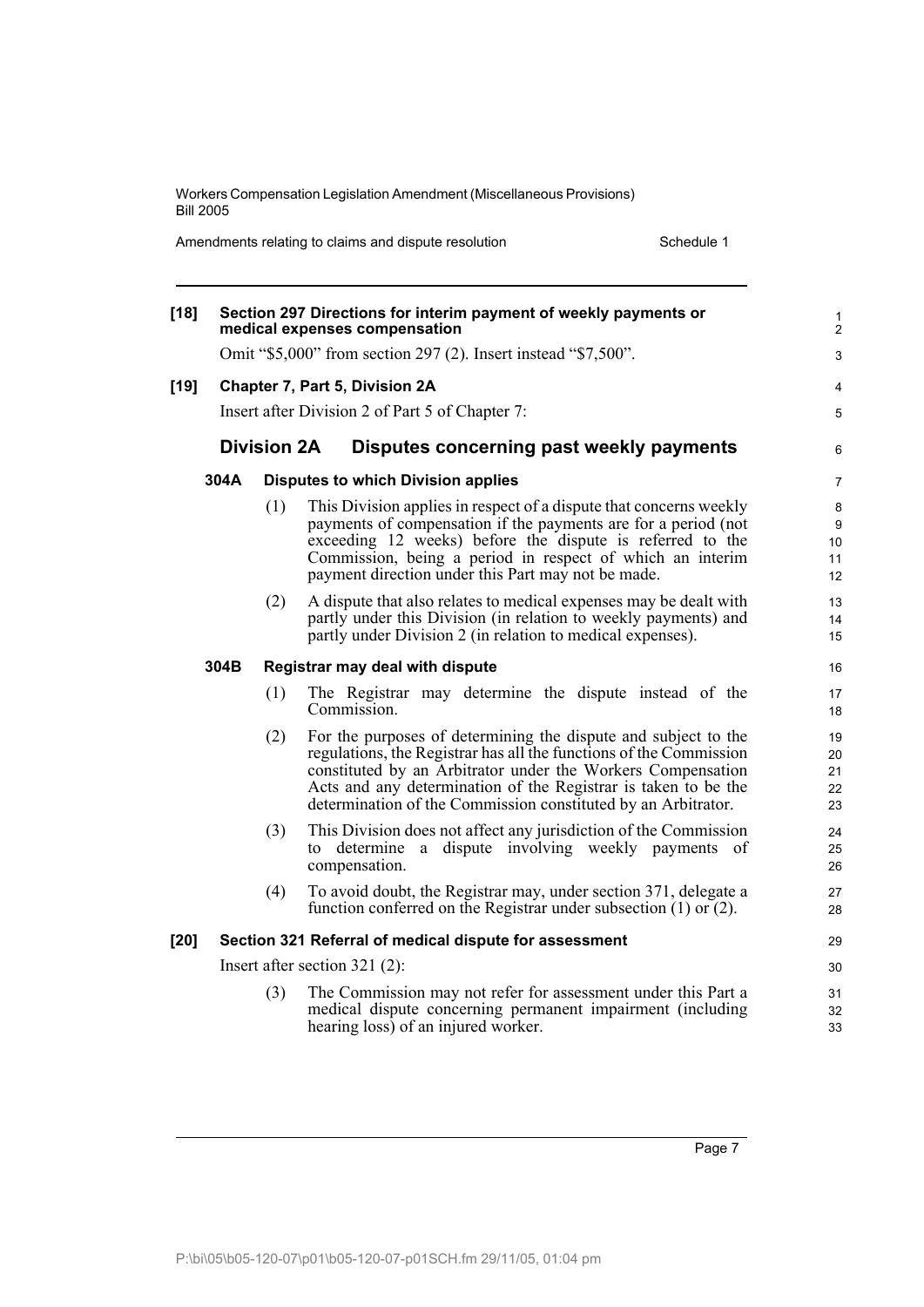Schedule 1 Amendments relating to claims and dispute resolution

(4) The Registrar may not refer for assessment under this Part:

(a) a medical dispute concerning permanent impairment (including hearing loss) of an injured worker where liability is in issue and has not been determined by the Commission, or

10 11 12

30 31

(b) a medical dispute other than a dispute concerning permanent impairment (including hearing loss) of an injured worker, except when dealing with the dispute under Part 5 (Expedited assessment).

### **[21] Section 322 Assessment of impairment**

Insert "(as in force at the time the assessment is made)" after "Guidelines" in section 322 (1).

### **[22] Section 327 Appeal against medical assessment**

Omit "it appears to the Registrar that at least one of the grounds for appeal specified in subsection (3) exists" from section 327 (4).

Insert instead "the Registrar is satisfied that, on the face of the application and any submissions made to the Registrar, at least one of the grounds for appeal specified in subsection (3) has been made out".

### **[23] Section 327 (6)**

Omit the subsection. Insert instead:

(6) The Registrar may refer a medical assessment for further assessment or reconsideration under section 329 as an alternative to an appeal against the assessment.

#### **[24] Section 329 Referral of matter for further medical assessment or reconsideration**

Insert after section 329 (1):

(1A) A matter referred for assessment under this Part may be referred again on one or more further occasions by the Registrar to the approved medical specialist for reconsideration.

### **[25] Section 329 (2)**

Insert "or reconsideration" after "further assessment".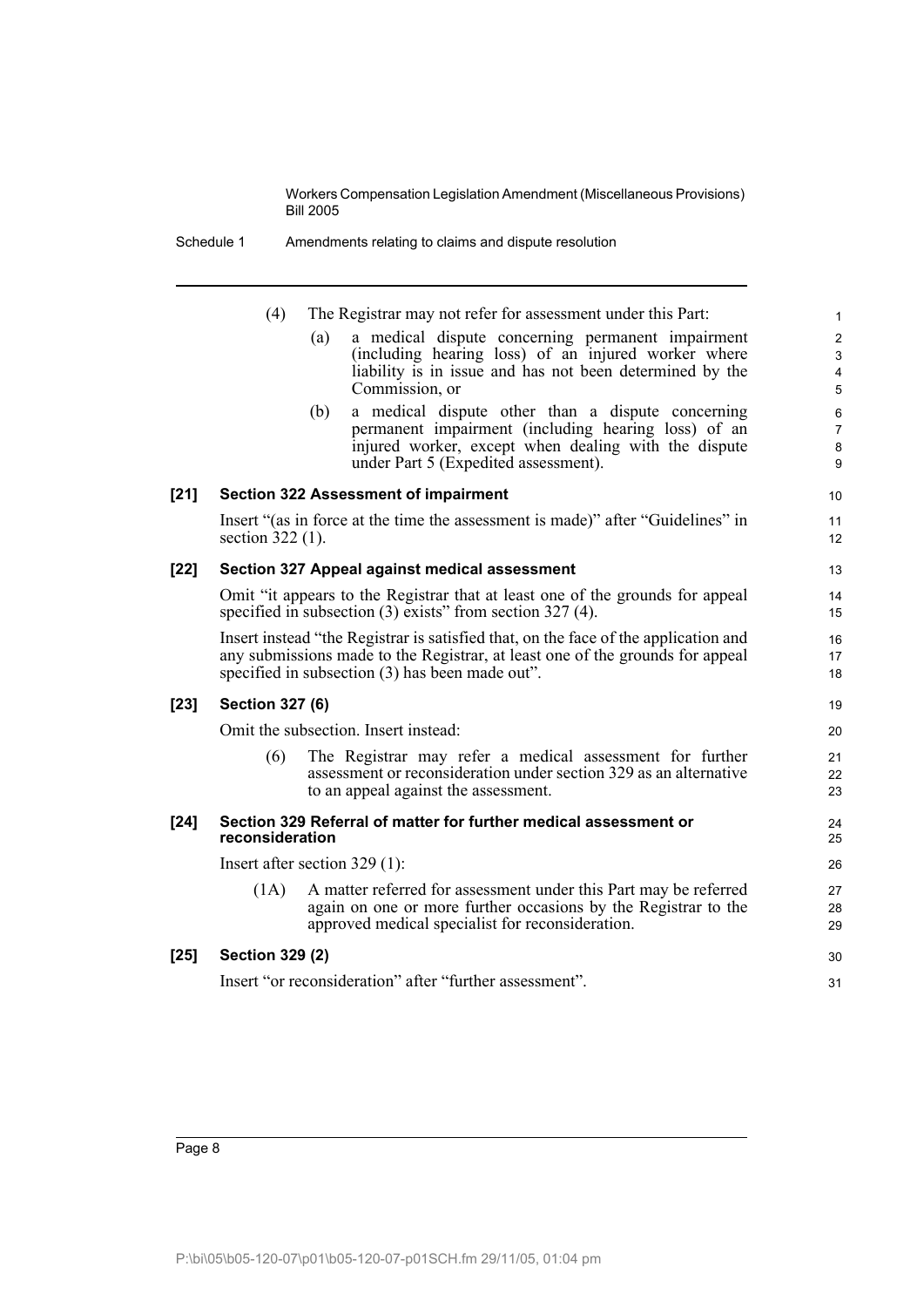Amendments relating to claims and dispute resolution Schedule 1

| $[26]$ | Section 352 Appeal against decision of Commission constituted by<br><b>Arbitrator</b>                                                                                  |                                                                                                                                                                                                                                                                            |                       |  |  |  |  |
|--------|------------------------------------------------------------------------------------------------------------------------------------------------------------------------|----------------------------------------------------------------------------------------------------------------------------------------------------------------------------------------------------------------------------------------------------------------------------|-----------------------|--|--|--|--|
|        |                                                                                                                                                                        | Insert after section $352$ (1):                                                                                                                                                                                                                                            | 3                     |  |  |  |  |
|        | (1A)                                                                                                                                                                   | An appeal is to be made by application to the Registrar. The<br>appeal is not to proceed unless the Registrar is satisfied that the<br>requirements of this section and any applicable Rules and<br>regulations as to the making of the appeal have been complied<br>with. | 4<br>5<br>6<br>7<br>8 |  |  |  |  |
| $[27]$ | <b>Section 352 (8)</b>                                                                                                                                                 |                                                                                                                                                                                                                                                                            | 9                     |  |  |  |  |
|        | Insert ", but does not include any award, order, determination, ruling or<br>direction of an interlocutory nature prescribed by the regulations" after<br>"direction". |                                                                                                                                                                                                                                                                            |                       |  |  |  |  |
| $[28]$ | <b>Section 354 Procedure before Commission</b>                                                                                                                         |                                                                                                                                                                                                                                                                            |                       |  |  |  |  |
|        |                                                                                                                                                                        | Insert after section $354(7)$ :                                                                                                                                                                                                                                            |                       |  |  |  |  |
|        | (7A)                                                                                                                                                                   | The Commission may dismiss proceedings before it before or<br>during the conduct of proceedings:                                                                                                                                                                           |                       |  |  |  |  |
|        |                                                                                                                                                                        | if it is satisfied that the proceedings have been abandoned,<br>(a)<br><sub>or</sub>                                                                                                                                                                                       | 17<br>18              |  |  |  |  |
|        |                                                                                                                                                                        | if it is satisfied that the proceedings are frivolous or<br>(b)<br>vexatious or otherwise misconceived or lacking in<br>substance, or                                                                                                                                      | 19<br>20<br>21        |  |  |  |  |
|        |                                                                                                                                                                        | for any other ground of dismissal specified in the Rules.<br>(c)                                                                                                                                                                                                           | 22                    |  |  |  |  |
| $[29]$ |                                                                                                                                                                        | <b>Section 371 Functions of Registrar</b>                                                                                                                                                                                                                                  | 23                    |  |  |  |  |
|        |                                                                                                                                                                        | Insert after section $371(2)$ :                                                                                                                                                                                                                                            | 24                    |  |  |  |  |
|        | (3)                                                                                                                                                                    | The Registrar may exercise any of the functions of the<br>Commission constituted by an Arbitrator to dismiss proceedings<br>before the Commission.                                                                                                                         | 25<br>26<br>27        |  |  |  |  |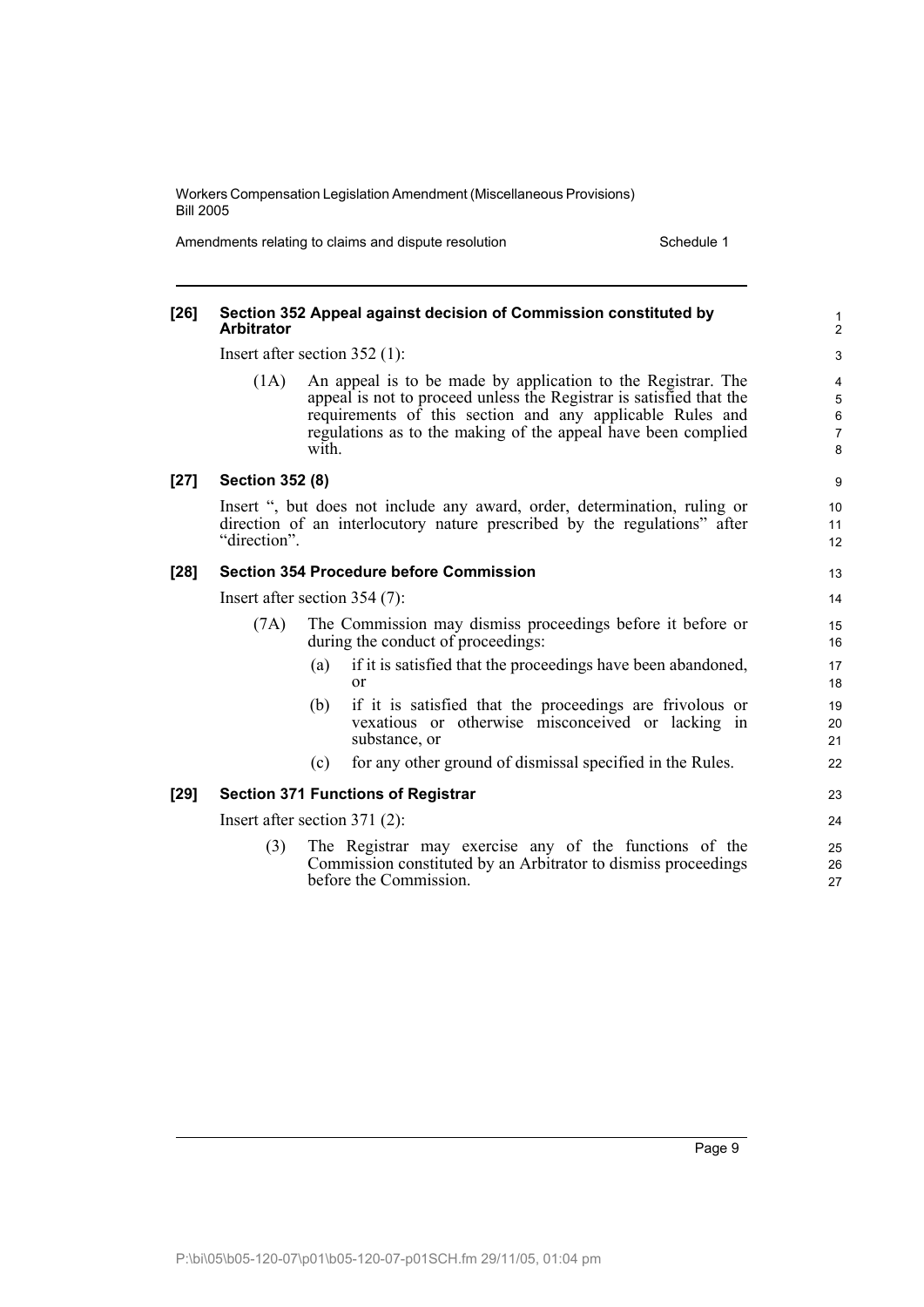> 1  $\mathfrak{p}$

3

25

32

Schedule 1 Amendments relating to claims and dispute resolution

### **[30] Chapter 7, Part 11**

Insert after Part 10 of Chapter 7:

# **Part 11 Reconsideration of decisions**

### **378 Reconsideration of decisions**

- (1) The Registrar, an approved medical specialist or an Appeal Panel may reconsider any matter that has been dealt with by the Registrar, the approved medical specialist or the Appeal Panel, respectively, and rescind, alter or amend any decision previously made or given.
- (2) Without limiting subsection (1), if the Registrar, an approved medical specialist or an Appeal Panel is satisfied there is an obvious error in the text of a decision, the Registrar, approved medical specialist or Appeal Panel may alter the text of the decision to correct the error.
- (3) The Registrar, an approved medical specialist or an Appeal Panel must reconsider any matter referred to it for reconsideration not later than 2 months after the referral is made.
- (4) An altered or amended decision is taken to be the decision of the Registrar, approved medical specialist or Appeal Panel.
- (5) Nothing in this section affects any other power under this Act or the 1987 Act to review or amend a decision.
- (6) In this section, *decision* includes an assessment or further assessment by an approved medical specialist or an Appeal Panel.

### **1.2 Workers Compensation Act 1987 No 70**

| [1]               | Section 54 Notice required before termination or reduction of payment of<br>weekly compensation |                                                                                                                                |          |  |  |  |
|-------------------|-------------------------------------------------------------------------------------------------|--------------------------------------------------------------------------------------------------------------------------------|----------|--|--|--|
|                   | Insert after section $54(7)$ :                                                                  |                                                                                                                                |          |  |  |  |
|                   | (8)                                                                                             | Before giving a notice under this section, an insurer must carry<br>out an internal review of the decision to give the notice. | 29<br>30 |  |  |  |
| $\lceil 2 \rceil$ |                                                                                                 | Section 65 Determination of degree of permanent impairment                                                                     | 31       |  |  |  |

Omit section 65 (4).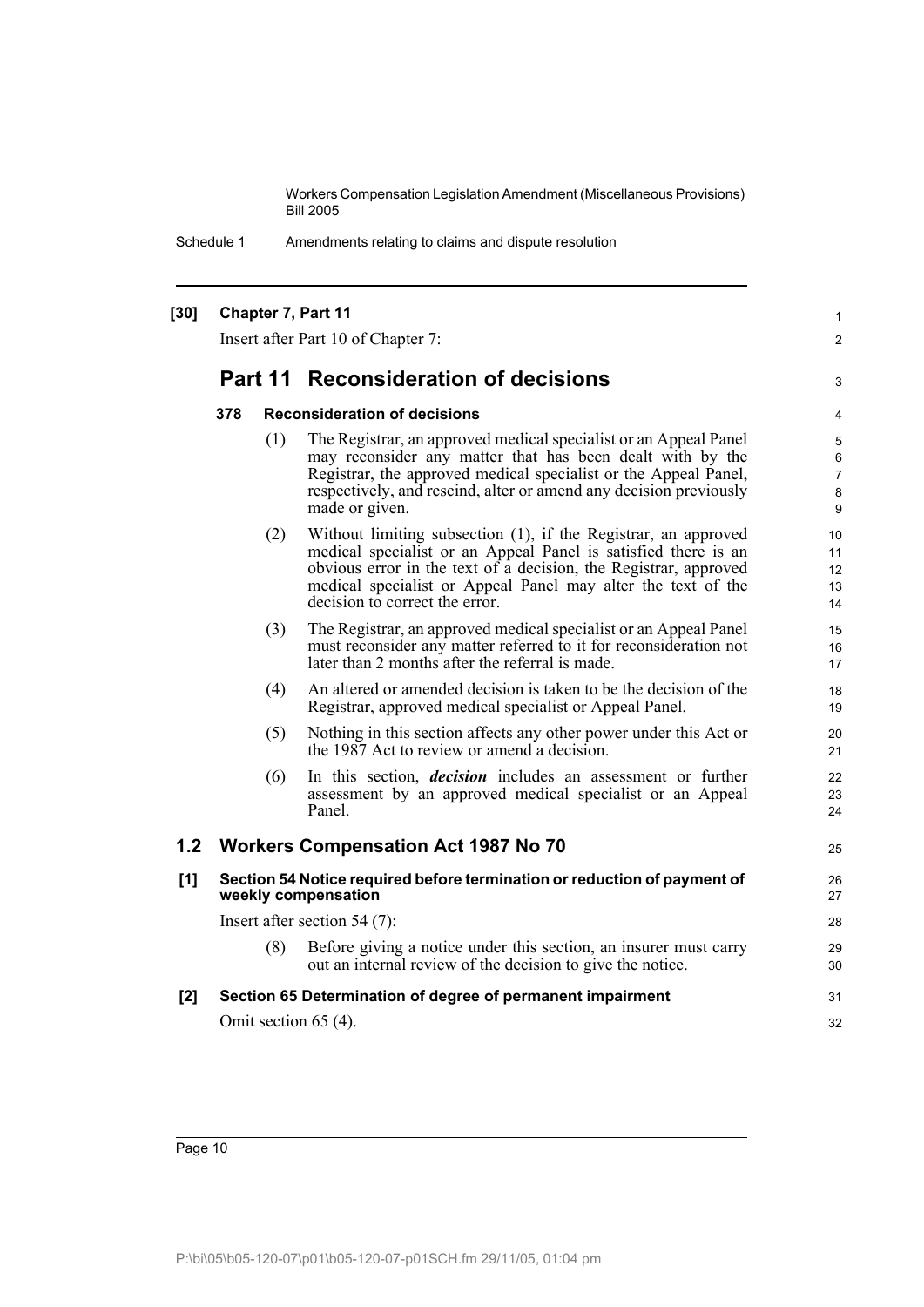Amendments relating to insurance premiums and deemed workers Schedule 2

<span id="page-24-0"></span>

| <b>Schedule 2</b> |                                                                               |     | <b>Amendments relating to insurance</b><br>premiums and deemed workers | 1<br>$\overline{\mathbf{c}}$                                                                                                                                                                                                                                                                                                                                                                                    |                                 |  |  |
|-------------------|-------------------------------------------------------------------------------|-----|------------------------------------------------------------------------|-----------------------------------------------------------------------------------------------------------------------------------------------------------------------------------------------------------------------------------------------------------------------------------------------------------------------------------------------------------------------------------------------------------------|---------------------------------|--|--|
|                   |                                                                               |     |                                                                        | (Section 4)                                                                                                                                                                                                                                                                                                                                                                                                     | 3                               |  |  |
| 2.1               | <b>Workplace Injury Management and Workers Compensation</b><br>Act 1998 No 86 |     |                                                                        |                                                                                                                                                                                                                                                                                                                                                                                                                 |                                 |  |  |
| [1]               |                                                                               |     |                                                                        | <b>Schedule 1 Deemed employment of workers</b>                                                                                                                                                                                                                                                                                                                                                                  | 6                               |  |  |
|                   |                                                                               |     |                                                                        | Omit clause 1. Insert instead:                                                                                                                                                                                                                                                                                                                                                                                  | 7                               |  |  |
|                   | 1                                                                             |     |                                                                        | Workers lent or on hire                                                                                                                                                                                                                                                                                                                                                                                         | 8                               |  |  |
|                   |                                                                               |     |                                                                        | If the services of a worker are temporarily lent or let on hire to<br>another person <i>(the labour buyer)</i> by the person with whom the<br>worker has entered into a contract of service or a training contract<br><i>(the labour hirer)</i> , the labour hirer is, for the purposes of this Act,<br>taken to continue to be the employer of the worker while the<br>worker is working for the labour buyer. | 9<br>10<br>11<br>12<br>13<br>14 |  |  |
| [2]               |                                                                               |     |                                                                        | Schedule 1, clause 1A                                                                                                                                                                                                                                                                                                                                                                                           | 15                              |  |  |
|                   | Insert after clause 1:                                                        |     |                                                                        |                                                                                                                                                                                                                                                                                                                                                                                                                 | 16                              |  |  |
|                   | 1А                                                                            |     | <b>Outworkers</b>                                                      |                                                                                                                                                                                                                                                                                                                                                                                                                 | 17                              |  |  |
|                   |                                                                               | (1) | If:                                                                    |                                                                                                                                                                                                                                                                                                                                                                                                                 | 18                              |  |  |
|                   |                                                                               |     | (a)                                                                    | a person <i>(the principal)</i> contracts with another person to<br>perform any work as an outworker, and                                                                                                                                                                                                                                                                                                       | 19<br>20                        |  |  |
|                   |                                                                               |     | (b)                                                                    | outworker neither employs any worker, nor<br>the<br>subcontracts with any person, to perform any of the work<br>for the profit of the outworker,                                                                                                                                                                                                                                                                | 21<br>22<br>23                  |  |  |
|                   |                                                                               |     |                                                                        | the outworker is, for the purposes of this Act, taken to be a worker<br>employed by the principal.                                                                                                                                                                                                                                                                                                              | 24<br>25                        |  |  |
|                   |                                                                               | (2) |                                                                        | In this clause:                                                                                                                                                                                                                                                                                                                                                                                                 | 26                              |  |  |
|                   |                                                                               |     |                                                                        | <b><i>outworker</i></b> means a person to whom articles or materials are<br>given out to be made up, cleaned, washed, altered, ornamented,<br>finished or repaired, or adapted for sale:                                                                                                                                                                                                                        | 27<br>28<br>29                  |  |  |
|                   |                                                                               |     | (a)                                                                    | in the person's own home, or                                                                                                                                                                                                                                                                                                                                                                                    | 30                              |  |  |
|                   |                                                                               |     | (b)                                                                    | on other premises not under the control or management of<br>the person who gave out the articles or materials.                                                                                                                                                                                                                                                                                                  | 31<br>32                        |  |  |
| $[3]$             |                                                                               |     |                                                                        | Schedule 1, clause 2 Other contractors                                                                                                                                                                                                                                                                                                                                                                          | 33                              |  |  |
|                   | Omit clause $2(1)(b)$ and $(2)$ .                                             |     |                                                                        |                                                                                                                                                                                                                                                                                                                                                                                                                 |                                 |  |  |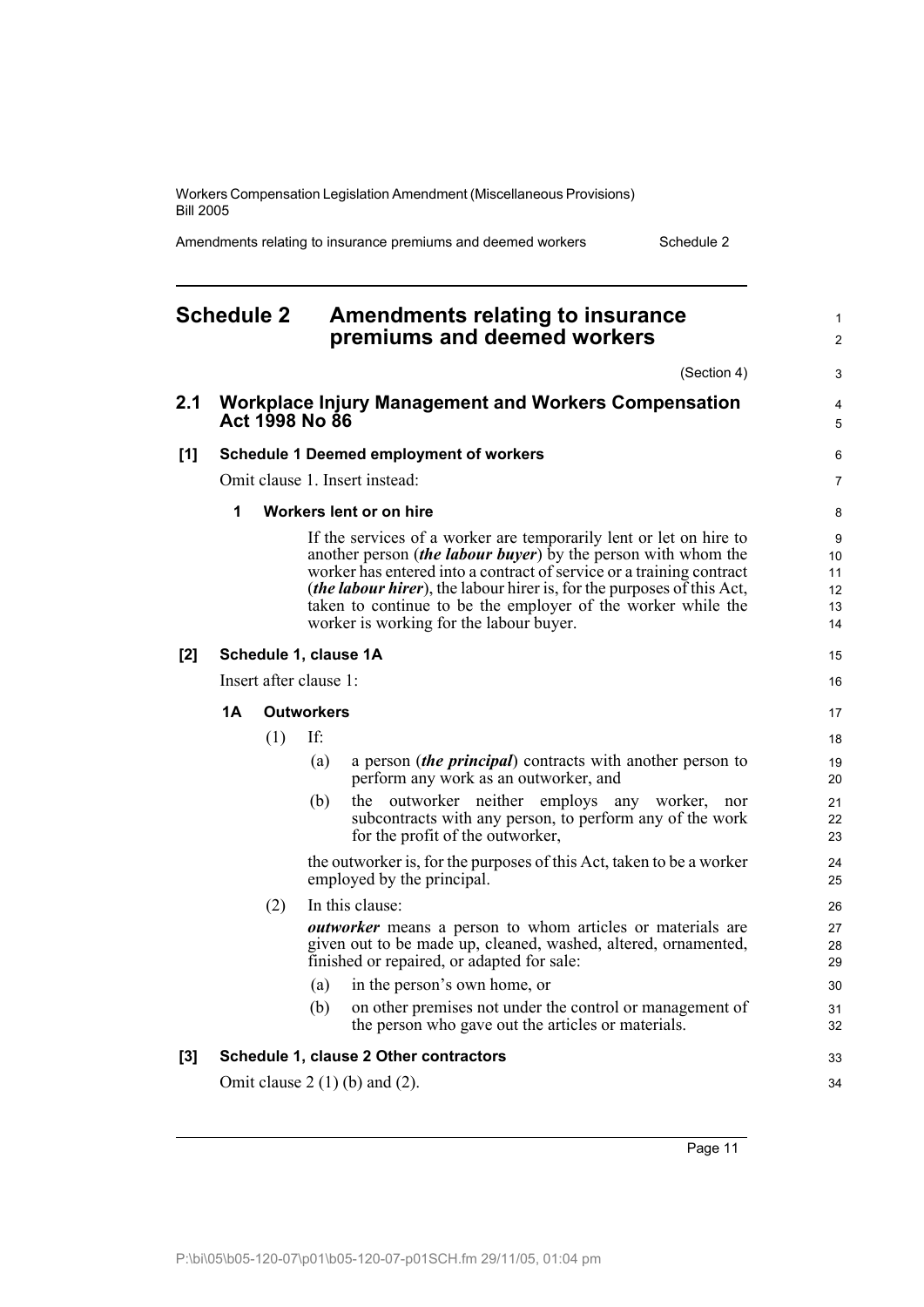Schedule 2 Amendments relating to insurance premiums and deemed workers

| 2A |     |     |                                                                                                                                                                                                                   | 3                                                                                                                                                                                                                                                                                                                                                                                                                                                                                                                                                                                                  |  |
|----|-----|-----|-------------------------------------------------------------------------------------------------------------------------------------------------------------------------------------------------------------------|----------------------------------------------------------------------------------------------------------------------------------------------------------------------------------------------------------------------------------------------------------------------------------------------------------------------------------------------------------------------------------------------------------------------------------------------------------------------------------------------------------------------------------------------------------------------------------------------------|--|
|    | (1) |     |                                                                                                                                                                                                                   | 4                                                                                                                                                                                                                                                                                                                                                                                                                                                                                                                                                                                                  |  |
|    |     |     |                                                                                                                                                                                                                   | 5<br>6<br>$\overline{7}$<br>8<br>9                                                                                                                                                                                                                                                                                                                                                                                                                                                                                                                                                                 |  |
|    |     | (a) | services for finding work for the person,                                                                                                                                                                         | 10                                                                                                                                                                                                                                                                                                                                                                                                                                                                                                                                                                                                 |  |
|    |     | (b) | services for payment for work performed by the person,                                                                                                                                                            | 11                                                                                                                                                                                                                                                                                                                                                                                                                                                                                                                                                                                                 |  |
|    |     | (c) | services for insurance coverage in connection with any<br>such work.                                                                                                                                              | 12<br>13                                                                                                                                                                                                                                                                                                                                                                                                                                                                                                                                                                                           |  |
|    | (2) | If: |                                                                                                                                                                                                                   | 14                                                                                                                                                                                                                                                                                                                                                                                                                                                                                                                                                                                                 |  |
|    |     | (a) | a person (a labour hire agency) under a labour hire<br>services contract with another person (a contractor)<br>arranges for the contractor to perform work for a third<br>person <i>(the host employer)</i> , and | 15<br>16<br>17<br>18                                                                                                                                                                                                                                                                                                                                                                                                                                                                                                                                                                               |  |
|    |     | (b) | the work performed is not incidental to a trade or business<br>regularly carried on by the contractor in the contractor's<br>own name or under a business or firm name, and                                       | 19<br>20<br>21                                                                                                                                                                                                                                                                                                                                                                                                                                                                                                                                                                                     |  |
|    |     | (c) | contractor neither employs any worker,<br>the<br>nor<br>subcontracts with any person, to perform any of that work,<br>and                                                                                         | 22<br>23<br>24                                                                                                                                                                                                                                                                                                                                                                                                                                                                                                                                                                                     |  |
|    |     | (d) | the labour hire agency provides services to the contractor<br>under the labour hire services contract during the<br>performance of that work,                                                                     | 25<br>26<br>27                                                                                                                                                                                                                                                                                                                                                                                                                                                                                                                                                                                     |  |
|    |     |     |                                                                                                                                                                                                                   | 28<br>29                                                                                                                                                                                                                                                                                                                                                                                                                                                                                                                                                                                           |  |
|    | (3) |     |                                                                                                                                                                                                                   | 30                                                                                                                                                                                                                                                                                                                                                                                                                                                                                                                                                                                                 |  |
|    |     | (a) | where a labour hire agency and a host employer are related<br>bodies corporate, and                                                                                                                               | 31<br>32                                                                                                                                                                                                                                                                                                                                                                                                                                                                                                                                                                                           |  |
|    |     | (b) | in addition to any other provisions of this Act relating to<br>the employment of workers.                                                                                                                         | 33<br>34                                                                                                                                                                                                                                                                                                                                                                                                                                                                                                                                                                                           |  |
|    |     |     |                                                                                                                                                                                                                   | Schedule 1, clause 2A<br>Insert after clause 2:<br>Contractors under labour hire services arrangements<br>In this clause:<br>labour hire services contract means a contract or arrangement<br>(not being a contract of service or a training contract) under<br>which a person is provided with services to facilitate the<br>performance of work by the person, such as the following<br>services:<br>the contractor is, for the purposes of this Act, taken to be a worker<br>employed by the labour hire agency while performing that work.<br>For the avoidance of doubt, this clause applies: |  |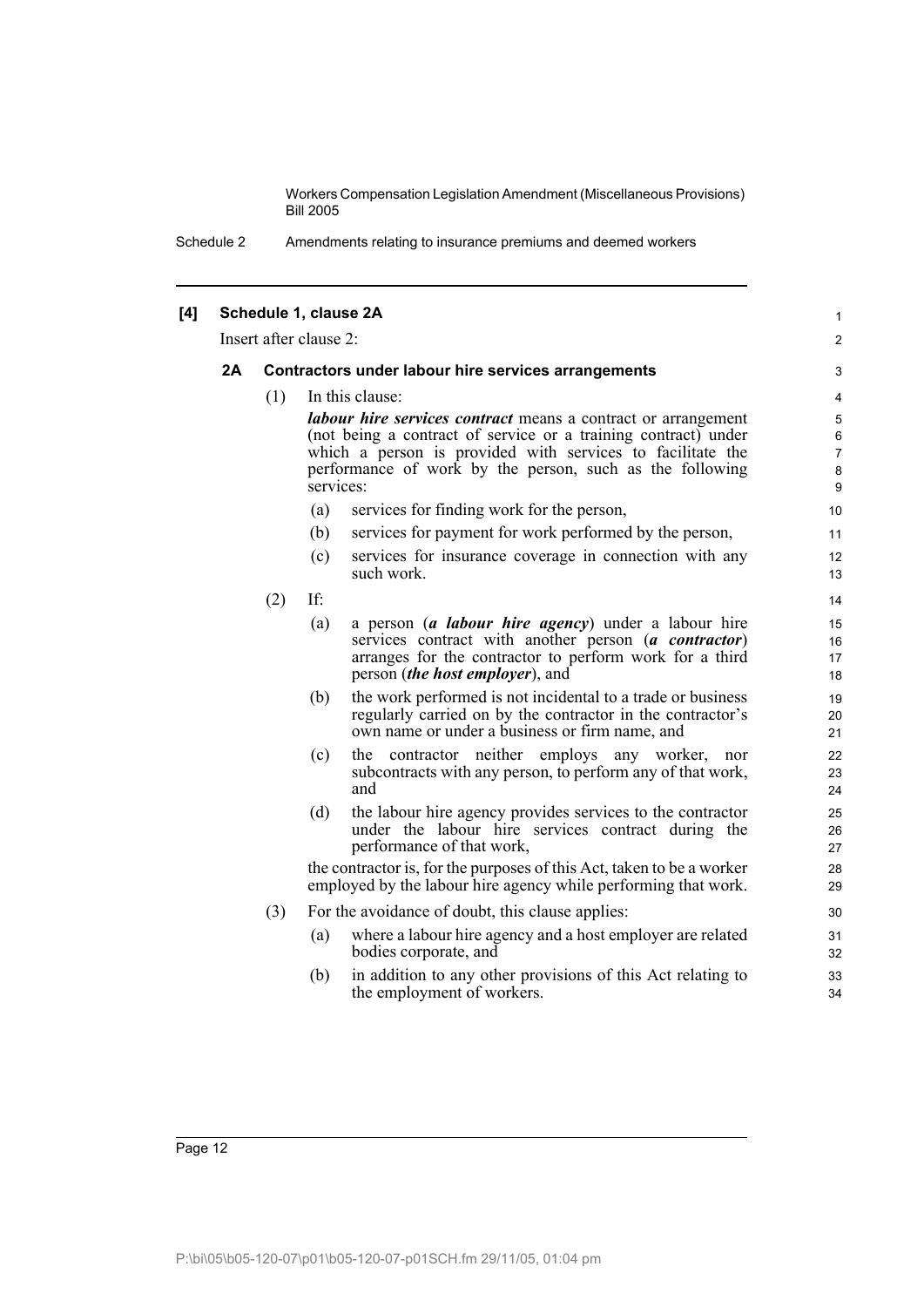Amendments relating to insurance premiums and deemed workers Schedule 2

| 2.2   |                                      |     | <b>Workers Compensation Act 1987 No 70</b>                                                                                                                                                               | 1                        |
|-------|--------------------------------------|-----|----------------------------------------------------------------------------------------------------------------------------------------------------------------------------------------------------------|--------------------------|
| [1]   |                                      |     | Section 170 Action by employer where premium not in accordance with<br>insurance premiums order                                                                                                          | 2<br>3                   |
|       | section $170(4)$ .                   |     | Omit "the rate of 1.2% per month compounded monthly (or, where some other<br>rate of interest is prescribed by the regulations, that other rate)" from                                                   | $\overline{4}$<br>5<br>6 |
|       |                                      |     | Insert instead "the prescribed rate".                                                                                                                                                                    | 7                        |
| [2]   | <b>Section 170 (8)</b>               |     |                                                                                                                                                                                                          | 8                        |
|       | Insert after section $170(7)$ :      |     |                                                                                                                                                                                                          | 9                        |
|       | (8)                                  |     | In this section:                                                                                                                                                                                         | 10                       |
|       |                                      |     | <i>prescribed rate</i> means:                                                                                                                                                                            | 11                       |
|       |                                      | (a) | the rate prescribed by the regulations, or                                                                                                                                                               | $12 \overline{ }$        |
|       |                                      | (b) | if no rate is prescribed by the regulations—a rate specified<br>by the relevant insurance premiums order in relation to the<br>premium paid by the employer, or                                          | 13<br>14<br>15           |
|       |                                      | (c) | if no rate is prescribed by the regulations or specified in an<br>insurance premiums order—the rate of 1.2% per month<br>compounded monthly.                                                             | 16<br>17<br>18           |
|       |                                      |     | <i>relevant insurance premiums order</i> , in relation to a premium<br>paid by an employer, means the insurance premiums order that<br>applies to the policy of insurance that gave rise to the payment. | 19<br>20<br>21           |
| $[3]$ |                                      |     | Section 172 Recovery of unpaid premiums                                                                                                                                                                  | 22                       |
|       |                                      |     | Omit "the rate of 1.2% of the relevant amount or balance per month<br>compounded monthly (or, where some other late payment fee rate is<br>prescribed, that other rate)" from section 172 (1).           | 23<br>24<br>25           |
|       |                                      |     | Insert instead "the prescribed rate".                                                                                                                                                                    | 26                       |
| [4]   | <b>Section 172 (5)</b>               |     |                                                                                                                                                                                                          | 27                       |
|       | Omit the subsection. Insert instead: |     |                                                                                                                                                                                                          |                          |
|       | (5)                                  |     | In this section:                                                                                                                                                                                         | 29                       |
|       |                                      |     | <i>prescribed rate</i> means:                                                                                                                                                                            | 30                       |
|       |                                      | (a) | the rate prescribed by the regulations, or                                                                                                                                                               | 31                       |
|       |                                      | (b) | if no rate is prescribed by the regulations—a rate specified<br>by the relevant insurance premiums order in relation to the<br>amount or balance outstanding, or                                         | 32<br>33<br>34           |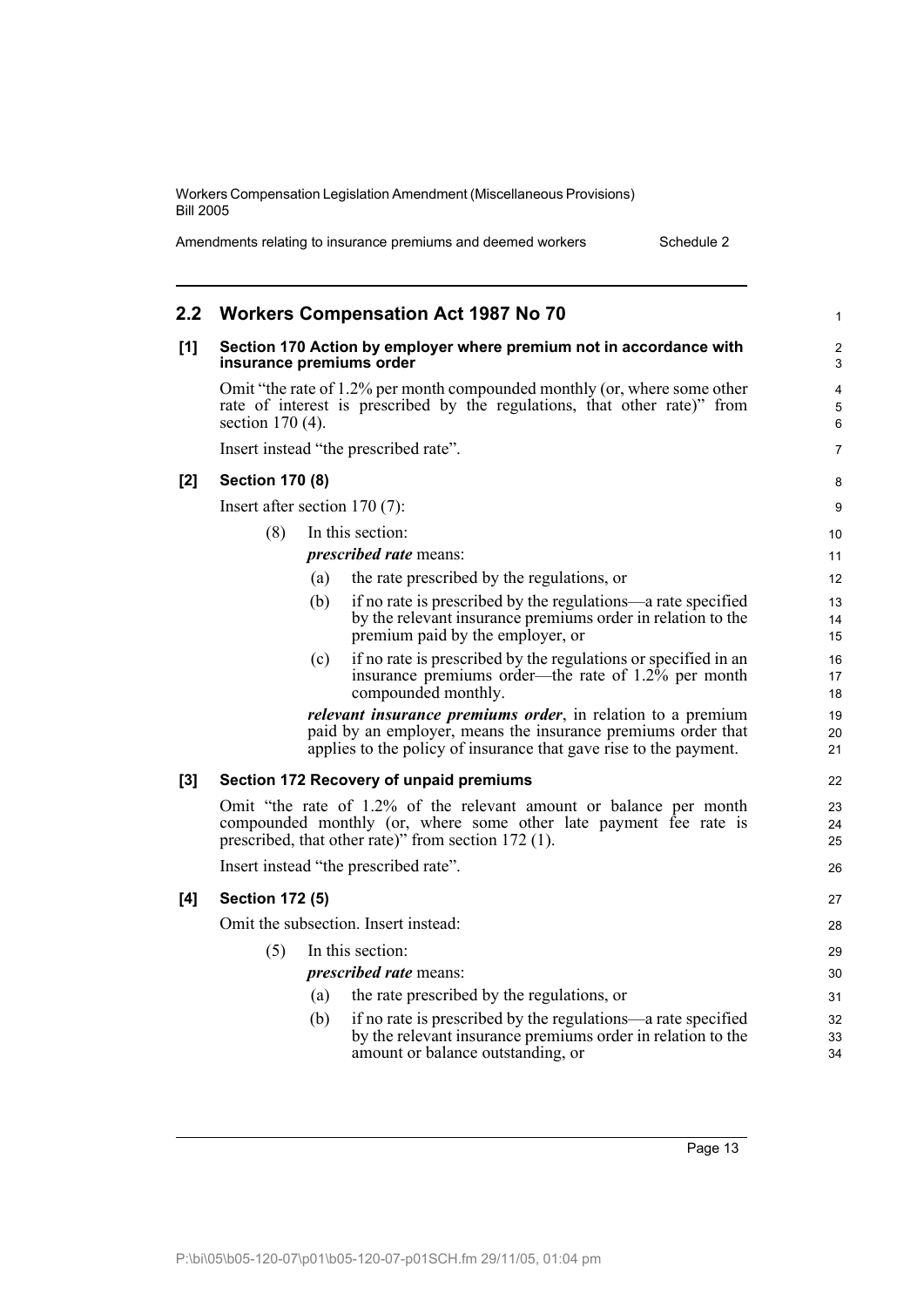Schedule 2 Amendments relating to insurance premiums and deemed workers

|     |                     |       | (c)<br>if no rate is prescribed by the regulations or specified in an<br>insurance premiums order—the rate of 1.2% of the<br>relevant amount or balance per month compounded<br>monthly.                                                                                                                                       | 1<br>$\overline{c}$<br>3<br>$\overline{\mathbf{4}}$ |
|-----|---------------------|-------|--------------------------------------------------------------------------------------------------------------------------------------------------------------------------------------------------------------------------------------------------------------------------------------------------------------------------------|-----------------------------------------------------|
|     |                     |       | <i>relevant insurance premiums order</i> , in relation to an amount or<br>balance outstanding, means the insurance premiums order that<br>applies to the policy of insurance that gave rise to the obligation<br>to pay the outstanding amount or balance.                                                                     | $\mathbf 5$<br>6<br>$\overline{7}$<br>8             |
| [5] | supplied            |       | Section 174 Records relating to wages, contracts etc to be kept and                                                                                                                                                                                                                                                            | 9<br>10                                             |
|     |                     |       | Omit "not exceeding 7 years" from section 174 (6A).                                                                                                                                                                                                                                                                            | 11                                                  |
|     |                     |       | Insert instead "subject to subsection (6AA), not exceeding 3 years".                                                                                                                                                                                                                                                           | 12                                                  |
| [6] |                     |       | Section 174 (6AA)                                                                                                                                                                                                                                                                                                              | 13                                                  |
|     |                     |       | Insert after section 174 (6A):                                                                                                                                                                                                                                                                                                 | 14                                                  |
|     |                     | (6AA) | However, if the Authority is of the opinion that there has been a<br>serious failure to comply with the requirements of this Act by the<br>person to whom the order is to be given, the period specified in<br>the order (or a further order) may be a period not exceeding 7<br>years after the work concerned was performed. | 15<br>16<br>17<br>18<br>19                          |
| [7] |                     |       | Section 175 Employers evading payment of correct premiums                                                                                                                                                                                                                                                                      | 20                                                  |
|     |                     |       | Insert after section 175 (4A):                                                                                                                                                                                                                                                                                                 | 21                                                  |
|     |                     | (4B)  | The Authority may waive or reduce a late payment fee payable<br>under this section.                                                                                                                                                                                                                                            | 22<br>23                                            |
| [8] | <b>Section 175C</b> |       |                                                                                                                                                                                                                                                                                                                                | 24                                                  |
|     |                     |       | Insert after section 175B:                                                                                                                                                                                                                                                                                                     | 25                                                  |
|     | 175C                |       | Authority may make private rulings regarding workers at the<br>request of employers                                                                                                                                                                                                                                            | 26<br>27                                            |
|     |                     | (1)   | The Authority may, on application, make a private ruling, based<br>on information submitted to it by the applicant, as to whether any<br>particular person is a worker, or any particular class of persons<br>workers, employed<br>by the<br>applicant<br>for<br>workers<br>are<br>compensation insurance premiums purposes.   | 28<br>29<br>30<br>31<br>32                          |
|     |                     | (2)   | A private ruling is to be used in the calculation of a relevant<br>insurance premium by the insurer concerned, unless:<br>(a)<br>there has been a material change in the information<br>submitted to the Authority relating to the ruling, or                                                                                  | 33<br>34<br>35<br>36                                |
|     |                     |       |                                                                                                                                                                                                                                                                                                                                |                                                     |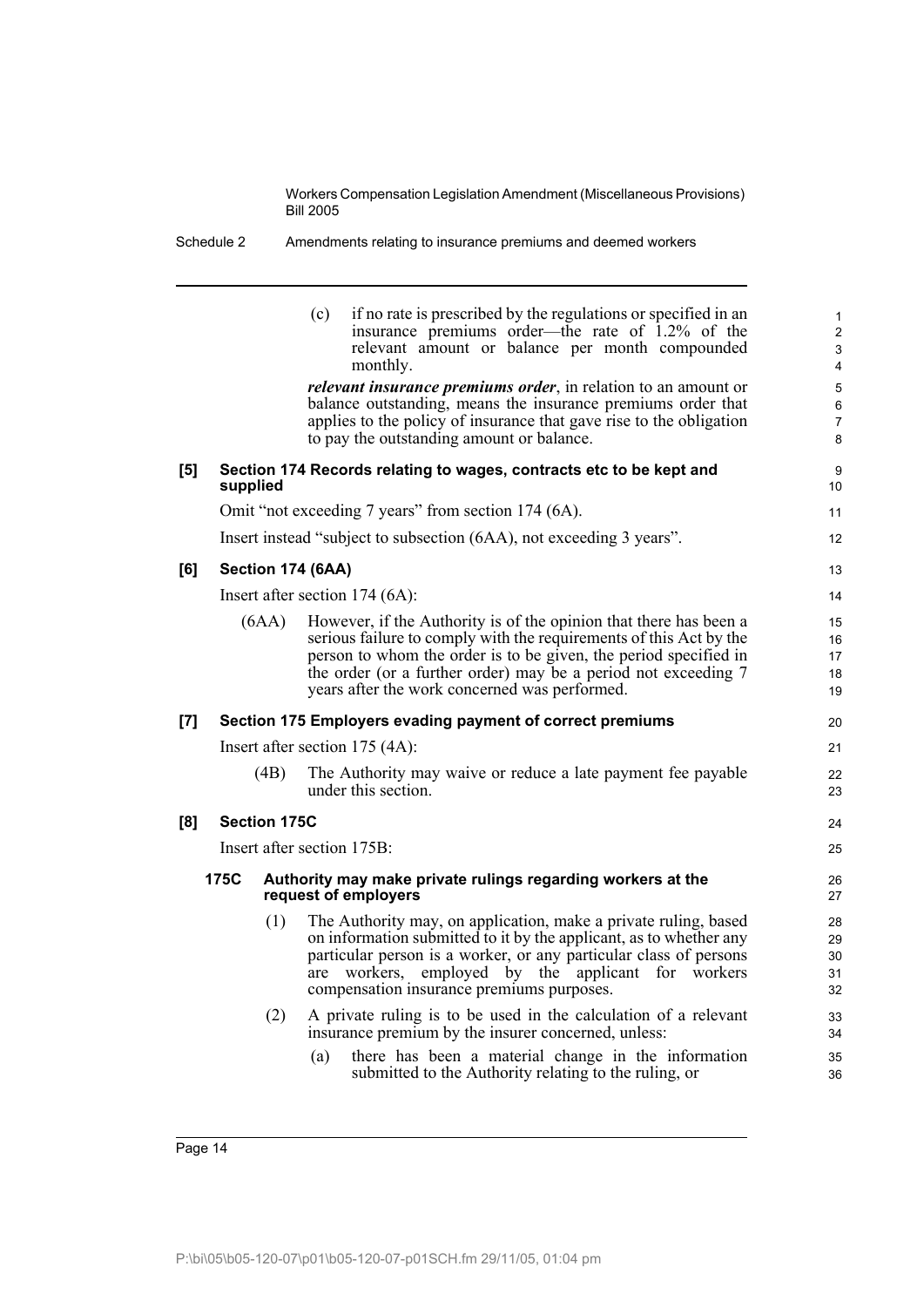Amendments relating to insurance premiums and deemed workers Schedule 2

|     | (b)      | the ruling has been withdrawn.                                                                                                                                                                                                                     | $\mathbf{1}$                   |
|-----|----------|----------------------------------------------------------------------------------------------------------------------------------------------------------------------------------------------------------------------------------------------------|--------------------------------|
| (3) |          | A private ruling may be used by the person on whose application<br>it was made as evidence as to whether any person is a worker, or<br>any class of persons are workers, employed by the applicant, but                                            | $\overline{2}$<br>3<br>4       |
|     |          | only if there is no material change in the information submitted<br>to the Authority relating to the application.                                                                                                                                  | 5<br>6                         |
| (4) |          | Other than in proceedings under section 155 or other proceedings<br>relating to payment of insurance premiums required by this Act,<br>a private ruling is inadmissible in proceedings in which the status<br>of a person as a worker is at issue. | $\overline{7}$<br>8<br>9<br>10 |
| (5) |          | A private ruling has no effect on any determination by any person<br>or body as to whether a person is a worker entitled to<br>compensation under this Act.                                                                                        | 11<br>12<br>13                 |
| (6) | rulings. | The regulations may make provision for or with respect to private                                                                                                                                                                                  | 14<br>15                       |
| (7) |          | Without limiting subsection $(6)$ , the regulations may deal with:                                                                                                                                                                                 | 16                             |
|     | (a)      | applications for private rulings (including the information<br>to be provided with applications), and                                                                                                                                              | 17<br>18                       |
|     | (b)      | making of private rulings, and                                                                                                                                                                                                                     | 19                             |
|     | (c)      | objections, reviews and appeals against private rulings,<br>and                                                                                                                                                                                    | 20<br>21                       |
|     | (d)      | amendment or withdrawal of private rulings by the<br>Authority.                                                                                                                                                                                    | 22<br>23                       |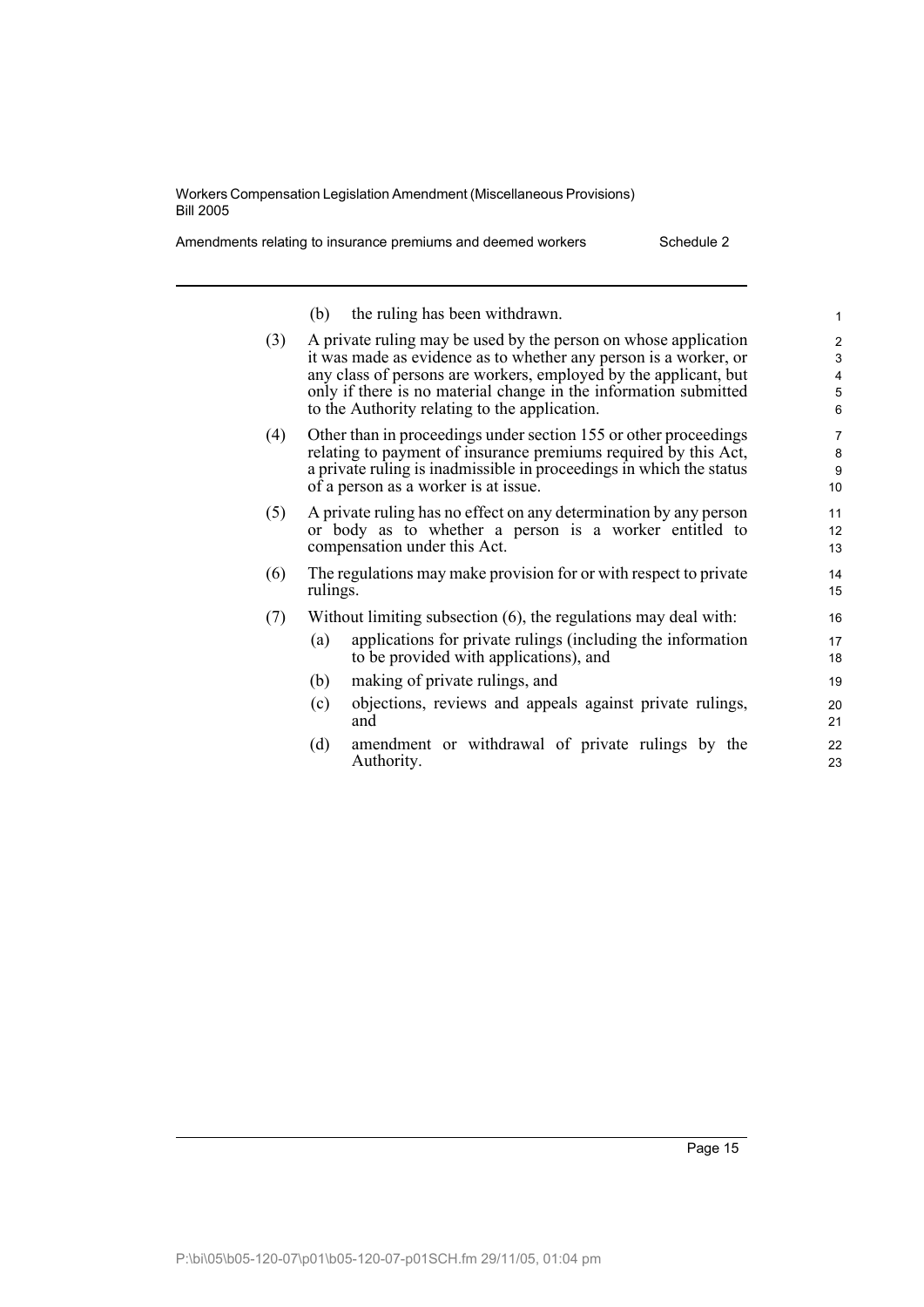Schedule 3 Miscellaneous amendments

<span id="page-29-0"></span>

|       | <b>Schedule 3</b>         | <b>Miscellaneous amendments</b>                                                                                                                                                                                                                                                                                                                                                                                                      | 1                                      |
|-------|---------------------------|--------------------------------------------------------------------------------------------------------------------------------------------------------------------------------------------------------------------------------------------------------------------------------------------------------------------------------------------------------------------------------------------------------------------------------------|----------------------------------------|
|       |                           | (Section 5)                                                                                                                                                                                                                                                                                                                                                                                                                          | $\overline{2}$                         |
| 3.1   | Act 1998 No 86            | <b>Workplace Injury Management and Workers Compensation</b>                                                                                                                                                                                                                                                                                                                                                                          | 3<br>4                                 |
| [1]   | <b>Section 112 Costs</b>  |                                                                                                                                                                                                                                                                                                                                                                                                                                      | 5                                      |
|       | section 112 $(2)$ $(c)$ . | Omit "Division 6 of Part 11 of the Legal Profession Act 1987" from                                                                                                                                                                                                                                                                                                                                                                   | 6<br>$\overline{7}$                    |
|       |                           | Insert instead "Division 11 of Part 3.2 of the Legal Profession Act 2004".                                                                                                                                                                                                                                                                                                                                                           | 8                                      |
| $[2]$ |                           | Section 113 Regulations fixing maximum costs recoverable by legal<br>practitioners or agents                                                                                                                                                                                                                                                                                                                                         | 9<br>10                                |
|       |                           | Omit "Legal Profession Act 1987" from section 113 (4).                                                                                                                                                                                                                                                                                                                                                                               | 11                                     |
|       |                           | Insert instead "Legal Profession Act 2004".                                                                                                                                                                                                                                                                                                                                                                                          | 12                                     |
| $[3]$ |                           | Section 113 (5) and (6)                                                                                                                                                                                                                                                                                                                                                                                                              | 13                                     |
|       |                           | Omit the subsections. Insert instead:                                                                                                                                                                                                                                                                                                                                                                                                | 14                                     |
|       | (5)                       | This section and any regulations under this section prevail to the<br>extent of any inconsistency with the Legal Profession Act 2004<br>(in particular section 329 of that Act) and the regulations under<br>that Act. An assessment under Division 11 of Part 3.2 of that Act<br>of any costs in respect of which provision is made by a regulation<br>under this section is to be made so as to give effect to that<br>regulation. | 15<br>16<br>17<br>18<br>19<br>20<br>21 |
|       | (6)                       | Expressions used in this section have the same meanings as they<br>have in Part 3.2 of the Legal Profession Act 2004, except as<br>provided by this section.                                                                                                                                                                                                                                                                         | 22<br>23<br>24                         |
| [4]   |                           | Section 114 Maximum fees recoverable by medical practitioners for<br>medico-legal services                                                                                                                                                                                                                                                                                                                                           | 25<br>26                               |
|       |                           | Omit "Legal Profession Act 1987" from section 114 (3).                                                                                                                                                                                                                                                                                                                                                                               | 27                                     |
|       |                           | Insert instead "Legal Profession Act 2004".                                                                                                                                                                                                                                                                                                                                                                                          | 28                                     |
| [5]   |                           | Section 116 Solicitor/client costs in compensation proceedings                                                                                                                                                                                                                                                                                                                                                                       | 29                                     |
|       | section 116 $(3)$ .       | Omit "Division 6 of Part 11 of the Legal Profession Act 1987" from                                                                                                                                                                                                                                                                                                                                                                   | 30<br>31                               |
|       |                           | Insert instead "Division 11 of Part 3.2 of the Legal Profession Act 2004".                                                                                                                                                                                                                                                                                                                                                           | 32                                     |
|       |                           |                                                                                                                                                                                                                                                                                                                                                                                                                                      |                                        |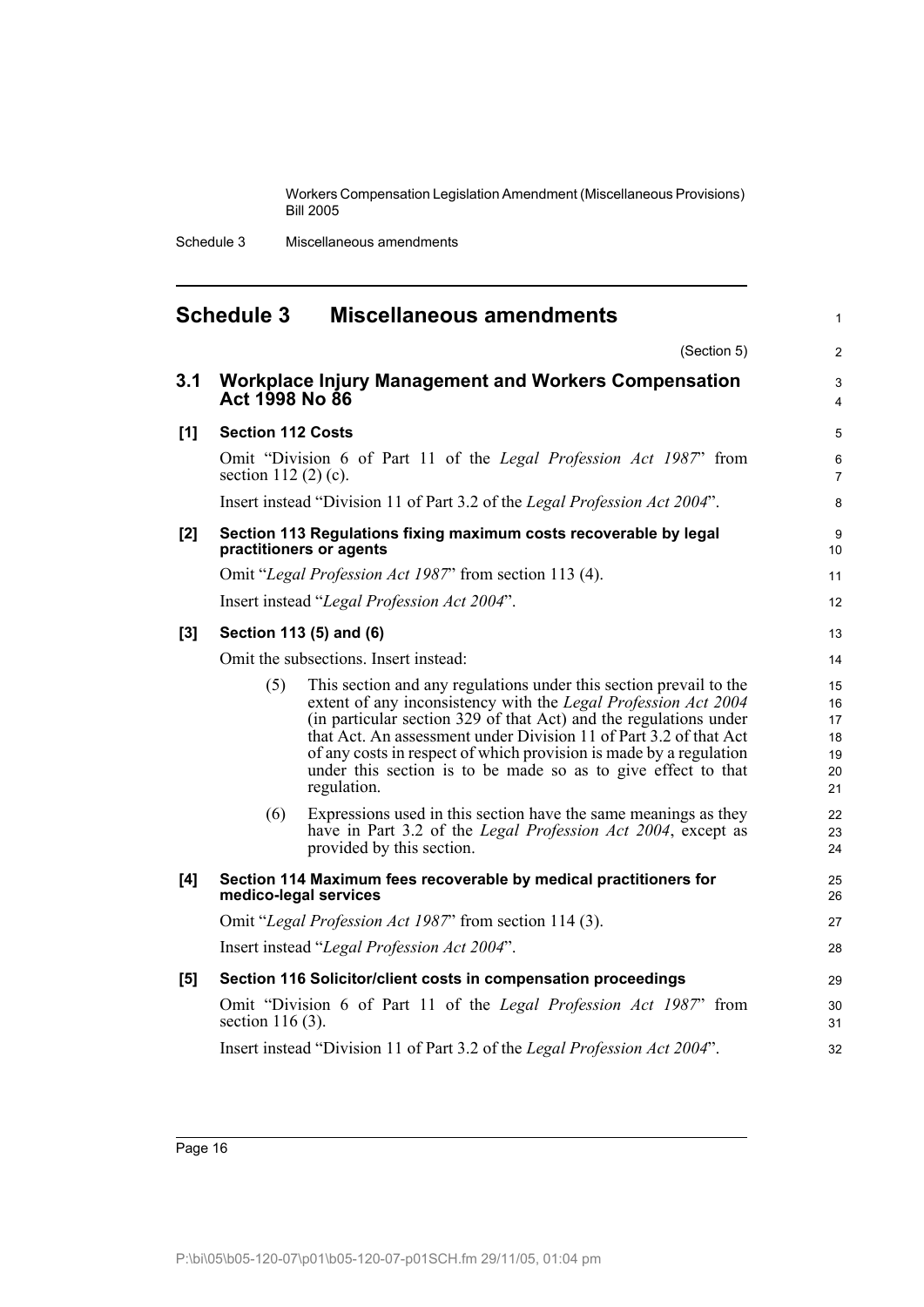Miscellaneous amendments **Schedule 3** Schedule 3

| [6]    | <b>Section 116 (4)</b>    |     |                                                                                                                                                                                                                  | $\mathbf{1}$         |
|--------|---------------------------|-----|------------------------------------------------------------------------------------------------------------------------------------------------------------------------------------------------------------------|----------------------|
|        |                           |     | Omit "Part 11 of the Legal Profession Act 1987".                                                                                                                                                                 | 2                    |
|        |                           |     | Insert instead "Part 3.2 of the Legal Profession Act 2004".                                                                                                                                                      | 3                    |
| $[7]$  |                           |     | <b>Section 142 Regulation of advertising</b>                                                                                                                                                                     | 4                    |
|        |                           |     | Omit "Legal Profession Act 1987" from section 142 (2).                                                                                                                                                           | 5                    |
|        |                           |     | Insert instead "Legal Profession Act 2004".                                                                                                                                                                      | 6                    |
| [8]    |                           |     | Section 239 Authority may obtain documents from certain registries                                                                                                                                               | $\overline{7}$       |
|        |                           |     | Omit section 239 (1). Insert instead:                                                                                                                                                                            | 8                    |
|        | (1)                       |     | The Authority is entitled, for the purpose of exercising its<br>functions:                                                                                                                                       | 9<br>10              |
|        |                           | (a) | to inspect or copy, or take extracts from, any documents<br>held in the registry of the Commission, and                                                                                                          | 11<br>12             |
|        |                           | (b) | to inspect or copy, or take extracts from, such documents<br>held in the registry of the District Court as relate to its<br>residual jurisdiction under Division 8A of Part 3 of the<br>District Court Act 1973. | 13<br>14<br>15<br>16 |
| [9]    | <b>Section 239 (2)</b>    |     |                                                                                                                                                                                                                  | 17                   |
|        |                           |     | Omit "Compensation Court". Insert instead "District Court".                                                                                                                                                      | 18                   |
| $[10]$ | <b>Section 239 (4)</b>    |     |                                                                                                                                                                                                                  | 19                   |
|        |                           |     | Omit "Compensation Court Registry or by the Registrar of the Commission".                                                                                                                                        | 20                   |
|        |                           |     | Insert instead "registry of the Commission, or (in relation to its residual<br>jurisdiction under Division 8A of Part 3 of the District Court Act 1973) at the<br>registry of the District Court,".              | 21<br>22<br>23       |
| $[11]$ | <b>Section 288A</b>       |     |                                                                                                                                                                                                                  | 24                   |
|        | Insert after section 288: |     |                                                                                                                                                                                                                  | 25                   |
|        | 288A                      |     | <b>Referral of disputes to Commission</b>                                                                                                                                                                        | 26                   |
|        |                           |     | Section 345 of the <i>Legal Profession Act 2004</i> applies to and in                                                                                                                                            | 27                   |
|        |                           |     | respect of the provision of legal services in connection with a                                                                                                                                                  | 28                   |
|        |                           |     | dispute referred to the Commission under this Part in the same<br>way as it applies to and in respect of the provision of legal                                                                                  | 29<br>30             |
|        |                           |     | services in connection with a claim or defence of a claim for                                                                                                                                                    | 31                   |
|        |                           |     | damages referred to in that section.                                                                                                                                                                             | 32                   |
|        |                           |     | Note. Section 345 of the Legal Profession Act 2004 prohibits a law<br>practice from providing legal services in connection with a claim or                                                                       | 33<br>34             |
|        |                           |     | defence unless a legal practitioner associate responsible for the                                                                                                                                                | 35                   |
|        |                           |     |                                                                                                                                                                                                                  |                      |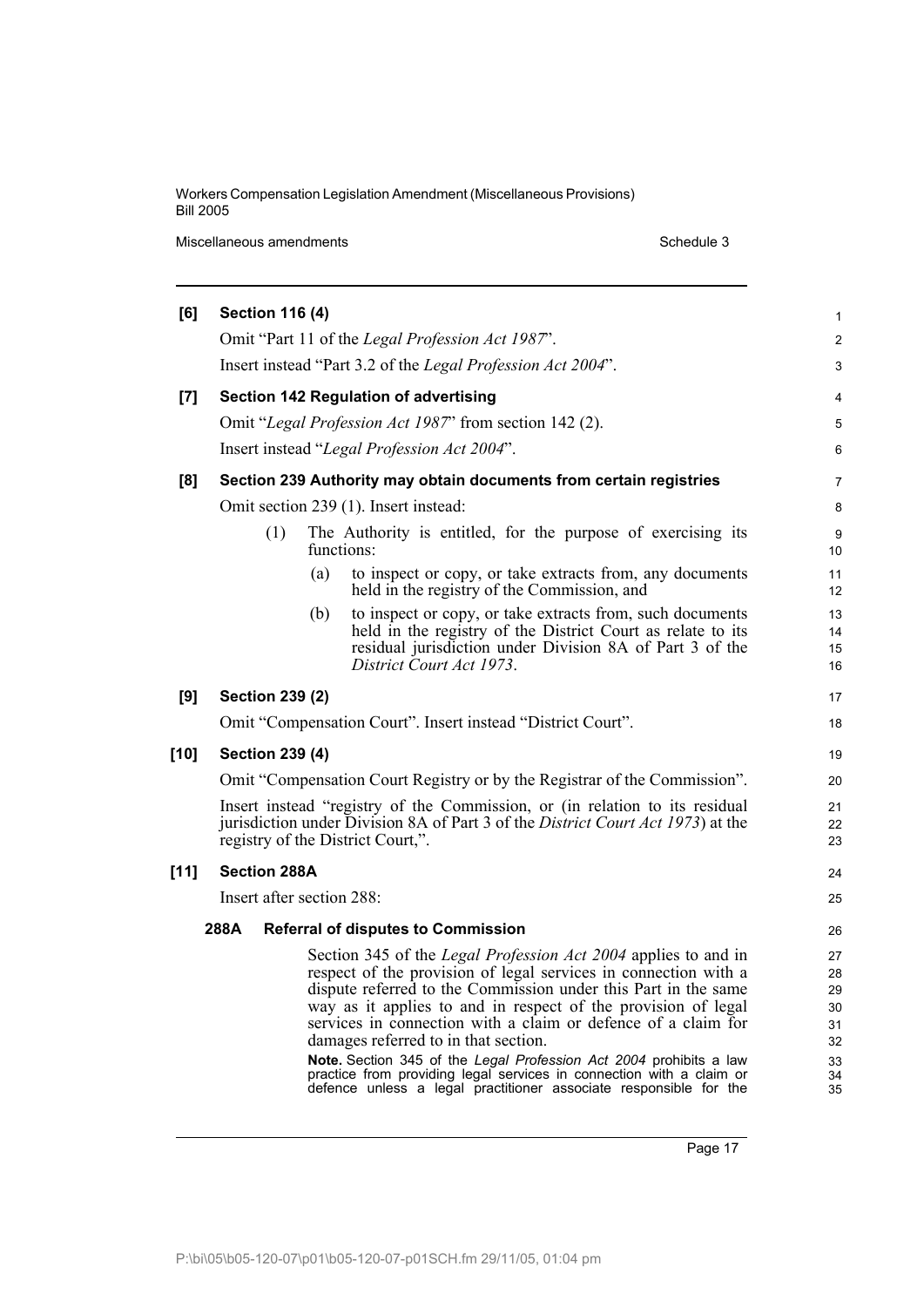Schedule 3 Miscellaneous amendments

provision of those services believes, on the basis of provable facts and a reasonably arguable view of the law, that the claim or defence has reasonable prospects of success.

### **[12] Section 327 Appeal against medical assessment**

Insert after section 327 (7):

(8) Section 345 of the *Legal Profession Act 2004* applies to and in respect of the provision of legal services in connection with an appeal under this section in the same way as it applies to and in respect of the provision of legal services in connection with a claim or defence of a claim for damages referred to in that section.

**Note.** Section 345 of the *Legal Profession Act 2004* prohibits a law practice from providing legal services in connection with a claim or defence unless a legal practitioner associate responsible for the provision of those services believes, on the basis of provable facts and a reasonably arguable view of the law, that the claim or defence has reasonable prospects of success.

#### **[13] Section 332 Definitions**

Omit section 332 (2). Insert instead:

(2) Expressions used in this Division have the same meanings as they have in Part 3.2 of the *Legal Profession Act 2004*, except as provided by this section.

### **[14] Sections 334 and 335**

Omit the sections. Insert instead:

### **334 Part prevails over Legal Profession Act 2004**

This Part, and the regulations under this Part, prevail to the extent of any inconsistency between them and the *Legal Profession Act 2004* or the regulations under that Act.

**335 Assessment of costs** An assessment of costs is to be made so as to give effect to the provisions of this Part (whether or not the assessment is made under Division 11 of Part 3.2 of the *Legal Profession Act 2004*).

#### **[15] Section 337 Maximum lawyer and agent costs** Omit "*Legal Profession Act 1987*" from section 337 (2). 33 34 35

Insert instead "*Legal Profession Act 2004*".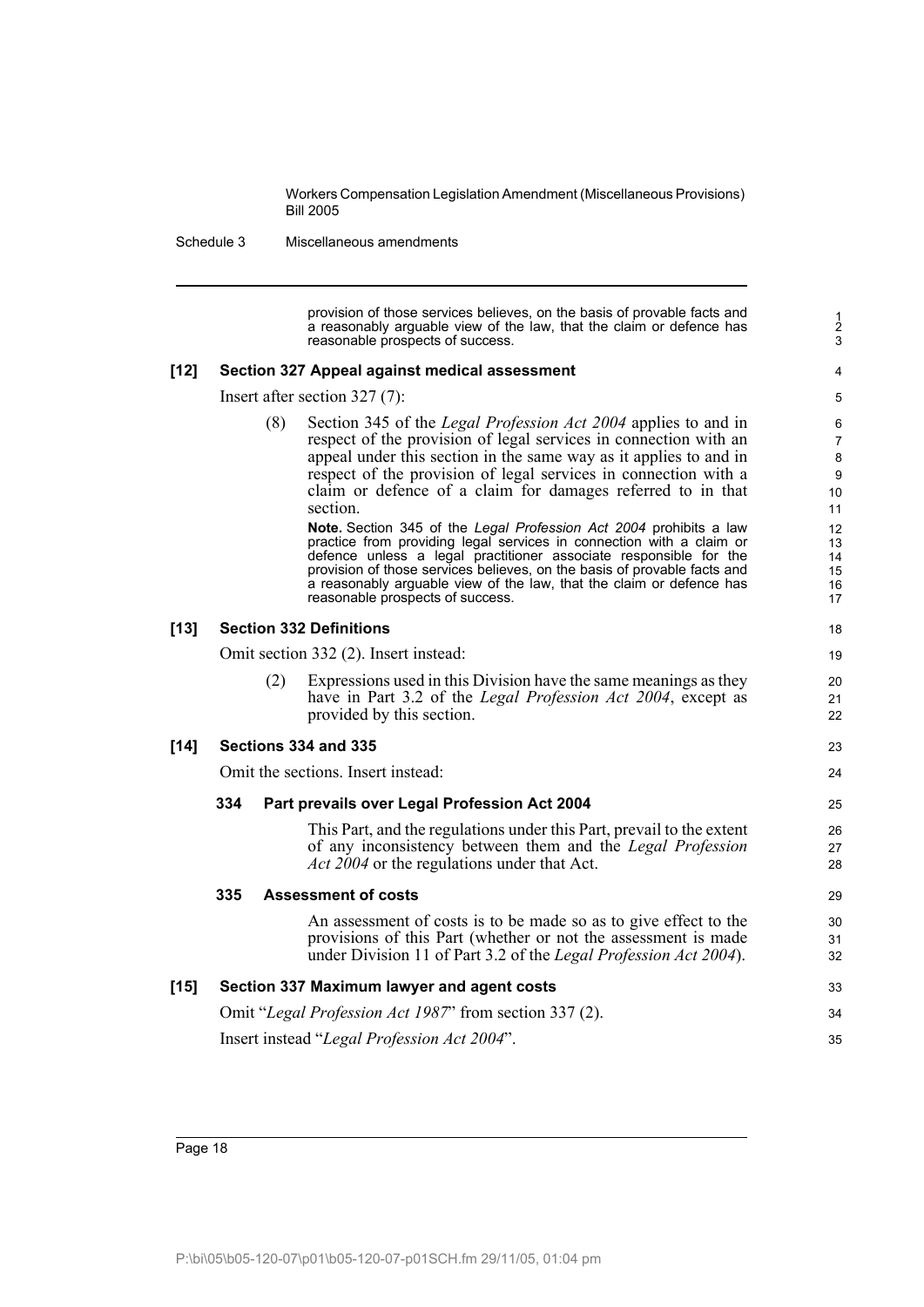Miscellaneous amendments **Schedule 3** Schedule 3

| $[16]$ |                                                | Section 339 Maximum fees payable to health service providers                                                                                                                                                                                                                                                    | 1                          |  |  |
|--------|------------------------------------------------|-----------------------------------------------------------------------------------------------------------------------------------------------------------------------------------------------------------------------------------------------------------------------------------------------------------------|----------------------------|--|--|
|        |                                                | Omit "Legal Profession Act 1987" from section 339 (2).                                                                                                                                                                                                                                                          | $\overline{\mathbf{c}}$    |  |  |
|        |                                                | Insert instead "Legal Profession Act 2004".                                                                                                                                                                                                                                                                     | 3                          |  |  |
| $[17]$ |                                                | <b>Section 340 Application of Division</b>                                                                                                                                                                                                                                                                      | 4                          |  |  |
|        |                                                | Insert ", or by a party's insurer," after "party".                                                                                                                                                                                                                                                              | 5                          |  |  |
| $[18]$ |                                                | Section 341 Costs to be determined by Commission                                                                                                                                                                                                                                                                | 6                          |  |  |
|        | section 341 (3).                               | Omit "Division 6 of Part 11 of the Legal Profession Act 1987" from                                                                                                                                                                                                                                              | 7<br>8                     |  |  |
|        |                                                | Insert instead "Division 11 of Part 3.2 of the Legal Profession Act 2004".                                                                                                                                                                                                                                      | 9                          |  |  |
| $[19]$ | <b>Section 341 (4)</b>                         |                                                                                                                                                                                                                                                                                                                 | 10                         |  |  |
|        | Omit the note.                                 |                                                                                                                                                                                                                                                                                                                 | 11                         |  |  |
| $[20]$ | <b>Section 342 Costs unreasonably incurred</b> |                                                                                                                                                                                                                                                                                                                 |                            |  |  |
|        | Omit section 342 (1). Insert instead:          |                                                                                                                                                                                                                                                                                                                 |                            |  |  |
|        | (1)                                            | If the Commission is satisfied that any party's costs on a claim<br>have been unreasonably incurred, the Commission is to order that<br>those costs are not to be paid by any other party to the claim.                                                                                                         | 14<br>15<br>16             |  |  |
|        | (1A)                                           | A costs agreement within the meaning of Part 3.2 of the Legal<br><i>Profession Act 2004</i> is of no effect to the extent to which it relates<br>to costs the subject of an order in force under subsection (1).                                                                                                | 17<br>18<br>19             |  |  |
| $[21]$ | Section 342 (2) (e)                            |                                                                                                                                                                                                                                                                                                                 | 20                         |  |  |
|        |                                                | Insert at the end of section $342$ (2) (d):                                                                                                                                                                                                                                                                     | 21                         |  |  |
|        |                                                | , or                                                                                                                                                                                                                                                                                                            | 22                         |  |  |
|        |                                                | in connection with any issue raised in relation to a claim in<br>(e)<br>respect of which there were, when the issue was raised, no<br>grounds for a reasonable belief that the issue would be<br>determined in favour of the party by whom it was raised.                                                       | 23<br>24<br>25<br>26       |  |  |
| $[22]$ | <b>Section 342 (3)</b>                         |                                                                                                                                                                                                                                                                                                                 | 27                         |  |  |
|        | Omit the subsection. Insert instead:           |                                                                                                                                                                                                                                                                                                                 |                            |  |  |
|        | (3)                                            | A legal practitioner representing a party to proceedings before the<br>Commission, or providing legal services to the party's insurer, is<br>not entitled to recover from the party or insurer, as the case may<br>be, any costs that the Commission has ordered are to be treated as<br>unreasonably incurred. | 29<br>30<br>31<br>32<br>33 |  |  |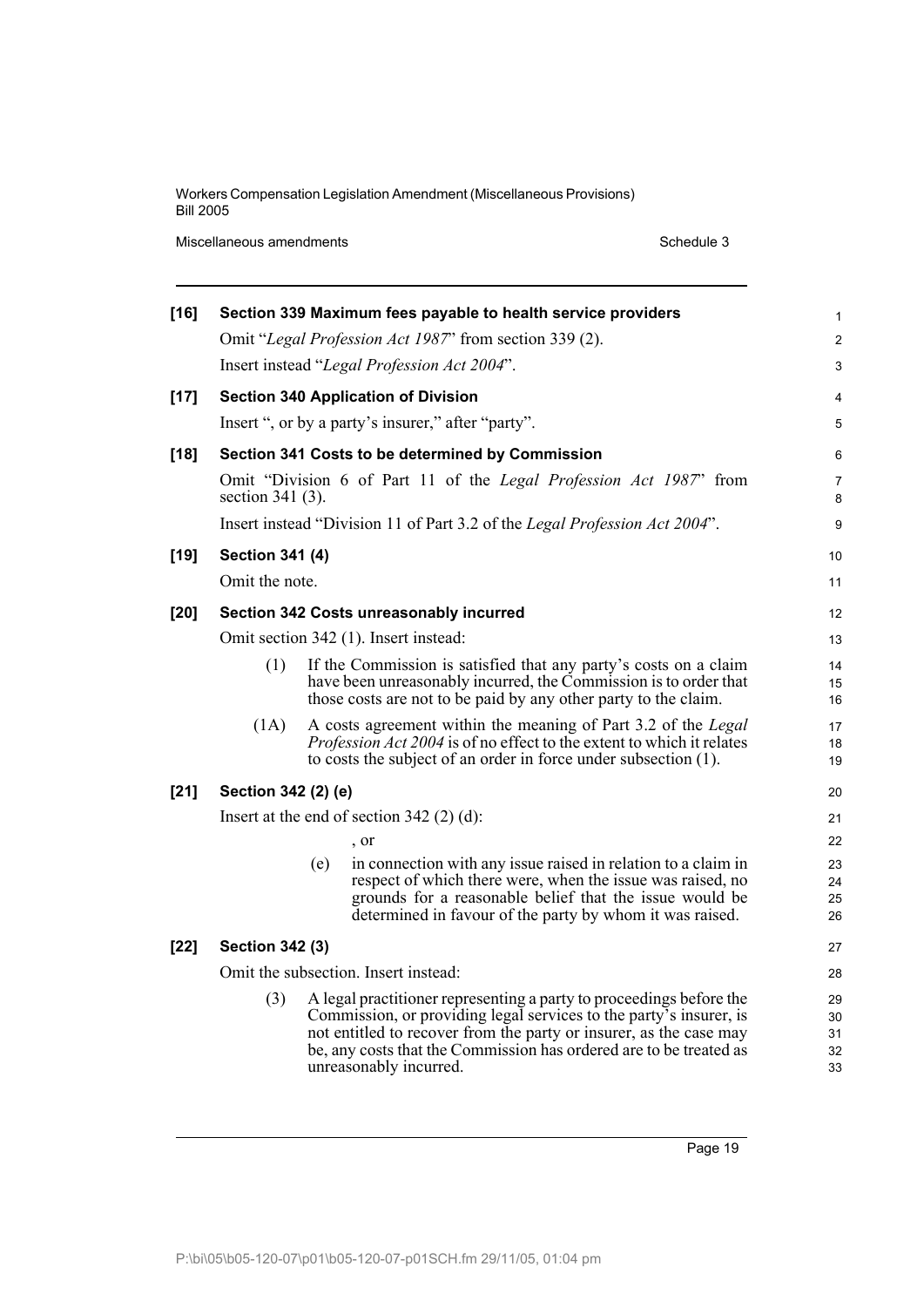Schedule 3 Miscellaneous amendments

| $[23]$ |                        | Section 343 Restrictions on recovery of solicitor/client costs                                                                        | $\mathbf{1}$   |
|--------|------------------------|---------------------------------------------------------------------------------------------------------------------------------------|----------------|
|        |                        | Omit "Part 11 of the <i>Legal Profession Act 1987</i> " from section 343 (3).                                                         | $\overline{2}$ |
|        |                        | Insert instead "Part 3.2 of the Legal Profession Act 2004".                                                                           | $\mathfrak{S}$ |
| $[24]$ |                        | Section 345 Costs penalties where appeal is unsuccessful                                                                              | 4              |
|        |                        | Omit section 345 (1) (a). Insert instead:                                                                                             | 5              |
|        |                        | if the appellant is unsuccessful on the appeal, the<br>(a)                                                                            | 6              |
|        |                        | Commission is to order that the appellant's costs on the<br>appeal are not to be paid by any other party to the appeal,               | 7<br>8         |
|        |                        | and                                                                                                                                   | 9              |
| $[25]$ | <b>Section 345 (2)</b> |                                                                                                                                       | 10             |
|        |                        | Insert after section $345$ (1):                                                                                                       | 11             |
|        | (2)                    | A costs agreement within the meaning of Part 3.2 of the Legal                                                                         | 12             |
|        |                        | Profession Act 2004 is of no effect to the extent to which it relates                                                                 | 13<br>14       |
|        |                        | to costs the subject of an order in force under subsection $(1)$ (a).                                                                 |                |
| $[26]$ |                        | <b>Section 347 Regulations for costs assessment</b>                                                                                   | 15             |
|        |                        | Omit "Division 6 (Assessment of costs) of Part 11 of the Legal Profession<br>Act 1987" wherever occurring in section 347 (2) and (3). | 16<br>17       |
|        |                        | Insert instead "Division 11 of Part 3.2 of the Legal Profession Act 2004".                                                            | 18             |
| $[27]$ | <b>Section 347 (5)</b> |                                                                                                                                       | 19             |
|        | that Act".             | Omit "Part 11 of the Legal Profession Act 1987" and "Division 6 of Part 11 of                                                         | 20<br>21       |
|        |                        | Insert instead "Part 3.2 of the <i>Legal Profession Act 2004</i> " and "Division 11 of<br>that Part", respectively.                   | 22<br>23       |
| $[28]$ |                        | Section 348 Regulations displace Legal Profession Act provisions                                                                      | 24             |
|        | Omit the section.      |                                                                                                                                       | 25             |
| $[29]$ | <b>Arbitrator</b>      | Section 352 Appeal against decision of Commission constituted by                                                                      | 26<br>27       |
|        |                        | Insert after section $352(7)$ :                                                                                                       | 28             |
|        |                        | (7A) Section 345 of the Legal Profession Act 2004 applies to and in                                                                   | 29             |
|        |                        | respect of the provision of legal services in connection with an                                                                      | 30             |
|        |                        | appeal to the Commission under this section in the same way as<br>it applies to and in respect of the provision of legal services in  | 31<br>32       |
|        |                        | connection with a claim or defence of a claim for damages                                                                             | 33             |
|        |                        | referred to in that section.                                                                                                          | 34             |
|        |                        |                                                                                                                                       |                |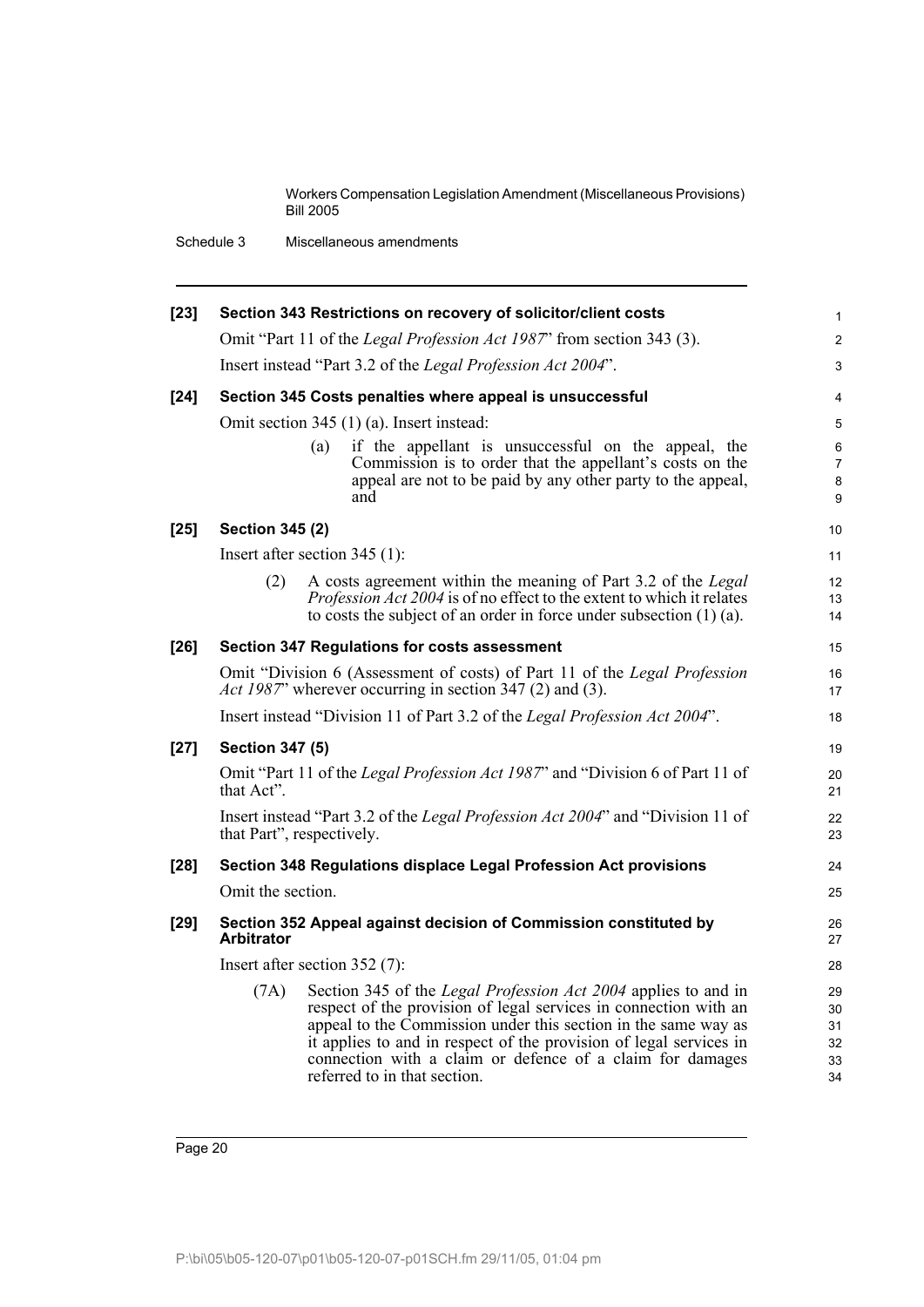Miscellaneous amendments **Schedule 3** and the set of the set of the set of the set of the set of the set of the set of the set of the set of the set of the set of the set of the set of the set of the set of the set of the

7

**Note.** Section 345 of the *Legal Profession Act 2004* prohibits a law practice from providing legal services in connection with a claim or defence unless a legal practitioner associate responsible for the provision of those services believes, on the basis of provable facts and a reasonably arguable view of the law, that the claim or defence has reasonable prospects of success.

## **3.2 Workers Compensation Act 1987 No 70**

### **[1] Section 66 Entitlement to compensation for permanent impairment**

Insert after section 66 (2):

(2A) To the extent to which the injury results in permanent impairment of the back, the amount of permanent impairment compensation calculated in accordance with subsection  $(2)$  is to be increased by 5%.

> **Example 1.** A person suffers 10% permanent impairment. Under subsection (2), the amount of permanent impairment compensation to which he or she is entitled is  $$12,500$  (10 x  $$1,250$ ). If the whole of the impairment is to the back, the compensation payable in relation to the back will be the whole \$12,500. Under this subsection, that \$12,500 will be increased by 5%, yielding \$13,125.

> **Example 2.** A person suffers 50% permanent impairment. Under subsection (2), the amount of permanent impairment compensation to which he or she is entitled is  $$112,500$  (\$77,500 + (10 x \$3,500)). If two-thirds of the impairment is to the back, the compensation payable in relation to the back will be two-thirds of \$112,500, or \$75,000. Under this subsection, that \$75,000 will be increased by 5%, yielding \$78,750. The total compensation payable for the impairment will therefore be \$116,250.

### **[2] Section 66A**

Omit the section. Insert instead:

### **66A Agreements for compensation**

(1) In this section, *complying agreement* means a written agreement:

- (a) under which a worker who has received an injury, and an employer or insurer, agree as to either or both of the following:
	- (i) the degree of permanent impairment that has resulted from the injury,
	- (ii) the amount of pain and suffering compensation to which the worker is entitled in respect of the injury, and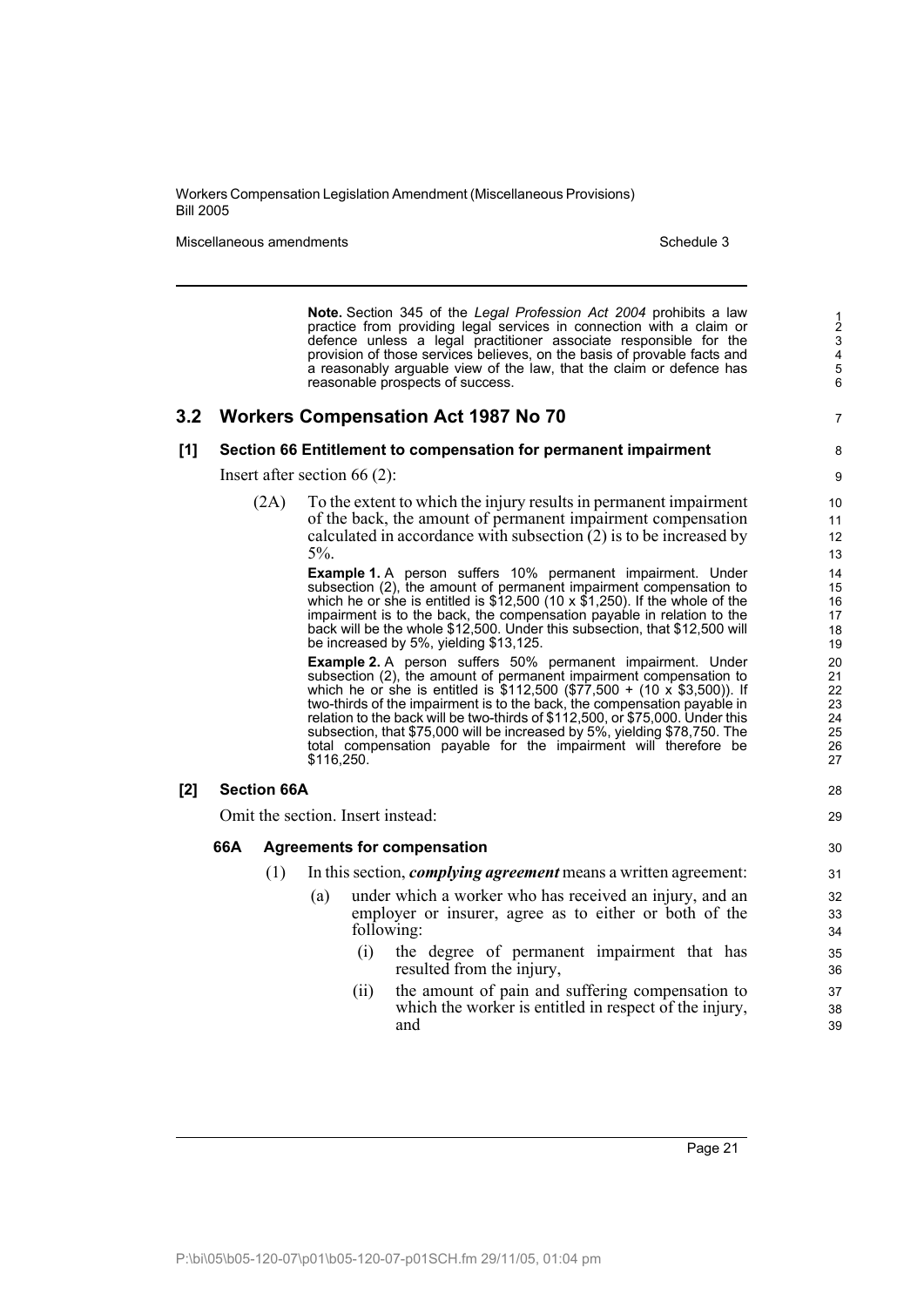Schedule 3 Miscellaneous amendments

(b) in which there is a provision in which the employer or insurer certifies that it is satisfied that the worker has obtained independent legal advice before entering into the agreement.

- (2) If a worker enters into a complying agreement in relation to an injury:
	- (a) the permanent impairment compensation to which the worker is entitled in respect of the injury is the compensation payable in respect of the degree of impairment so agreed, and
	- (b) the pain and suffering compensation to which the worker is entitled in respect of the injury is the amount so agreed.
- (3) The Commission may award compensation additional to the compensation payable under subsection (2) by virtue of a complying agreement if it is established that:
	- (a) the agreed degree of permanent impairment or the amount of pain and suffering compensation is manifestly too low, or
	- (b) the worker has been induced to enter into the agreement as a result of fraud or misrepresentation, or
	- (c) since the agreement was entered into, there has been an increase in the degree of permanent impairment beyond that so agreed.
- (4) Complying agreements, and the payments made under them, are to be recorded in accordance with the WorkCover Guidelines.
- (5) Subsection (2) has effect despite section 234 (No contracting out) of the 1998 Act.
- (6) Nothing in this section prevents a complying agreement from containing provision as to the payment of costs.

### **[3] Section 87F Commutation by agreement**

Omit section 87F (2) (a). Insert instead:

- (a) a legal practitioner instructed independently of the insurer and the employer has certified in writing that the legal practitioner has advised the worker:
	- (i) on the full legal implications of the agreement, including implications with respect to any entitlement of the worker to compensation under this Act or to benefits under any other law (including a law of the Commonwealth), and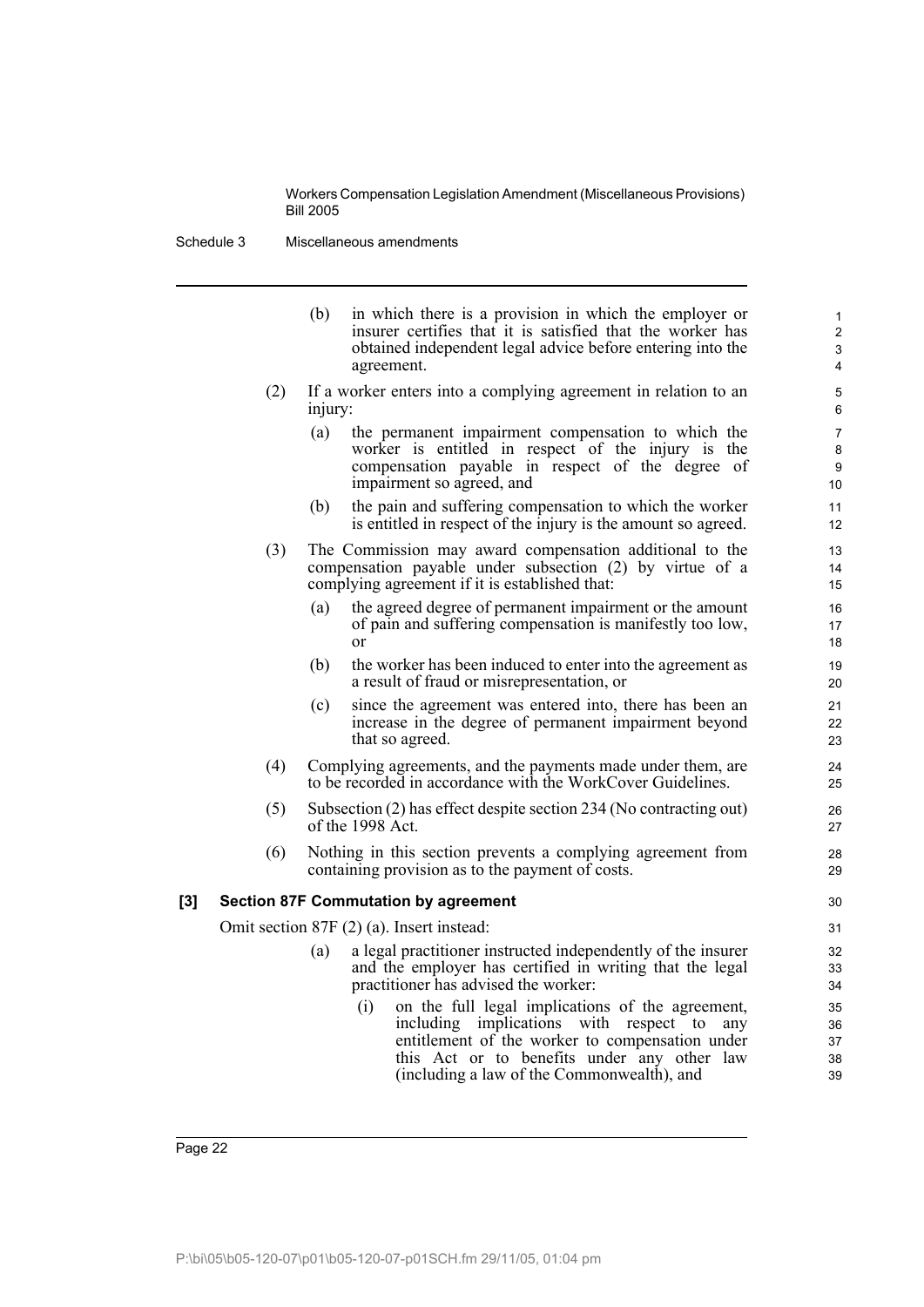reasonable prospects of success.

Miscellaneous amendments **Schedule 3** Schedule 3

|     |              | (11)                            | on the desirability of the worker obtaining<br>independent financial advice, before the worker<br>enters into the agreement, as to the financial<br>consequences of the agreement, and                                                                                                                                                                                              | $\mathbf{1}$<br>$\overline{2}$<br>3<br>$\overline{4}$ |
|-----|--------------|---------------------------------|-------------------------------------------------------------------------------------------------------------------------------------------------------------------------------------------------------------------------------------------------------------------------------------------------------------------------------------------------------------------------------------|-------------------------------------------------------|
| [4] |              |                                 | Section 87J Other commutation agreements invalid                                                                                                                                                                                                                                                                                                                                    | 5                                                     |
|     |              |                                 | Omit "(Registration of agreements for compensation)" from section 87J (3).                                                                                                                                                                                                                                                                                                          | 6                                                     |
| [5] | compensation |                                 | Section 144 Appeal against Authority's decision on claim for                                                                                                                                                                                                                                                                                                                        | 7<br>8                                                |
|     |              | Insert after section $144(5)$ : |                                                                                                                                                                                                                                                                                                                                                                                     | 9                                                     |
|     | (6)          |                                 | Section 345 of the <i>Legal Profession Act 2004</i> applies to and in<br>respect of the provision of legal services in connection with an<br>application to the Commission under this section in the same way<br>as it applies to and in respect of the provision of legal services in<br>connection with a claim or defence of a claim for damages<br>referred to in that section. | 10<br>11<br>12<br>13<br>14<br>15                      |
|     |              |                                 | <b>Note.</b> Section 345 of the Legal Profession Act 2004 prohibits a law<br>practice from providing legal services in connection with a claim or<br>defence unless a legal practitioner associate responsible for the<br>provision of those services believes, on the basis of provable facts and                                                                                  | 16<br>17<br>18<br>19                                  |

a reasonably arguable view of the law, that the claim or defence has

20 21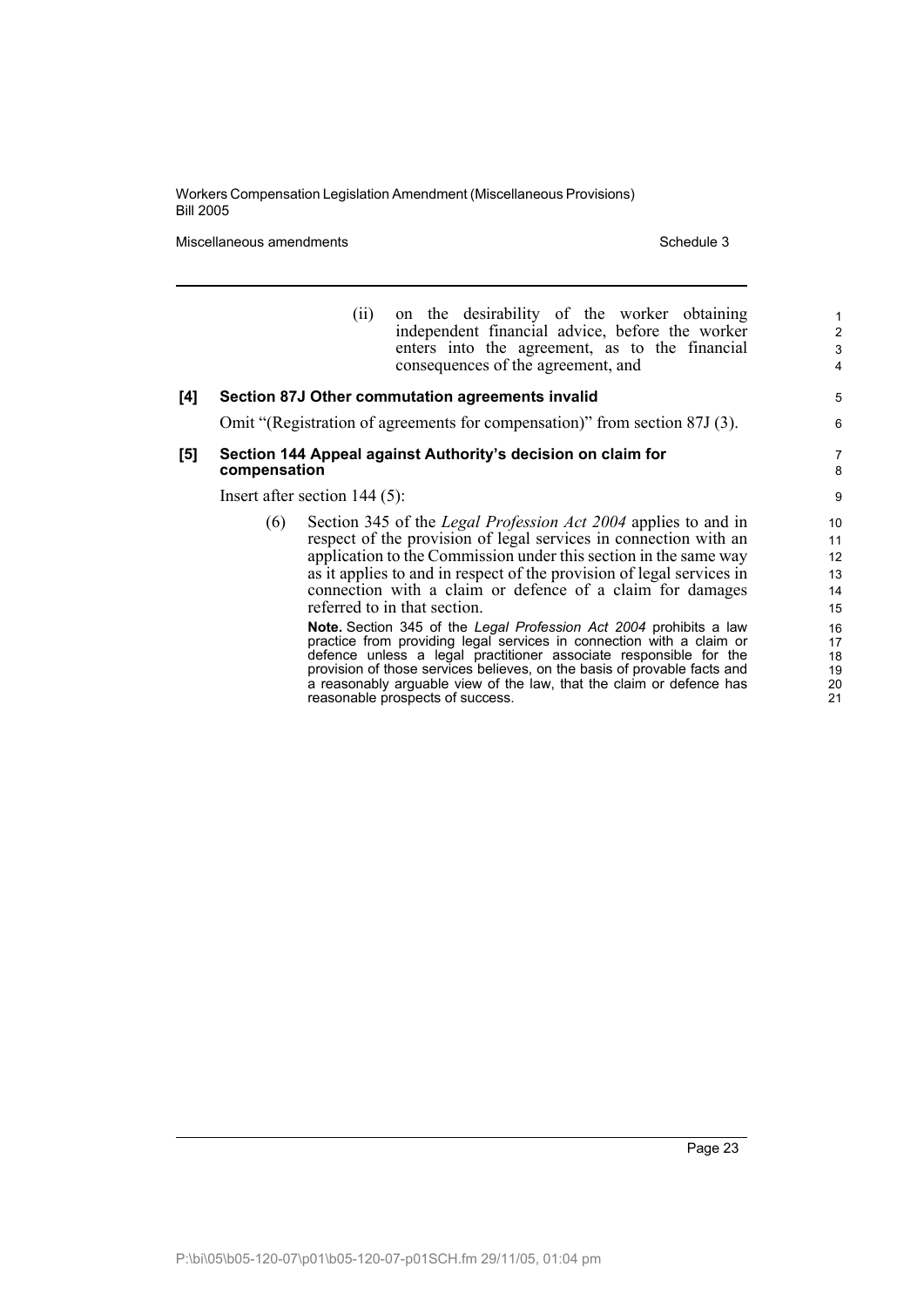1

Schedule 4 Savings and transitional amendments

# <span id="page-37-0"></span>**Schedule 4 Savings and transitional amendments**

|              |                      |     | (Section 6)                                                                                                                                                                                                                                             | $\overline{2}$       |
|--------------|----------------------|-----|---------------------------------------------------------------------------------------------------------------------------------------------------------------------------------------------------------------------------------------------------------|----------------------|
|              | Schedule 6, Part 18J |     |                                                                                                                                                                                                                                                         | 3                    |
|              |                      |     | Insert after Part 18I of Schedule 6:                                                                                                                                                                                                                    | 4                    |
|              |                      |     | Part 18J Provisions consequent on enactment of                                                                                                                                                                                                          | 5                    |
|              |                      |     | <b>Workers Compensation Legislation</b>                                                                                                                                                                                                                 | 6                    |
|              |                      |     | <b>Amendment (Miscellaneous Provisions)</b><br><b>Act 2005</b>                                                                                                                                                                                          | $\overline{7}$       |
|              |                      |     |                                                                                                                                                                                                                                                         | 8                    |
| 1            | <b>Definition</b>    |     |                                                                                                                                                                                                                                                         | 9                    |
|              |                      |     | In this Part:                                                                                                                                                                                                                                           | 10                   |
|              |                      |     | <b>the amending Act</b> means the Workers Compensation Legislation<br>Amendment (Miscellaneous Provisions) Act 2005.                                                                                                                                    | 11<br>12             |
| $\mathbf{2}$ |                      |     | Application of claim review provisions                                                                                                                                                                                                                  | 13                   |
|              | (1)                  |     | In this clause:                                                                                                                                                                                                                                         | 14                   |
|              |                      |     | <i>claim review provisions</i> means sections 287A and 289A of the<br>1998 Act, as inserted by the amending Act.                                                                                                                                        | 15<br>16             |
|              | (2)                  |     | The claim review provisions apply in respect of a claim for<br>compensation made before the commencement of section 287A<br>as follows:                                                                                                                 | 17<br>18<br>19       |
|              |                      | (a) | the provisions apply to a claim for which a notice under<br>section 54 of this Act, or section 74 of the 1998 Act, is<br>given after that commencement,                                                                                                 | 20<br>21<br>22       |
|              |                      | (b) | the provisions apply to any other claim referred to the<br>Registrar for determination by the Commission after the<br>end of the period of 6 months after that commencement.                                                                            | 23<br>24<br>25       |
| 3            |                      |     | <b>Expedited assessment procedures</b>                                                                                                                                                                                                                  | 26                   |
|              |                      |     | Division 2A of Part 5 of Chapter 7 of the 1998 Act, as inserted by<br>the amending Act, applies to a dispute arising before the<br>commencement of that Division but does not apply to a matter<br>referred to the Commission before that commencement. | 27<br>28<br>29<br>30 |
|              |                      |     |                                                                                                                                                                                                                                                         |                      |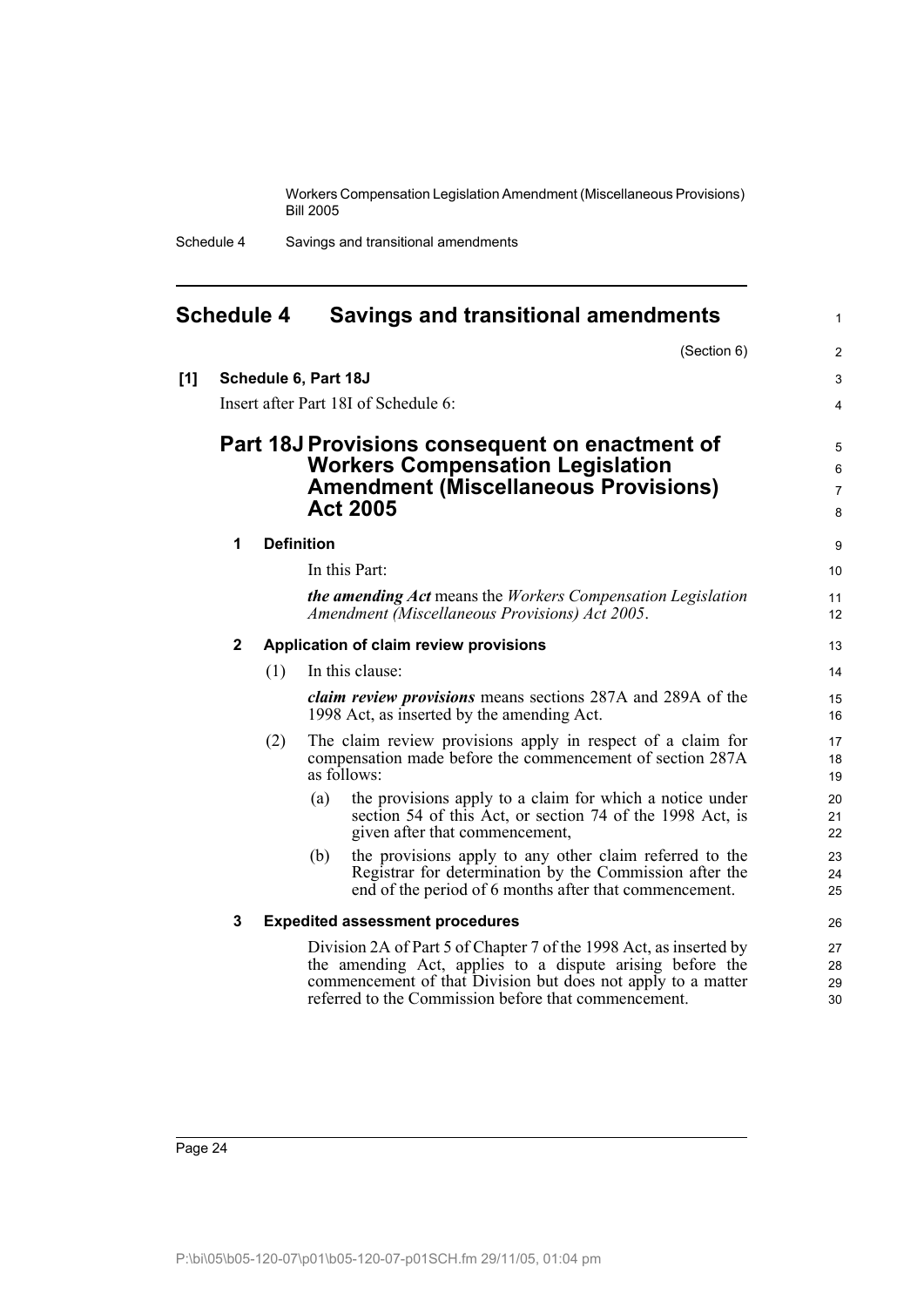Savings and transitional amendments Schedule 4

| 4 |         | <b>Medical disputes</b>                                                                                                                                                                                                                                                                                                                                                                                                                                       | $\mathbf{1}$                                 |
|---|---------|---------------------------------------------------------------------------------------------------------------------------------------------------------------------------------------------------------------------------------------------------------------------------------------------------------------------------------------------------------------------------------------------------------------------------------------------------------------|----------------------------------------------|
|   | (1)     | In this clause:                                                                                                                                                                                                                                                                                                                                                                                                                                               | $\overline{c}$                               |
|   |         | <i>medical assessment provisions</i> means section 321 (3) and (4) of<br>the 1998 Act, as inserted by the amending Act.                                                                                                                                                                                                                                                                                                                                       | 3<br>4                                       |
|   |         | <i>medical reconsideration provisions</i> means sections 327 (6) and<br>329 (1A) of the 1998 Act, as inserted by the amending Act.                                                                                                                                                                                                                                                                                                                            | 5<br>6                                       |
|   | (2)     | The medical assessment provisions apply in respect of an injury<br>that occurred before the commencement of the provisions but do<br>not apply to a matter referred to the Commission before that<br>commencement.                                                                                                                                                                                                                                            | 7<br>8<br>9<br>10                            |
|   | (3)     | The medical reconsideration provisions apply in respect of a<br>medical assessment made under Part 7 of Chapter 7 of the 1998<br>Act before the commencement of the provisions.                                                                                                                                                                                                                                                                               | 11<br>12<br>13                               |
| 5 |         | <b>Appeals from decisions of Arbitrators</b>                                                                                                                                                                                                                                                                                                                                                                                                                  | 14                                           |
|   |         | The amendments made to section 352 of the 1998 Act by the<br>amending Act apply in respect of a claim for workers<br>compensation made before the commencement<br>of the<br>amendments.                                                                                                                                                                                                                                                                       | 15<br>16<br>17<br>18                         |
| 6 |         | <b>Reconsideration of decisions</b>                                                                                                                                                                                                                                                                                                                                                                                                                           | 19                                           |
|   |         | Part 11 of Chapter 7 of the 1998 Act, as inserted by the amending<br>applies in respect of decisions made before the<br>Act,<br>commencement of that Part.                                                                                                                                                                                                                                                                                                    | 20<br>21<br>22                               |
| 7 | workers | Clarification of deeming provisions relating to employment of                                                                                                                                                                                                                                                                                                                                                                                                 | 23<br>24                                     |
|   |         | The amendments to Schedule 1 to the 1998 Act, which were<br>made by Schedule 2.1 (other than Schedule 2.1 [4]) to the<br>amending Act, were inserted to avoid doubt and accordingly the<br>Schedule is taken to apply in respect of any injured worker,<br>including a worker who was injured or died before the<br>commencement of those amendments, but not so as to affect any<br>decision of a court made before the commencement of those<br>amendments. | 25<br>26<br>27<br>28<br>29<br>30<br>31<br>32 |
|   |         |                                                                                                                                                                                                                                                                                                                                                                                                                                                               |                                              |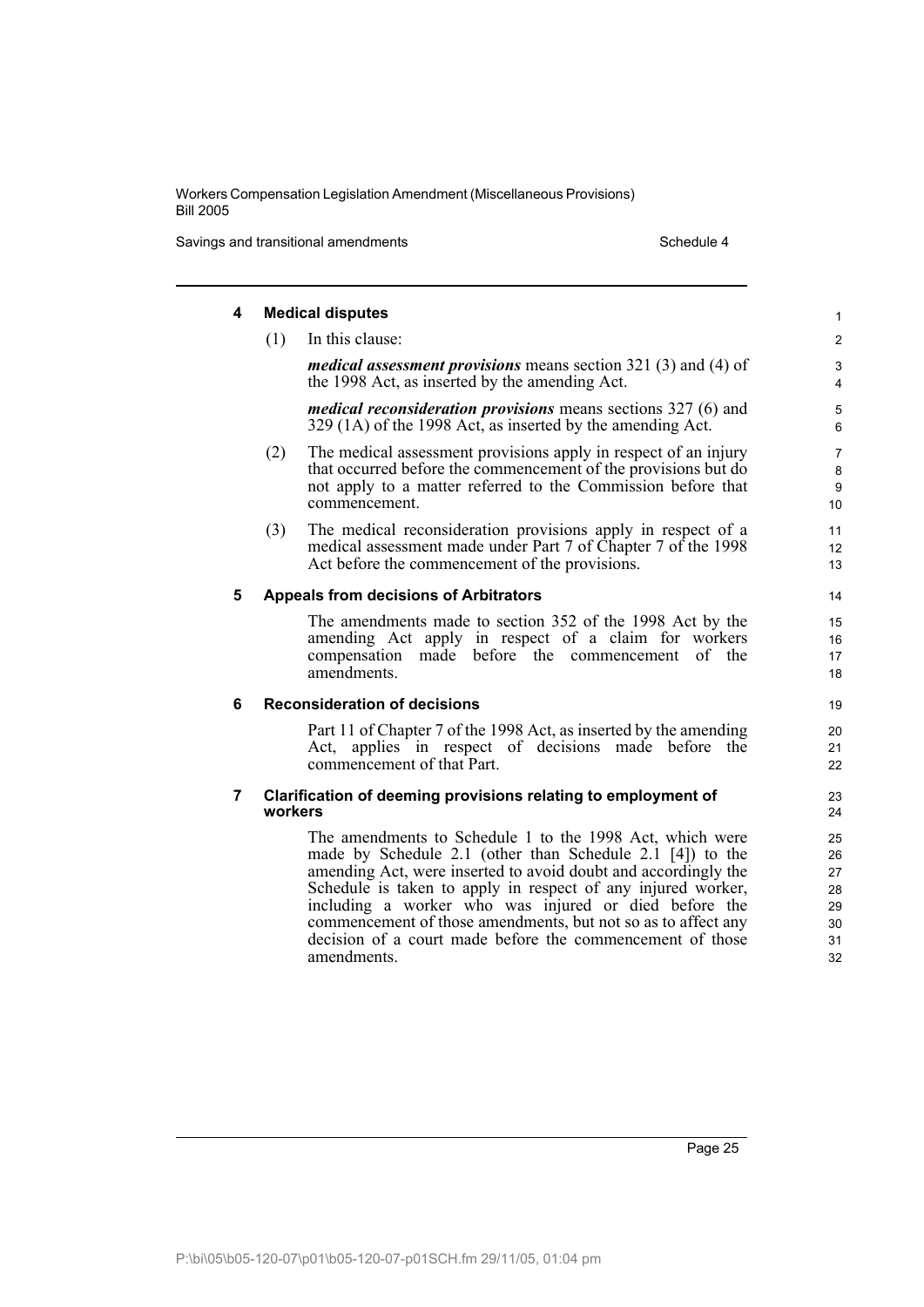Schedule 4 Savings and transitional amendments

#### **8 Contractors under labour hire services arrangements**

- (1) Clause 2A of Schedule 1 to the 1998 Act, which was inserted by Schedule 2.1 [4] to the amending Act, applies:
	- (a) in relation to a labour hire agency (as referred to in that clause) that has obtained and maintains a policy of insurance as at the commencement of the clause—only on and from the renewal of that policy or the issue of the agency's next policy of insurance, and

- (b) in relation to a labour hire agency (as referred to in that clause) that does not have a policy of insurance as at the commencement of the clause—on and from that commencement.
- (2) This clause does not limit any requirement or liability that a labour hire agency or any other person has under the 1998 Act otherwise than by operation of clause 2A of Schedule 1 to the 1998 Act.

### **9 Increased compensation for permanent back injuries under section 66**

Section 66 (2A), as inserted by the amending Act, does not apply to permanent impairment that results from an injury that occurred before 1 January 2006.

### **10 Agreements relating to compensation for permanent impairment**

- (1) Section 66A, as in force immediately before its repeal by the amending Act, continues to apply to and in respect of any agreement registered in accordance with that section prior to its repeal.
- (2) Section 66A, as inserted by the amending Act, extends to injuries that occurred before the commencement of that section.

#### **11 Amendments as to costs made by the amending Act**

- (1) The amendments made by the amending Act to sections 340 and 342 of the 1998 Act extend to proceedings commenced before the commencement of those amendments.
- (2) The amendments made by the amending Act to sections 345 and 352 of the 1998 Act do not apply to appeals commenced before the commencement of those amendments.